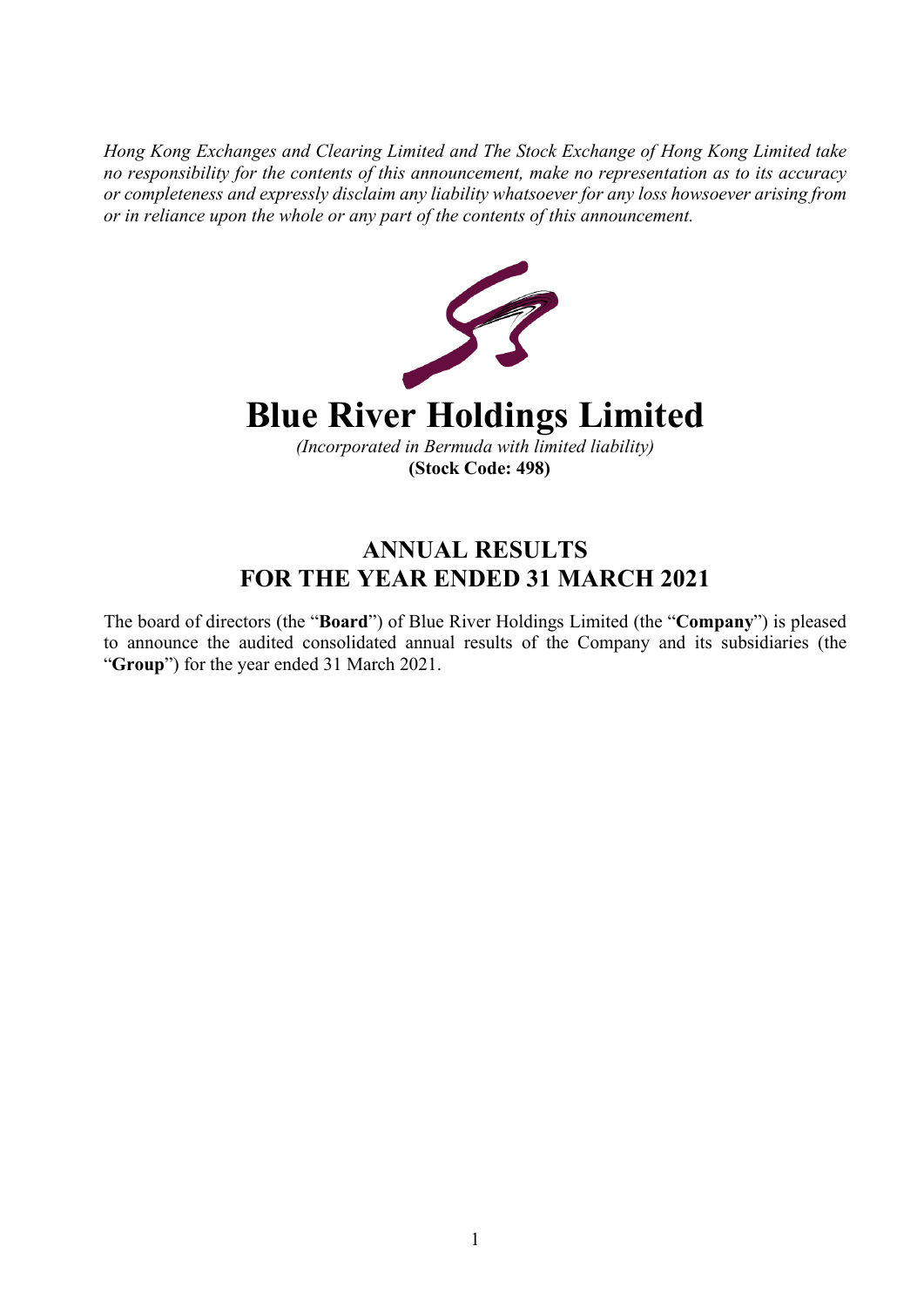## **RESULTS CONSOLIDATED INCOME STATEMENT** *For the year ended 31 March 2021*

|                                                                                                  | <b>Notes</b>   | 2021<br><b>HK\$'000</b> | 2020<br><b>HK\$'000</b> |
|--------------------------------------------------------------------------------------------------|----------------|-------------------------|-------------------------|
| Revenue                                                                                          |                |                         |                         |
| Sales and services income                                                                        | $\mathfrak{Z}$ | 229,141                 | 303,820                 |
| Interest income                                                                                  | $\mathfrak{Z}$ | 44,796                  | 54,471                  |
| Others                                                                                           | $\overline{3}$ | 3,350                   | 5,638                   |
|                                                                                                  |                | 277,287                 | 363,929                 |
| Cost of sales                                                                                    |                | (155,700)               | (221, 426)              |
| Gross profit                                                                                     |                | 121,587                 | 142,503                 |
| Other income                                                                                     | 5              | 6,678                   | 5,921                   |
| Administrative expenses                                                                          |                | (114, 492)              | (159, 828)              |
| Distribution and selling expenses                                                                |                | (36, 539)               | (45,372)                |
| Other gains and losses                                                                           | 6              | 38,756                  | (25,592)                |
| Fair value changes of financial assets measured at fair<br>value through profit or loss ("FVPL") | $\overline{7}$ | 959,445                 | (223,766)               |
| Other expenses                                                                                   |                | (18, 382)               | (28, 745)               |
| Impairment loss recognised on financial assets, net                                              | 8              | (252, 472)              | (166, 135)              |
| Write-down of stock of properties                                                                | 16             | (640, 781)              | (18, 233)               |
| Finance costs                                                                                    | 9              | (17,609)                | (24,005)                |
| Gain on disposal of subsidiaries                                                                 | 20             | 140,487                 | 88,573                  |
| Loss on winding up of subsidiaries                                                               | 21             | (8,695)                 |                         |
| Fair value changes of investment properties                                                      | 14             | (408, 285)              | 46,663                  |
| Share of results of associates                                                                   |                | 65,377                  | (94, 166)               |
| Share of results of joint ventures                                                               |                | (7,776)                 | (5,341)                 |
| Loss before taxation                                                                             | 10             | (172,701)               | (507, 523)              |
| Taxation                                                                                         | 11             | 222,161                 | (57, 432)               |
| Profit (loss) for the year                                                                       |                | 49,460                  | (564, 955)              |
|                                                                                                  |                |                         |                         |
| Profit (loss) for the year attributable to:<br>Owners of the Company                             |                | 151,290                 |                         |
| Non-controlling interests                                                                        |                | (101, 830)              | (572, 268)<br>7,313     |
|                                                                                                  |                |                         |                         |
|                                                                                                  |                | 49,460                  | (564, 955)              |
|                                                                                                  |                | <b>HK</b> cents         | HK cents<br>(restated)  |
| Earnings (loss) per share                                                                        |                |                         |                         |
| Basic and diluted                                                                                | 12             | 13.7                    | (51.8)                  |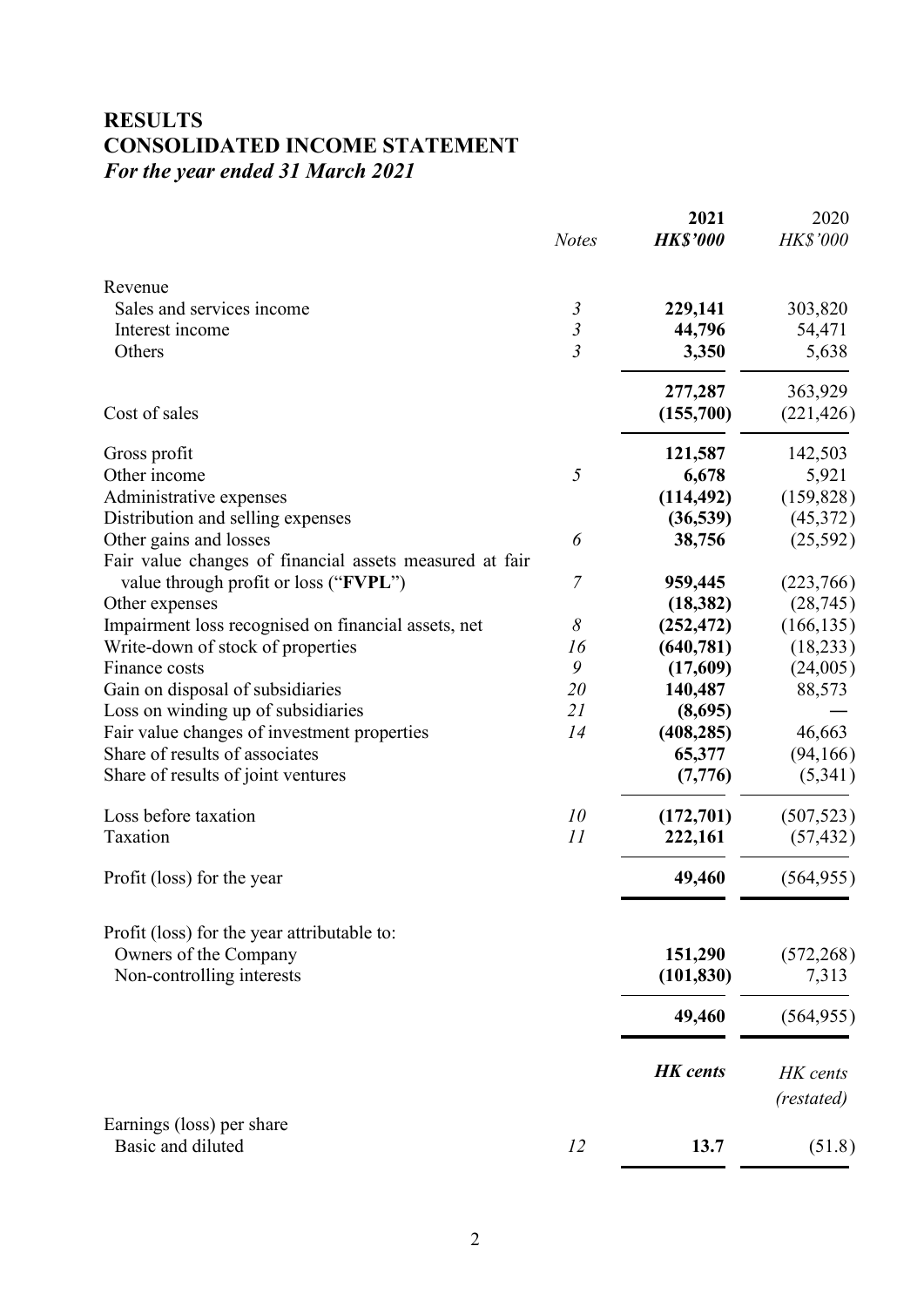## **CONSOLIDATED INCOME STATEMENT** *For the year ended 31 March 2021*

*note:* The Board considers that the prior year's presentation of "Gross proceeds from securities trading of the Group" and "Share of revenue of associates and joint ventures" in the consolidated income statement caused confusion on the Group's consolidated revenue. Therefore, such information is not presented in the consolidated financial statements for the year.

In addition, write-down of stock of properties is presented in a separate line item in the consolidated income statement in view of its materiality in the current year. Accordingly, the write-down of stock of properties of about HK\$18,233,000 for the year ended 31 March 2020 is reclassified from the cost of sales to conform with the current year's presentation.

## **CONSOLIDATED STATEMENT OF COMPREHENSIVE INCOME** *For the year ended 31 March 2021*

|                                                                                                                                                                                                                                                                                                      | 2021<br><b>HK\$'000</b> | 2020<br><b>HK\$'000</b> |
|------------------------------------------------------------------------------------------------------------------------------------------------------------------------------------------------------------------------------------------------------------------------------------------------------|-------------------------|-------------------------|
| Profit (loss) for the year                                                                                                                                                                                                                                                                           | 49,460                  | (564, 955)              |
| OTHER COMPREHENSIVE INCOME (EXPENSE)                                                                                                                                                                                                                                                                 |                         |                         |
| Item that will not be reclassified to profit or loss<br>Change in fair value of financial assets measured at fair value<br>through other comprehensive income ("FVOCI")<br>Items that may be subsequently reclassified to profit or loss<br>Exchange differences arising from translation of foreign | (81,061)                | (61, 551)               |
| operations<br>Share of exchange differences of associates and joint ventures                                                                                                                                                                                                                         | 133,041<br>11,970       | (153,229)<br>(27, 849)  |
| Reclassification adjustment on disposal of subsidiaries                                                                                                                                                                                                                                              | 36,854                  | 8,584                   |
| Other comprehensive income (expense) for the year                                                                                                                                                                                                                                                    | 100,804                 | (234, 045)              |
| Total comprehensive income (expense) for the year                                                                                                                                                                                                                                                    | 150,264                 | (799,000)               |
| Total comprehensive income (expense) for the year attributable to:                                                                                                                                                                                                                                   |                         |                         |
| Owners of the Company                                                                                                                                                                                                                                                                                | 221,035                 | (768, 235)              |
| Non-controlling interests                                                                                                                                                                                                                                                                            | (70, 771)               | (30,765)                |
|                                                                                                                                                                                                                                                                                                      | 150,264                 | (799,000)               |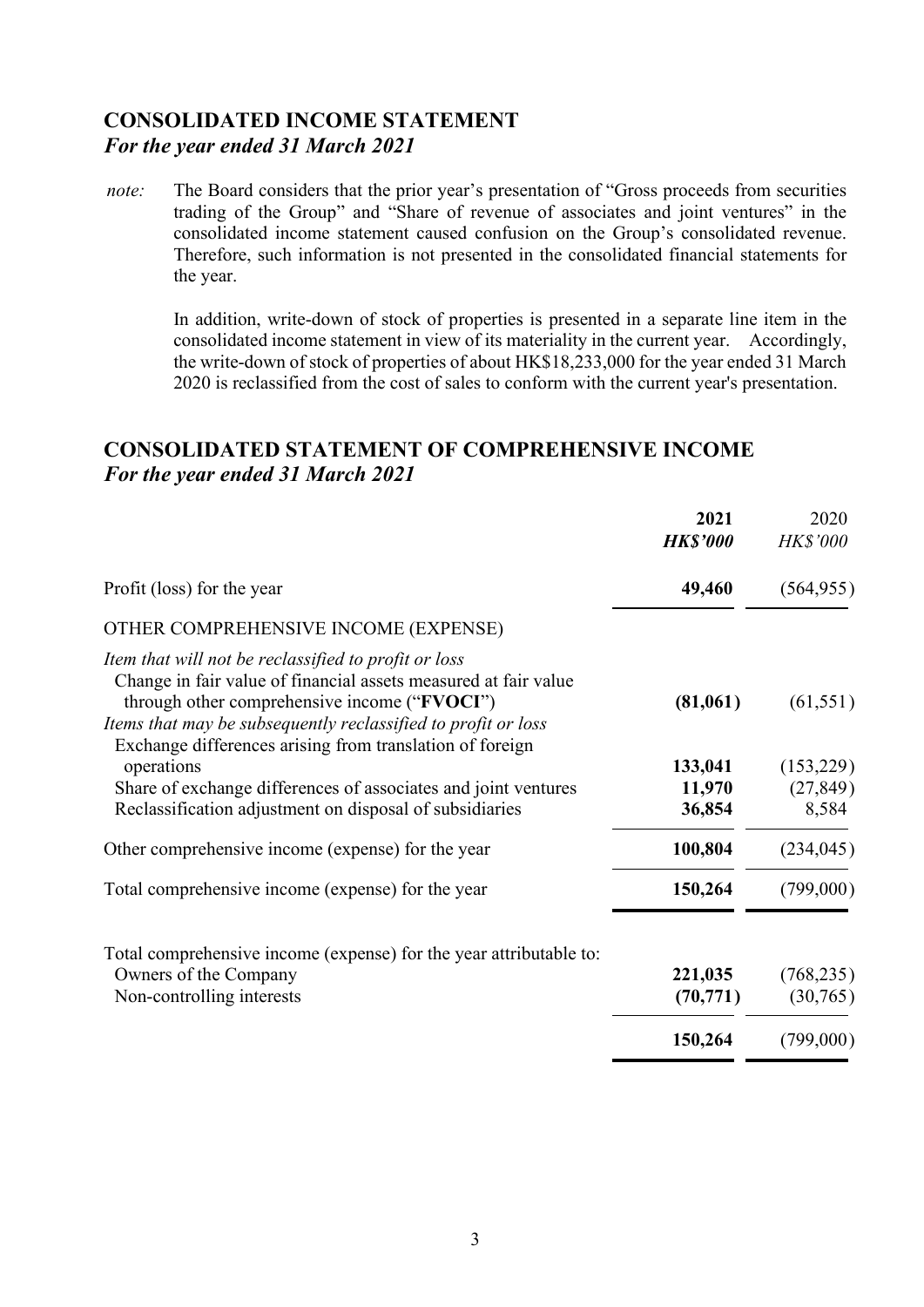# **CONSOLIDATED STATEMENT OF FINANCIAL POSITION** *At 31 March 2021*

|                                                      |              | 2021            | 2020            |
|------------------------------------------------------|--------------|-----------------|-----------------|
|                                                      | <b>Notes</b> | <b>HK\$'000</b> | <b>HK\$'000</b> |
| NON-CURRENT ASSETS                                   |              |                 |                 |
| Property, plant and equipment                        |              | 318,147         | 157,731         |
| Right-of-use assets                                  |              | 66,623          | 64,904          |
| Investment properties                                | 14           | 784,733         | 1,109,706       |
| Project under development                            |              | 177,919         | 163,950         |
| Intangible assets                                    |              | 2,811           | 2,832           |
| Interests in associates                              |              | 564,898         | 294,698         |
| Interests in joint ventures                          |              | 108,837         | 108,261         |
| Financial assets measured at FVOCI                   |              |                 |                 |
| - Investments in equity instruments                  |              | 239,905         | 313,966         |
| Loan receivables                                     | 15           | 15,200          |                 |
|                                                      |              | 2,279,073       | 2,216,048       |
| <b>CURRENT ASSETS</b>                                |              |                 |                 |
| Stock of properties                                  | 16           | 909,828         | 1,522,775       |
| Inventories of finished goods                        |              | 1,380           | 2,835           |
| Loan receivables                                     | 15           | 56,520          | 150,119         |
| Amounts due from associates                          |              |                 | 68,552          |
| Amount due from a joint venture                      |              | 1,196           | 3,335           |
| Amounts due from former subsidiaries in liquidation  | 21           | 1,130,151       |                 |
| Trade and other debtors, deposits and prepayments    | 17           | 451,312         | 154,160         |
| Financial assets measured at FVPL                    |              |                 |                 |
| - Investments in debt instruments held for trading   |              | 223,896         | 248,335         |
| - Investments in equity instruments held for trading | 18           | 1,337,806       | 191,668         |
| Pledged bank deposits                                |              | 7,012           | 11,528          |
| Short-term bank deposits                             |              | 10,901          | 48,959          |
| Bank balances and cash                               |              | 171,370         | 295,617         |
|                                                      |              | 4,301,372       | 2,697,883       |
| Assets classified as held for sale                   |              |                 | 753,412         |
|                                                      |              | 4,301,372       | 3,451,295       |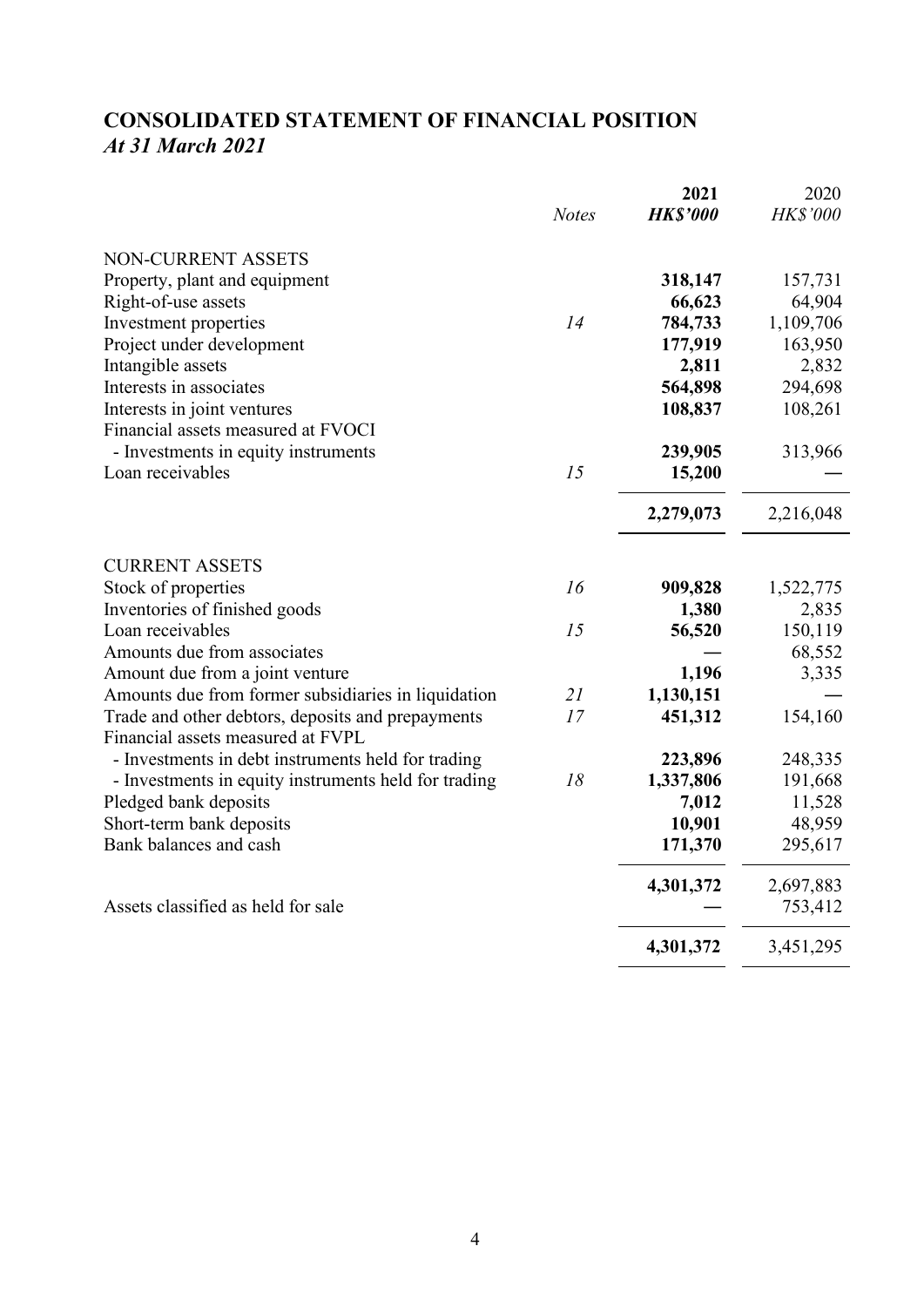# **CONSOLIDATED STATEMENT OF FINANCIAL POSITION** *At 31 March 2021*

|                                                                |              | 2021            | 2020      |
|----------------------------------------------------------------|--------------|-----------------|-----------|
|                                                                | <b>Notes</b> | <b>HK\$'000</b> | HK\$'000  |
| <b>CURRENT LIABILITIES</b>                                     |              |                 |           |
| Trade and other creditors and accrued expenses                 | 19           | 149,962         | 124,180   |
| <b>Contract liabilities</b>                                    |              | 637             | 47,472    |
| Lease liabilities                                              |              | 6,772           | 7,778     |
| Amounts due to former subsidiaries in liquidation              | 21           | 1,130,151       |           |
| Amounts due to non-controlling interests                       |              | 103,565         | 96,132    |
| Taxation payable                                               |              | 3,505           | 2,305     |
| Bank and other borrowings                                      |              | 229,349         | 190,781   |
|                                                                |              | 1,623,941       | 468,648   |
| Liabilities associated with assets classified as held for sale |              |                 | 195,709   |
|                                                                |              | 1,623,941       | 664,357   |
|                                                                |              |                 |           |
| <b>NET CURRENT ASSETS</b>                                      |              | 2,677,431       | 2,786,938 |
| TOTAL ASSETS LESS CURRENT LIABILITIES                          |              | 4,956,504       | 5,002,986 |
| <b>NON-CURRENT LIABILITIES</b>                                 |              |                 |           |
| Bank and other borrowings                                      |              | 171,361         | 201,091   |
| Lease liabilities                                              |              | 12,476          | 12,201    |
| Deferred tax liabilities                                       |              | 539,861         | 736,905   |
|                                                                |              | 723,698         | 950,197   |
| <b>NET ASSETS</b>                                              |              | 4,232,806       | 4,052,789 |
|                                                                |              |                 |           |
| <b>CAPITAL AND RESERVES</b>                                    |              |                 |           |
| Share capital                                                  |              | 110,392         | 551,958   |
| Reserves                                                       |              | 3,788,502       | 3,125,901 |
| Equity attributable to owners of the Company                   |              | 3,898,894       | 3,677,859 |
| Non-controlling interests                                      |              | 333,912         | 374,930   |
| <b>TOTAL EQUITY</b>                                            |              | 4,232,806       | 4,052,789 |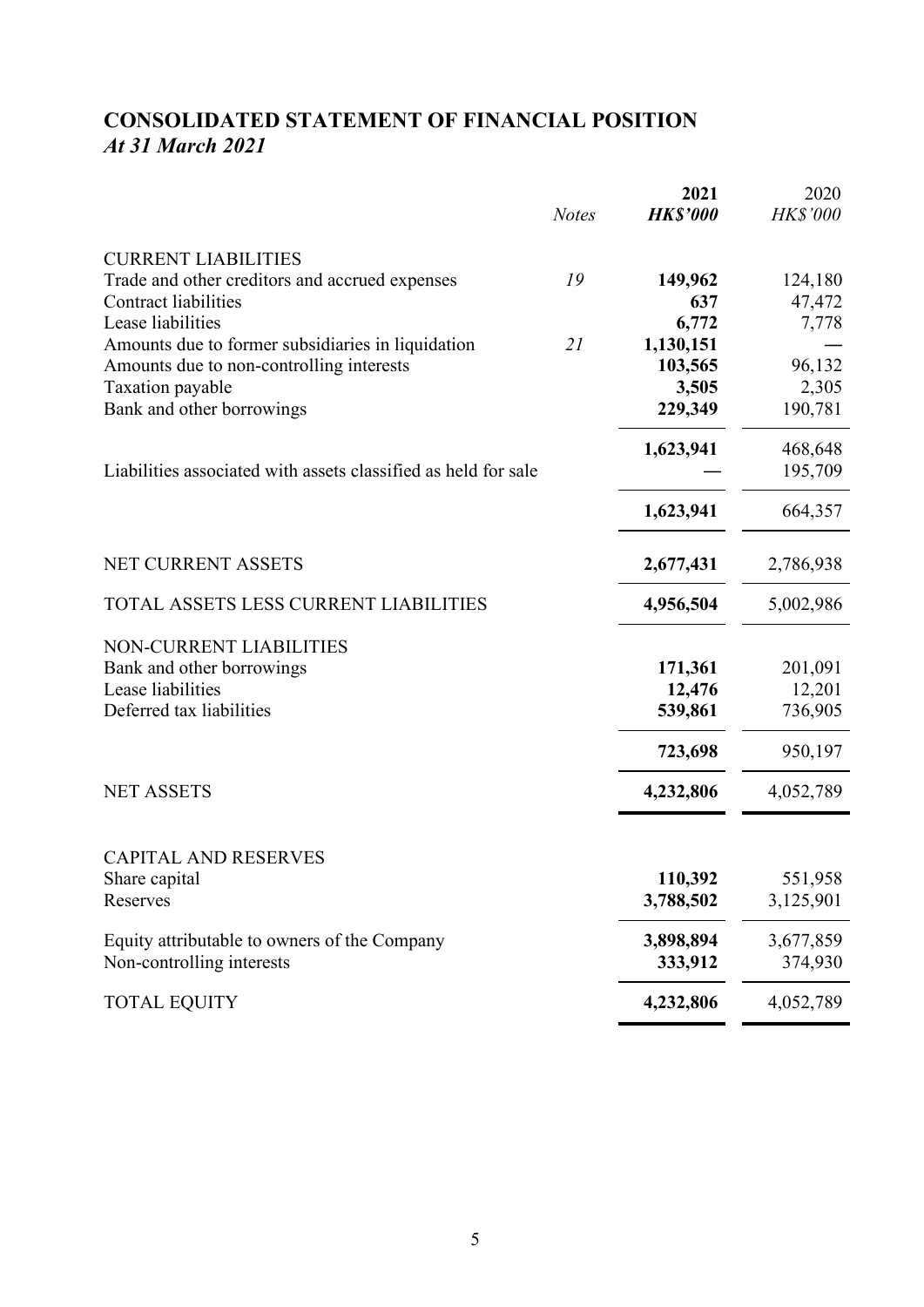# **CONDENSED CONSOLIDATED STATEMENT OF CASH FLOWS** *For the year ended 31 March 2021*

| <b>HK\$'000</b> |                   |
|-----------------|-------------------|
|                 | <b>HK\$'000</b>   |
| (468, 917)      | (119,621)         |
| 236,524         | 75,582            |
| 4,398           | (76, 840)         |
| (227, 995)      | (120, 879)        |
| 22,481          | (9, 464)          |
| 387,785         | 518,128           |
| 182,271         | 387,785           |
|                 |                   |
|                 | 48,959            |
|                 | 295,617           |
|                 |                   |
|                 | 43,209            |
| 182,271         | 387,785           |
|                 | 10,901<br>171,370 |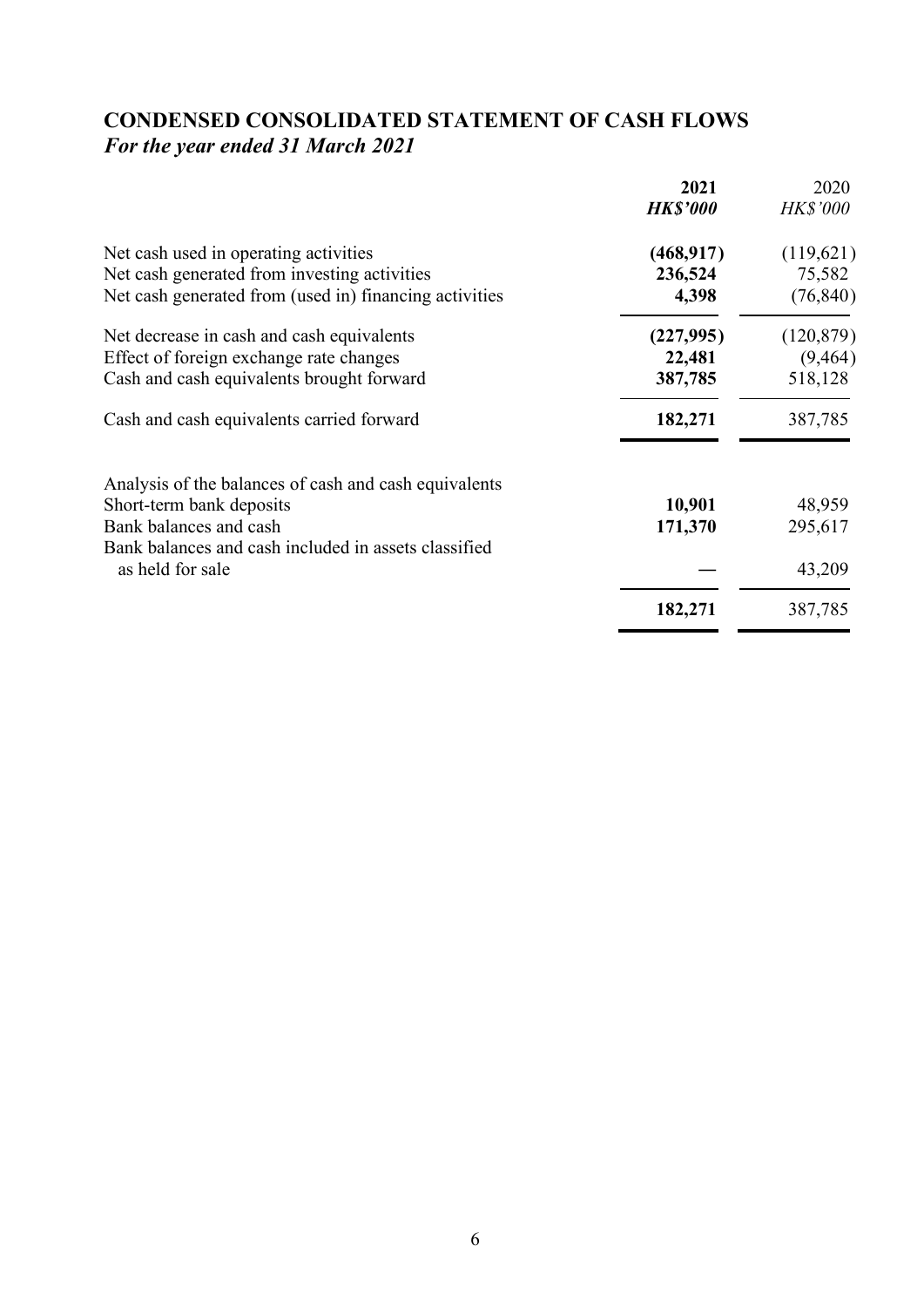## **NOTES TO THE CONSOLIDATED FINANCIAL STATEMENTS**

### **1. GENERAL**

Blue River Holdings Limited (the "**Company**") is an exempted company incorporated in Bermuda with limited liability and its shares are listed on The Stock Exchange of Hong Kong Limited (the "**Stock Exchange**").

The consolidated financial statements are presented in Hong Kong dollars ("**HK\$**"), which is the same as the functional currency of the Company.

The Company and its subsidiaries (together the "**Group**") principally engages in investment holdings, land and property development, investment in association with ports and infrastructure development, securities trading and investment, and provision of financial services.

### **2. PRINCIPAL ACCOUNTING POLICIES**

#### **Basis of preparation**

The consolidated financial statements have been prepared in accordance with Hong Kong Financial Reporting Standards ("**HKFRSs**") issued by the Hong Kong Institute of Certified Public Accountants (the "**HKICPA**"). In addition, the consolidated financial statements include applicable disclosures required by the Rules Governing the Listing of Securities (the "**Listing Rules**") on the Stock Exchange and by the Hong Kong Companies Ordinance.

The consolidated financial statements have been prepared on the historical cost basis, except for investment properties and certain financial instruments, which are measured at fair values.

#### **Adoption of new/revised HKFRSs**

The Group has applied the Amendments to References to the Conceptual Framework in HKFRS Standards and the following amendments to HKFRSs issued by the HKICPA for the first time in the current year:

Amendments to HKAS 1 and HKAS 8 Definition of Material<br>Amendments to HKFRS 3 Definition of a Business Amendments to HKFRS 3<br>Amendments to HKFRS 9, HKAS 39<br>Interest Rate Benchmark Reform Amendments to HKFRS 9, HKAS 39 and HKFRS 7

The application of the Amendments to References to the Conceptual Framework in HKFRS Standards and the amendments to HKFRSs in the current year has had no material impact on the Group's financial positions and performance for the current and prior years and/or on the disclosures set out in these consolidated financial statements.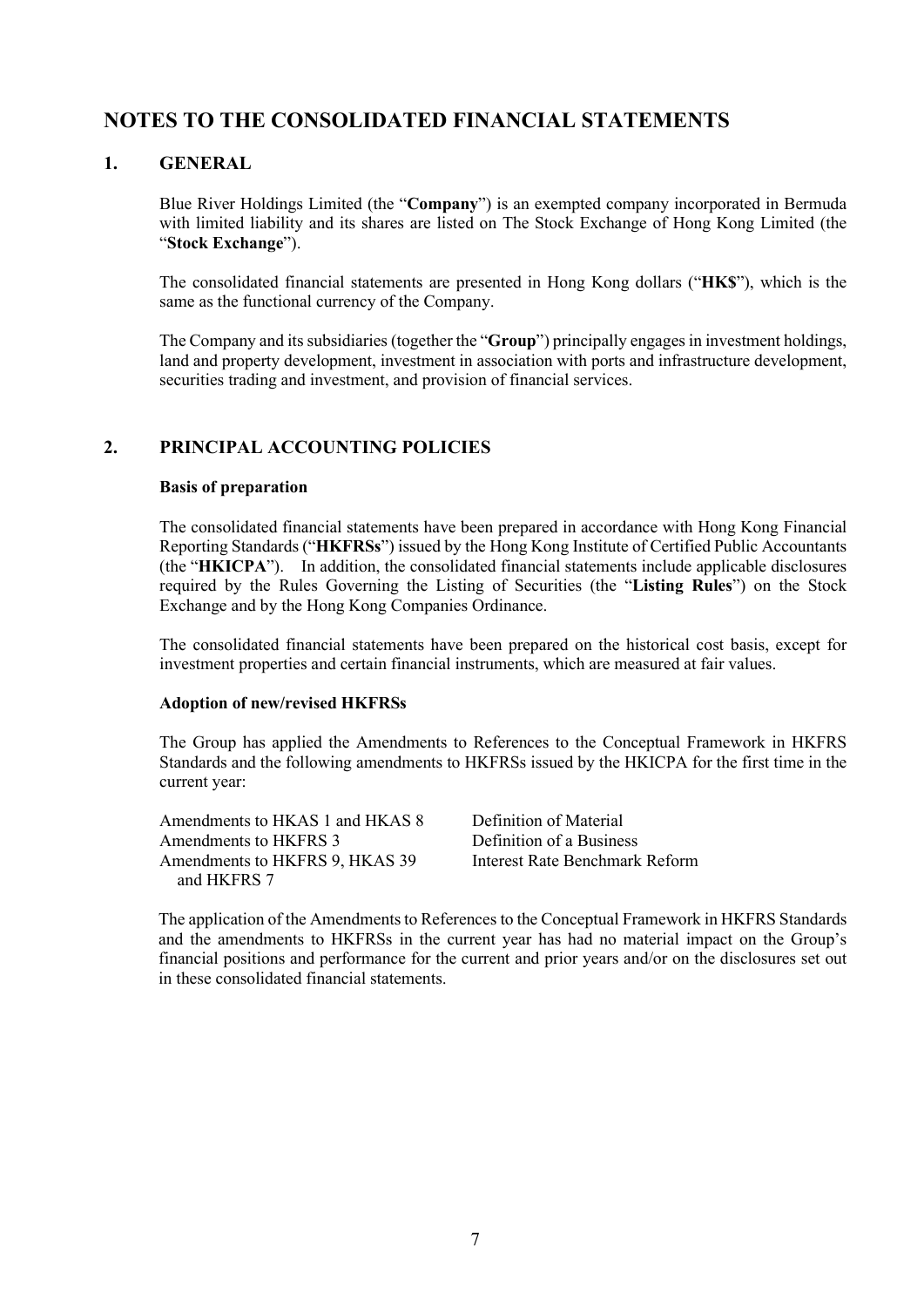### **3. REVENUE**

Revenue is analysed as follows:

|                                                                                                                | 2021<br><b>HK\$'000</b> | 2020<br><b>HK\$'000</b> |
|----------------------------------------------------------------------------------------------------------------|-------------------------|-------------------------|
| Sales and services income:                                                                                     |                         |                         |
| Sale of properties                                                                                             | 119,319                 | 25,621                  |
| Sale of LPG and CNG products                                                                                   | 88,176                  | 114,654                 |
| Income from port related services                                                                              | 21,646                  | 163,545                 |
|                                                                                                                | 229,141                 | 303,820                 |
| Interest income:                                                                                               |                         |                         |
| Interest income from loan receivables                                                                          | 21,160                  | 27,049                  |
| Interest income from financial assets measured at FVPL<br>- investments in debt instruments held for trading   | 23,636                  | 27,422                  |
|                                                                                                                | 44,796                  | 54,471                  |
| Others:                                                                                                        |                         |                         |
| Property rental income                                                                                         | 982                     | 2,863                   |
| Dividend income from financial assets measured at FVPL<br>- investments in equity instruments held for trading | 2,368                   | 2,775                   |
|                                                                                                                | 3,350                   | 5,638                   |
|                                                                                                                | 277,287                 | 363,929                 |

Revenue from contracts with customers are derived from the People's Republic of China (the "**PRC**"), which includes (i) revenue from sale of properties under property segment and sale of liquefied petroleum gas ("**LPG**") and compressed natural gas ("**CNG**") products under ports and logistics segment that are recognised at a point in time and (ii) income from port related services under ports and logistics segment that is recognised over time.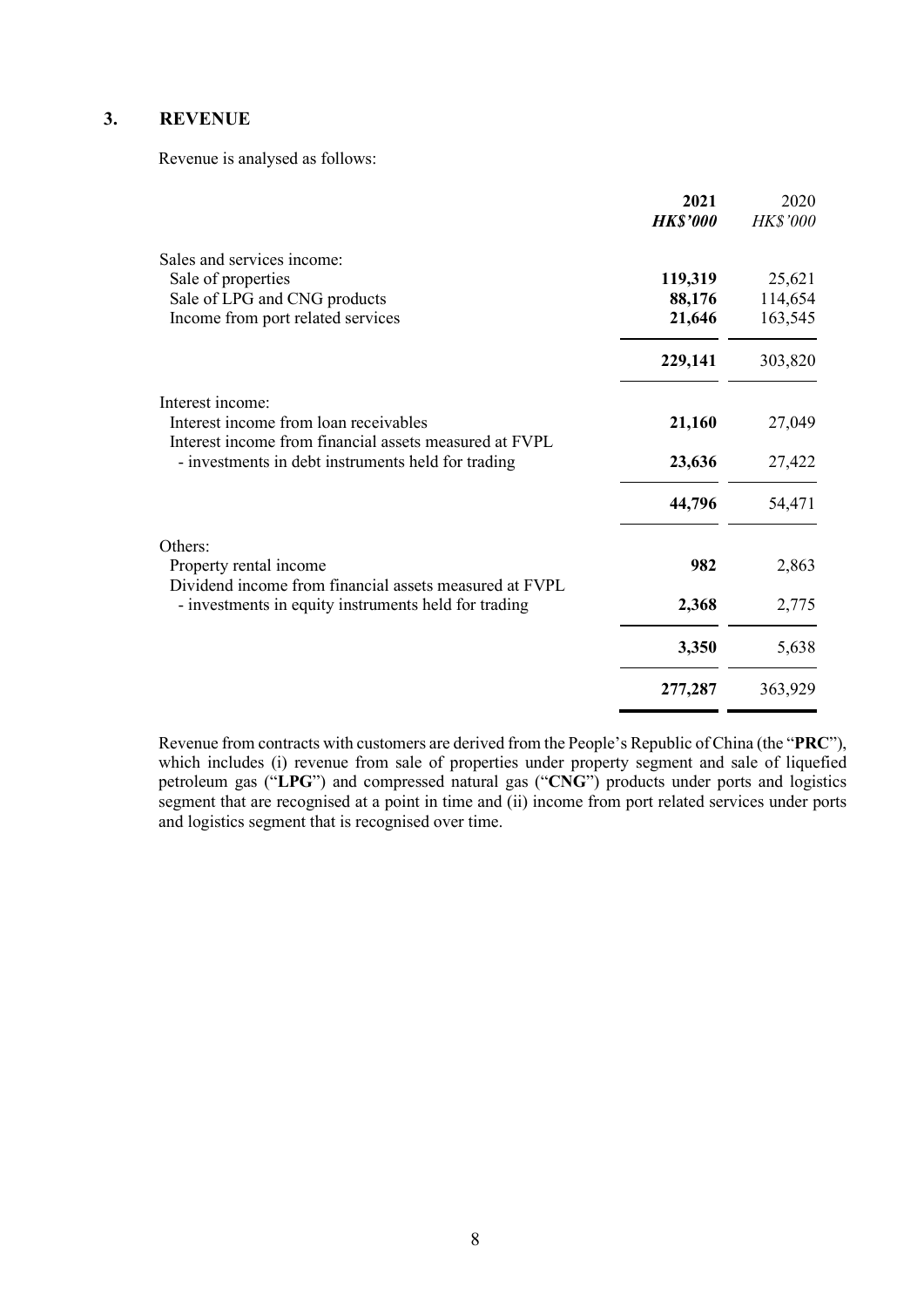#### **4. SEGMENT INFORMATION**

The operating segments of the Group are determined based on information reported to executive directors, the Group's chief operating decision makers, for the purposes of resources allocation and performance assessment.

The information focuses more specifically on the strategic operation and development of each business unit and its performance is evaluated through organising business units with similar economic characteristics into an operating segment.

Upon the completion of the disposal of the subsidiaries (See Note 20 for details) in the current year, the Group restructured its internal organisations. The ports development, which was previously separate reported, is grouped as part of the ports and logistics segment, while "Treasury" segment is renamed as "Financial services". In addition, current management considers that Paul Y. Engineering Group Limited ("**Paul Y. Engineering**") is an associate of the Company and engineering is not the principal business of the Group, and the information reported by Paul Y. Engineering is not used for the purpose of resources allocation and performance assessment for the current year. Accordingly, the Group's share of Paul Y. Engineering's result and assets are not accounted as segment results and segment assets in the segment information for the current year. Subsequent to the reporting period, the Group obtains control of Paul Y. Engineering which becomes a non-whollyowned subsidiary of the Group as detailed in Note 22. As a result, Paul Y. Engineering's results and assets will be accounted as segment results and segment assets in the segment information in the coming financial period/year.

The operating and reportable segments for the current year are changed as follows:

| Ports and logistics | - Ports development, operation of ports, LPG, CNG and LNG distribution and<br>logistics businesses                                                    |
|---------------------|-------------------------------------------------------------------------------------------------------------------------------------------------------|
| Property            | - Development, investment, sale and leasing of real estate properties,<br>developed land and land under development and projects under<br>development |
| Securities          | - Investment and trading of securities                                                                                                                |
| Financial services  | - Provision of loan financing, financial related services and cash management                                                                         |

In preparation of the consolidated financial statements, the segment information for the year ended 31 March 2020 has been restated to conform with the current year's presentation.

The Company assesses the performance of the operating segments based on a measure of earnings or loss before interest expense and tax ("**EBIT**" or "**LBIT**") and earnings or loss before interest expense, tax, depreciation and amortisation ("**EBITDA**" or "**LBITDA**").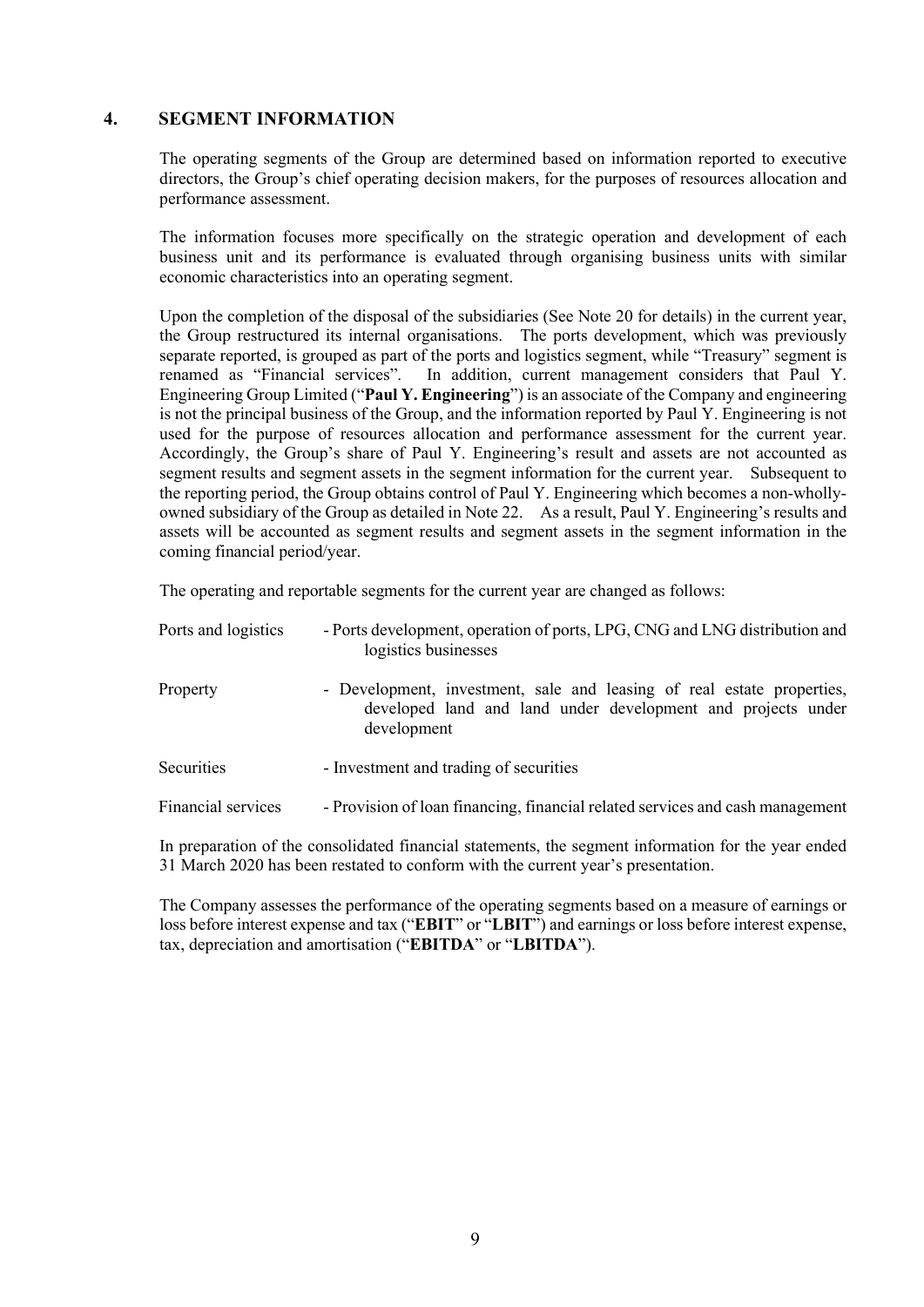#### **4. SEGMENT INFORMATION – CONTINUED**

#### **Segment revenue and results**

The following is an analysis of the Group's revenue and results by operating and reportable segment:

#### For the year ended 31 March 2021

|                                                                                                                  | Ports and<br>logistics<br><b>HK\$'000</b> | <b>Property</b><br><b>HK\$'000</b> | <b>Securities</b><br><b>HKS'000</b> | <b>Financial</b><br>services<br><b>HK\$'000</b> | Segment<br>total and<br>consolidated<br><b>HK\$'000</b> |
|------------------------------------------------------------------------------------------------------------------|-------------------------------------------|------------------------------------|-------------------------------------|-------------------------------------------------|---------------------------------------------------------|
| Revenue                                                                                                          | 109,822                                   | 120,301                            | 26,004                              | 21,160                                          | 277,287                                                 |
| EBITDA (LBITDA)*<br>Depreciation and amortisation**                                                              | 168,979<br>(27, 946)                      | (1,041,401)<br>(3,267)             | 980,871<br>(347)                    | (232, 664)<br>(347)                             | (124, 215)<br>(31,907)                                  |
| Segment results $-$ EBIT (LBIT)                                                                                  | 141,033                                   | (1,044,668)                        | 980,524                             | (233, 011)                                      | (156, 122)                                              |
| Share of results of Paul Y. Engineering<br>Corporate and other expenses***<br>Net exchange gain<br>Finance costs |                                           |                                    |                                     |                                                 | 67,449<br>(114, 744)<br>48,325<br>(17,609)              |
| Loss before taxation<br>Taxation                                                                                 |                                           |                                    |                                     |                                                 | (172,701)<br>222,161                                    |
| Profit for the year                                                                                              |                                           |                                    |                                     |                                                 | 49,460                                                  |

#### For the year ended 31 March 2020

|                                                                                                                  | Ports and<br>logistics<br><b>HK\$'000</b> | Property<br><b>HK\$'000</b> | Securities<br><b>HK\$'000</b> | Financial<br>services<br><b>HK\$'000</b> | эедшеш<br>total and<br>consolidated<br><b>HK\$'000</b> |
|------------------------------------------------------------------------------------------------------------------|-------------------------------------------|-----------------------------|-------------------------------|------------------------------------------|--------------------------------------------------------|
| Revenue                                                                                                          | 278,199                                   | 28,484                      | 30,197                        | 27,049                                   | 363,929                                                |
| EBITDA (LBITDA)*<br>Depreciation and amortisation**                                                              | 157,103<br>(43,276)                       | 16,978<br>(2,231)           | (196,387)<br>(594)            | (137,602)<br>(594)                       | (159,908)<br>(46,695)                                  |
| Segment results $-$ EBIT (LBIT)                                                                                  | 113,827                                   | 14,747                      | (196,981)                     | (138, 196)                               | (206, 603)                                             |
| Share of results of Paul Y. Engineering<br>Corporate and other expenses***<br>Net exchange loss<br>Finance costs |                                           |                             |                               |                                          | (106, 934)<br>(144, 404)<br>(25,577)<br>(24,005)       |
| Loss before taxation<br>Taxation                                                                                 |                                           |                             |                               |                                          | (507, 523)<br>(57, 432)                                |
| Loss for the year                                                                                                |                                           |                             |                               |                                          | (564, 955)                                             |

 $\sigma$   $\alpha$ 

- \* Gain on disposal of subsidiaries of about HK\$140,487,000 (2020: HK\$88,573,000) has been recognised in the ports and logistics operating segment during the year ended 31 March 2021.
- \*\* Includes depreciation of property, plant and equipment and right-of-use assets and amortisation of intangible assets.
- \*\*\* Represents mainly unallocated administrative expenses and includes unallocated depreciation of about HK\$9,180,000 (2020: HK\$5,471,000).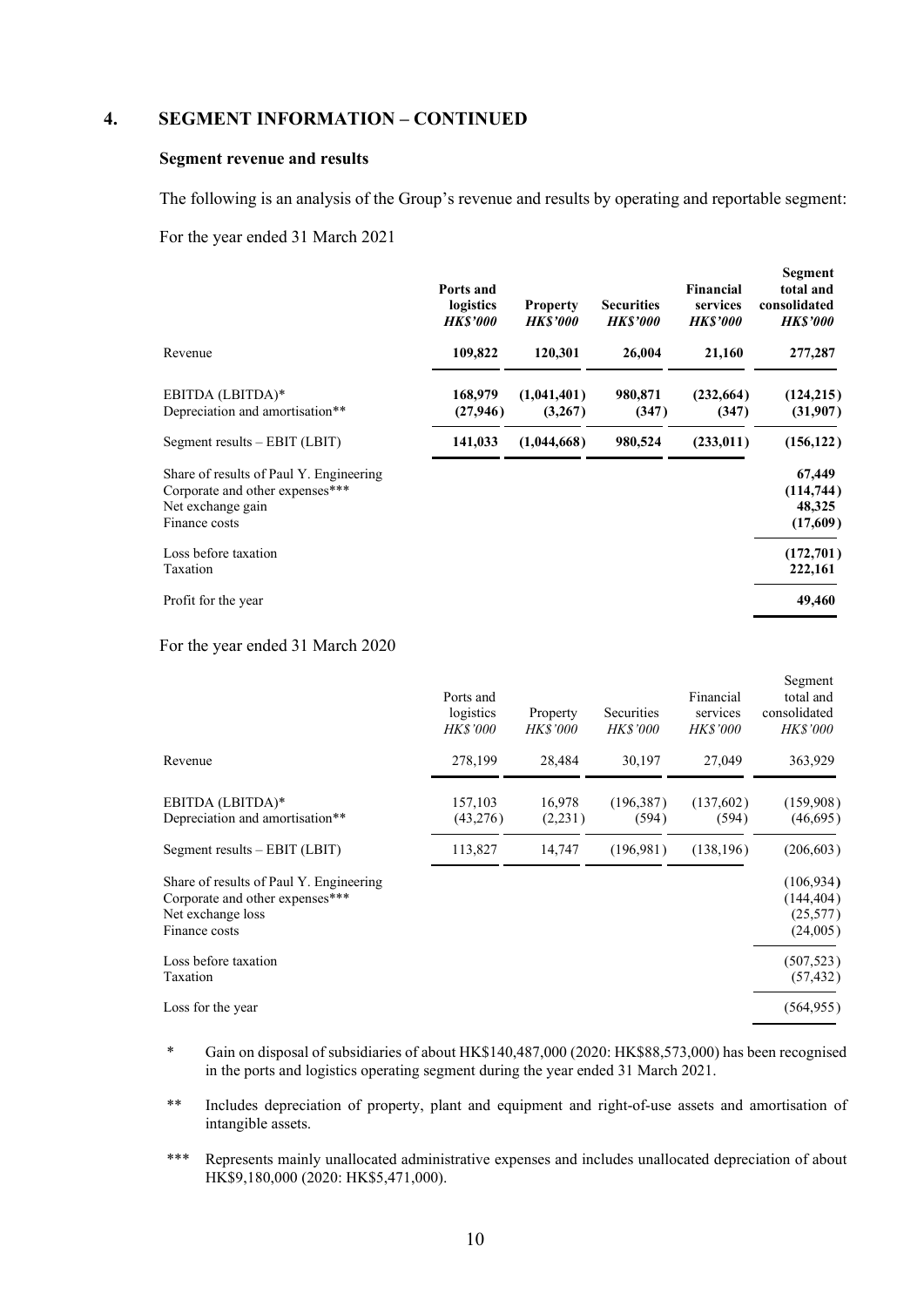#### **4. SEGMENT INFORMATION – CONTINUED**

#### **Segment assets and liabilities**

The following is an analysis of the Group's assets and liabilities by operating and reportable segment:

**Segment**

 $\mathbf{S}$   $\mathbf{S}$ 

#### At 31 March 2021

|                                                                                                  | Ports and<br>logistics<br><b>HK\$'000</b> | <b>Property</b><br><b>HKS'000</b> | <b>Securities</b><br><b>HKS'000</b> | Financial<br>services<br><b>HKS'000</b> | эсгинент<br>total and<br>consolidated<br><b>HKS'000</b> |
|--------------------------------------------------------------------------------------------------|-------------------------------------------|-----------------------------------|-------------------------------------|-----------------------------------------|---------------------------------------------------------|
| <b>ASSETS</b><br>Segment assets<br>Share of assets of Paul Y. Engineering<br>Unallocated assets* | 501,189                                   | 2,426,286                         | 1,793,521                           | 313,883                                 | 5,034,879<br>366,965<br>1,178,601                       |
| Consolidated total assets                                                                        |                                           |                                   |                                     |                                         | 6,580,445                                               |
| <b>LIABILITIES</b><br>Segment liabilities<br>Unallocated liabilities*                            | 66,651                                    | 984,953                           | 103,374                             | 41,726                                  | 1,196,704<br>1,150,935                                  |
| Consolidated total liabilities                                                                   |                                           |                                   |                                     |                                         | 2,347,639                                               |

#### At 31 March 2020

|                                                                                                 | Ports and<br>logistics<br><b>HK\$'000</b> | Property<br><i>HK\$'000</i> | Securities<br><b>HK\$'000</b> | Financial<br>services<br><b>HK\$'000</b> | segment<br>total and<br>consolidated<br><b>HK\$'000</b> |
|-------------------------------------------------------------------------------------------------|-------------------------------------------|-----------------------------|-------------------------------|------------------------------------------|---------------------------------------------------------|
| <b>ASSETS</b><br>Segment assets<br>Share of assets of Paul Y. Engineering<br>Unallocated assets | 1,256,233                                 | 3,204,966                   | 449,007                       | 389,126                                  | 5,299,332<br>294,698<br>73,313                          |
| Consolidated total assets                                                                       |                                           |                             |                               |                                          | 5,667,343                                               |
| <b>LIABILITIES</b><br>Segment liabilities<br>Unallocated liabilities                            | 247,894                                   | 1,298,271                   | 487                           | 37,130                                   | 1,583,782<br>30,772                                     |
| Consolidated total liabilities                                                                  |                                           |                             |                               |                                          | 1,614,554                                               |

Unallocated assets include amounts due from former subsidiaries in liquidation of about HK\$1,130,151,000 (Note 21) (2020: Nil), while the unallocated liabilities include amounts due to former subsidiaries in liquidation of about HK\$1,130,151,000 (Note 21) (2020: Nil).

Segment assets and liabilities comprise assets and liabilities of the operating subsidiaries, as well as certain interests in associates, joint ventures and investments in equity instruments that are engaged in relevant segmental businesses. Accordingly, segment assets exclude share of Paul Y. Engineering's assets and corporate assets which are mainly certain bank balances and cash, interests in joint ventures, right-of-use assets and other receivables, and segment liabilities exclude corporate liabilities which are mainly certain other payables and lease liabilities.

For the purpose of resources allocation and assessment of segment performance, deferred tax liabilities are allocated to segment liabilities but the related deferred tax credit/charge are not reported as part of segment results.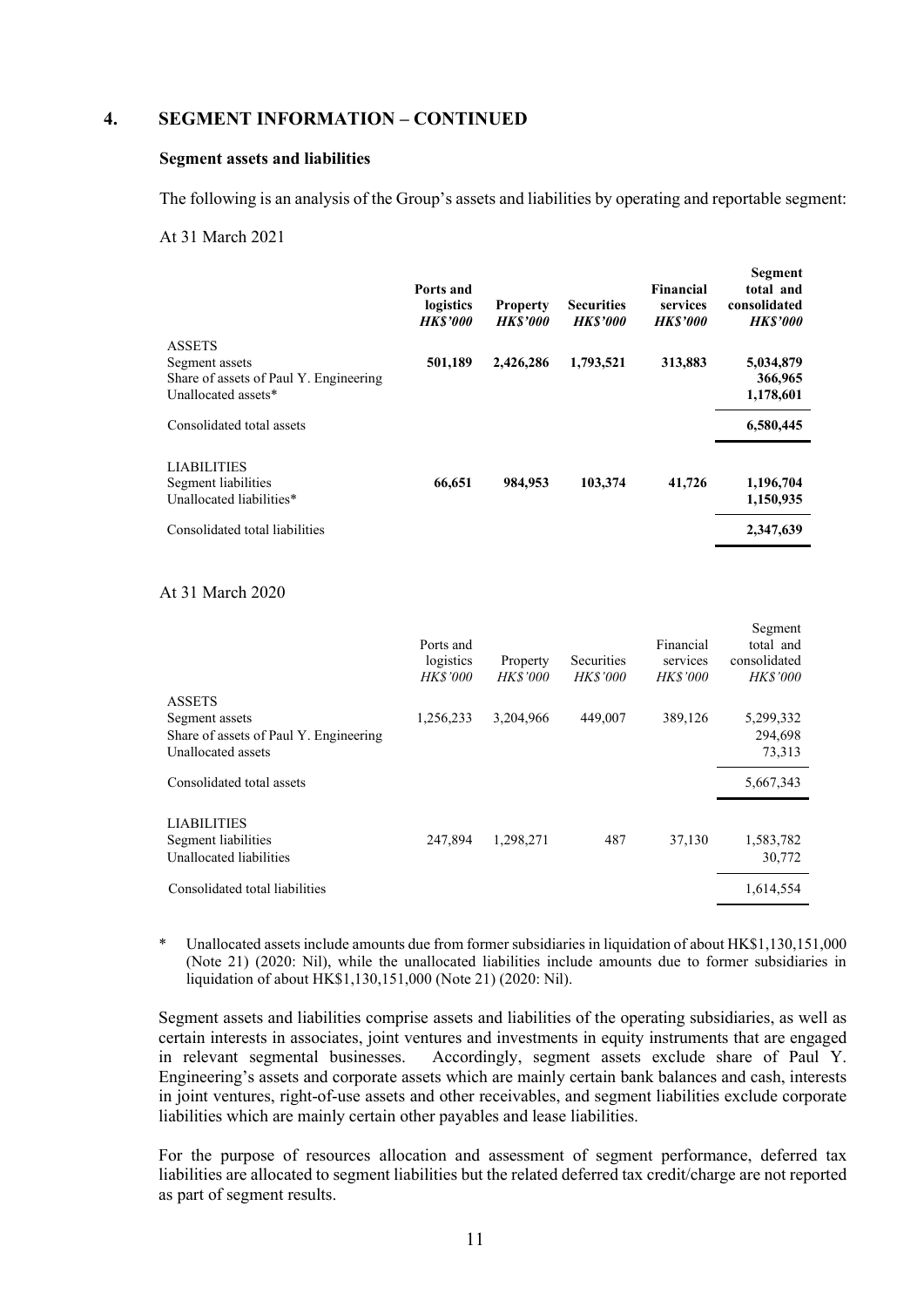## **4. SEGMENT INFORMATION – CONTINUED**

#### **Geographical information**

The Group's operations are mainly located in Hong Kong and the PRC.

The following is an analysis of the Group's revenue by geographical market based on location of customers, irrespective of the origin of the goods/services:

|           | 2021<br><b>HK\$'000</b> | 2020<br><b>HK\$'000</b> |
|-----------|-------------------------|-------------------------|
|           |                         |                         |
| Hong Kong | 47,164                  | 56,062                  |
| The PRC   | 230,123                 | 306,683                 |
| Others    |                         | 1,184                   |
|           | 277,287                 | 363,929                 |

### **5. OTHER INCOME**

|                                                              | 2021            | 2020            |
|--------------------------------------------------------------|-----------------|-----------------|
|                                                              | <b>HK\$'000</b> | <b>HK\$'000</b> |
| Bank and other interest income                               | 3,417           | 3,191           |
| Rental income from short term leasing of stock of properties | 1,325           | 1,727           |
| Dividend income from financial assets measured at FVOCI      | 1,180           |                 |
| Sundry income                                                | 756             | 1,003           |
|                                                              | 6,678           | 5,921           |

#### **6. OTHER GAINS AND LOSSES**

|                                                   | 2021<br><b>HK\$'000</b> | 2020<br><b>HK\$'000</b> |
|---------------------------------------------------|-------------------------|-------------------------|
| Net exchange gain (loss)                          | 48,325                  | (25,577)                |
| Loss on disposal of property, plant and equipment | (407)                   | (15)                    |
| Impairment loss on property, plant and equipment  | (1,280)                 |                         |
| Impairment loss on right-of-use assets            | (7, 825)                |                         |
| <b>Others</b>                                     | (57)                    |                         |
|                                                   | 38,756                  | (25, 592)               |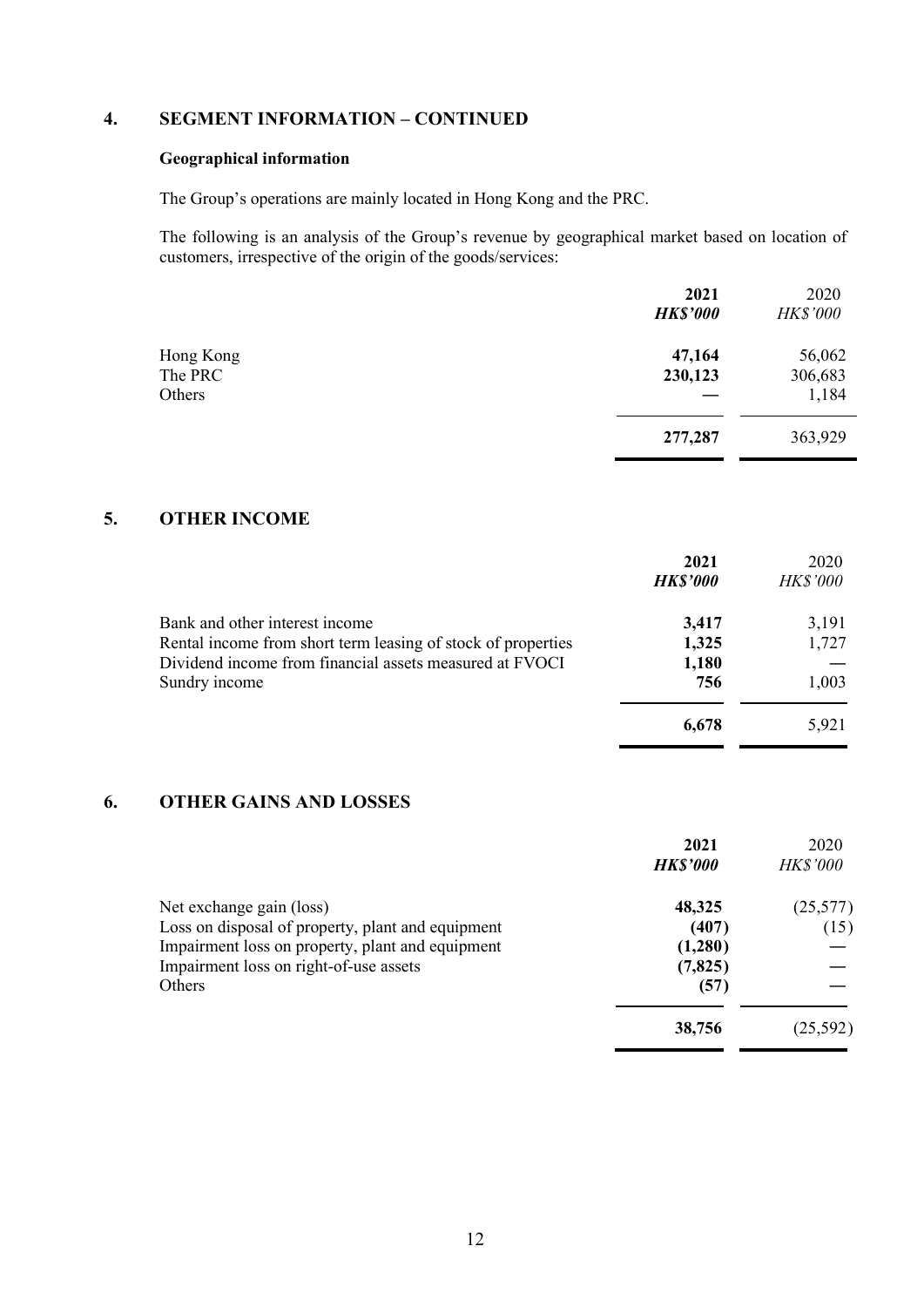## **7. FAIR VALUE CHANGES OF FINANCIAL ASSETS MEASURED AT FVPL**

| 2021<br><b>HK\$'000</b> | 2020<br><b>HK\$'000</b> |
|-------------------------|-------------------------|
|                         | (58, 384)               |
| 932,987                 | (165,382)               |
| 959,445                 | (223, 766)              |
|                         | 26,458                  |

## **8. IMPAIRMENT LOSS RECOGNISED ON FINANCIAL ASSETS, NET**

|                                                                                                             | 2021<br><b>HK\$'000</b> | 2020<br><b>HK\$'000</b> |
|-------------------------------------------------------------------------------------------------------------|-------------------------|-------------------------|
| Impairment loss recognised on loan receivables<br>Impairment loss recognised on trade and other receivables | 130,399                 | 124,003                 |
| (including interest receivables)                                                                            | 48,621                  | 34,782                  |
| Impairment loss recognised on amounts due from associates                                                   | 73,452                  | 7,350                   |
|                                                                                                             | 252,472                 | 166,135                 |

## **9. FINANCE COSTS**

|                                                                                                                                                                                | 2021<br><b>HK\$'000</b> | 2020<br><b>HK\$'000</b>                |
|--------------------------------------------------------------------------------------------------------------------------------------------------------------------------------|-------------------------|----------------------------------------|
| Borrowing costs on:                                                                                                                                                            |                         |                                        |
| Bank borrowings<br>Amounts due to non-controlling interests<br>Imputed interest expense on other payables<br>Imputed interest expense on lease liabilities<br>Other borrowings | 26,985<br>961<br>549    | 31,520<br>3,969<br>193<br>590<br>4,538 |
| Amount capitalised in respect of construction in progress<br>Less:                                                                                                             | 28,495                  | 40,810                                 |
| (included in property, plant and equipment)<br>Amount capitalised in respect of properties under                                                                               | (10, 189)               | (2,771)                                |
| development for sale (included in stock of properties)<br>Amount capitalised in respect of investment properties                                                               | (697)                   | (9,646)                                |
| under development                                                                                                                                                              |                         | (4,388)                                |
|                                                                                                                                                                                | 17,609                  | 24,005                                 |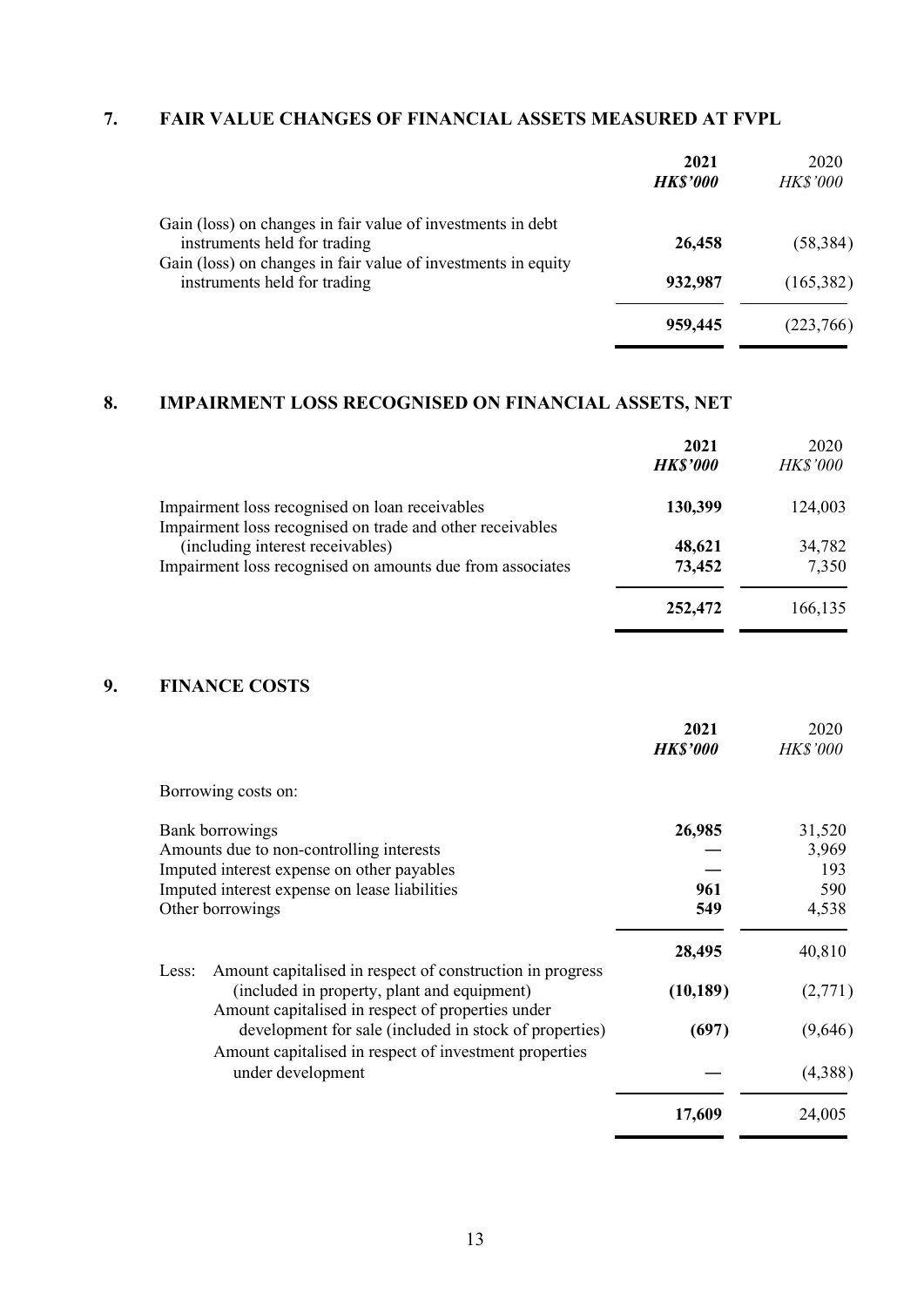## **10. LOSS BEFORE TAXATION**

|                                                                                                                                              | 2021<br><b>HK\$'000</b> | 2020<br>HK\$'000 |
|----------------------------------------------------------------------------------------------------------------------------------------------|-------------------------|------------------|
| Loss before taxation has been arrived at after charging:                                                                                     |                         |                  |
| Amortisation of intangible assets:<br>Amount provided for the year                                                                           | 92                      | 520              |
| Amount capitalised in respect of properties under<br>Less:<br>development for sale (included in stock of properties)                         |                         | (44)             |
|                                                                                                                                              | 92                      | 476              |
| Cost of inventories recognised as an expense                                                                                                 | 59,334                  | 81,126           |
| Cost of stock of properties sold                                                                                                             | 84,177                  | 18,527           |
| Depreciation of property, plant and equipment:<br>Amount provided for the year<br>Amount capitalised in respect of properties under<br>Less: | 29,385                  | 41,475           |
| development for sale (included in stock of properties)<br>Amount capitalised in respect of construction in progress                          | (10)                    | (14)             |
| (included in property, plant and equipment)<br>Amount capitalised in respect of investment properties                                        | (85)                    | (10)             |
| under development                                                                                                                            | (6)                     | (5)              |
|                                                                                                                                              | 29,284                  | 41,446           |
| Depreciation of right-of-use assets:                                                                                                         |                         |                  |
| Amount provided for the year<br>Amount capitalised in respect of construction in progress<br>Less:                                           | 11,711                  | 10,452           |
| (included in property, plant and equipment)                                                                                                  |                         | (208)            |
|                                                                                                                                              | 11,711                  | 10,244           |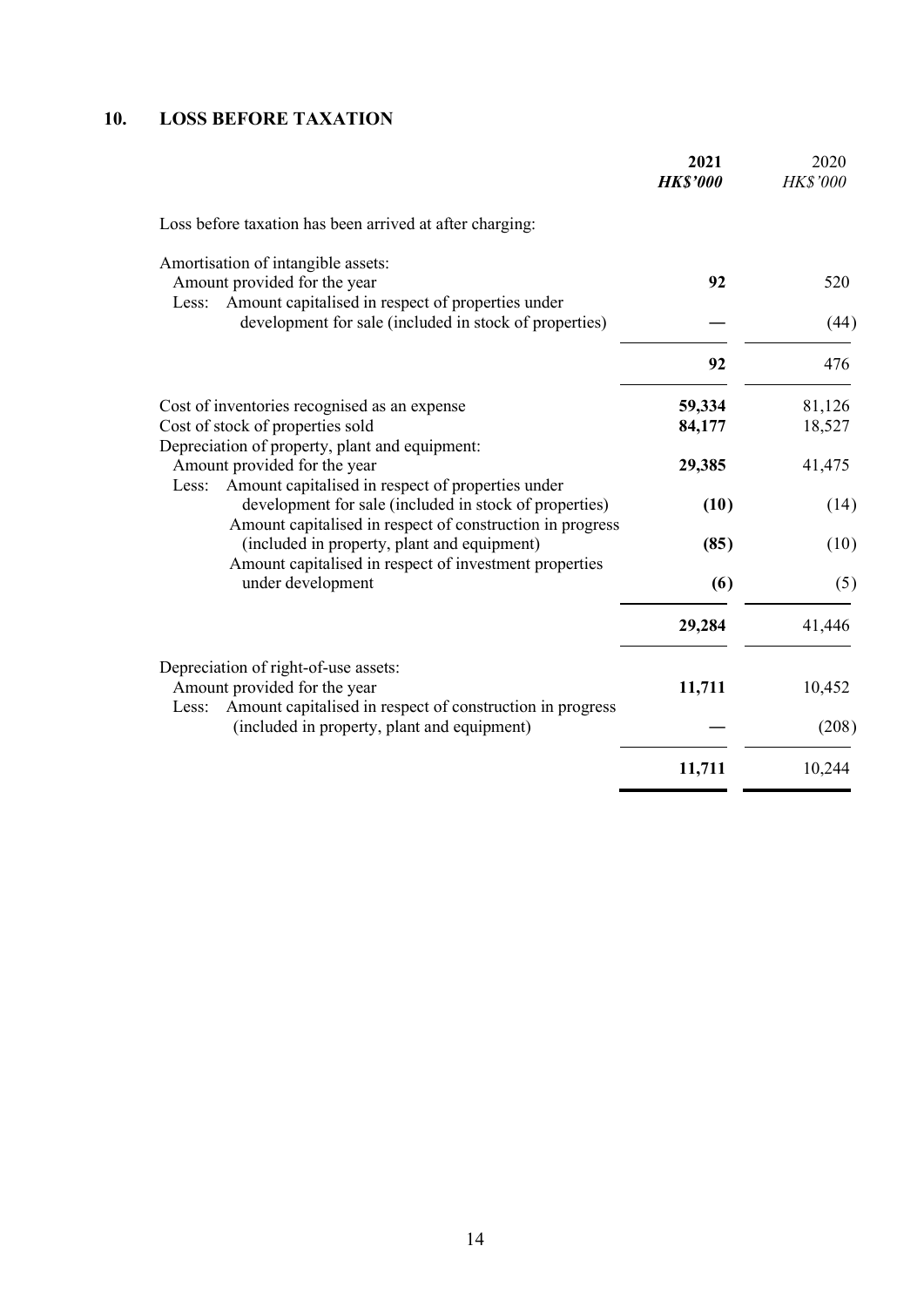#### **11. TAXATION**

|                                                           | 2021<br><b>HK\$'000</b> | 2020<br>HK\$'000 |
|-----------------------------------------------------------|-------------------------|------------------|
| Taxation charge (credit) comprises:                       |                         |                  |
| Hong Kong Profits Tax:<br>Current year                    |                         |                  |
| Overprovision in prior years                              |                         | (15)             |
|                                                           |                         | (15)             |
| Taxation arising in the PRC:<br>Current year              | 33,019                  | 32,680           |
| (Over)underprovision in prior years                       | (205)                   | 2,226            |
| Deferred taxation:                                        | 32,814                  | 34,906           |
| Land Appreciation Tax ("LAT")<br>Others                   | (194, 778)<br>(60, 197) | 13,684<br>8,857  |
|                                                           | (254, 975)              | 22,541           |
| Taxation attributable to the Company and its subsidiaries | (222,161)               | 57,432           |

The Company considered the amount involved upon implementation of the two-tiered profits tax rates regime as insignificant to the consolidated financial statements. Hong Kong Profits Tax is calculated at a tax rate of 16.5%.

Under the Law of the PRC on Enterprise Income Tax (the "**EIT Law**") and Implementation Regulation of the EIT Law, the tax rate for the Group's subsidiaries in the PRC is 25% for both years.

For the year ended 31 March 2021, the taxation arising in the PRC included an income tax charge of about HK\$29,811,000 (2020: HK\$28,065,000), which represented the PRC income tax charged on the gain on disposal of subsidiaries (See Note 20 for details). The capital gain derived from equity rights transfer by a non-resident enterprise, representing the difference between the consideration and the cost of equity rights, is subjected to a tax rate of 10%.

According to the requirements of the Provisional Regulations of the PRC on LAT (中華人民共和國 土地增值稅暫行條例) effective from 1 January 1994, and the Detailed Implementation Rules on the Provisional Regulations of the PRC on LAT (中華人民共和國土地增值稅暫行條例實施細則) effective from 27 January 1995 as well, all income from the sale or transfer of land use rights, buildings and their attached facilities in the PRC is subject to LAT at progressive rates ranging from 30% to 60% of the appreciation value as calculated according to the Provisional Regulations of the PRC on LAT and its Detailed Implementation Rules.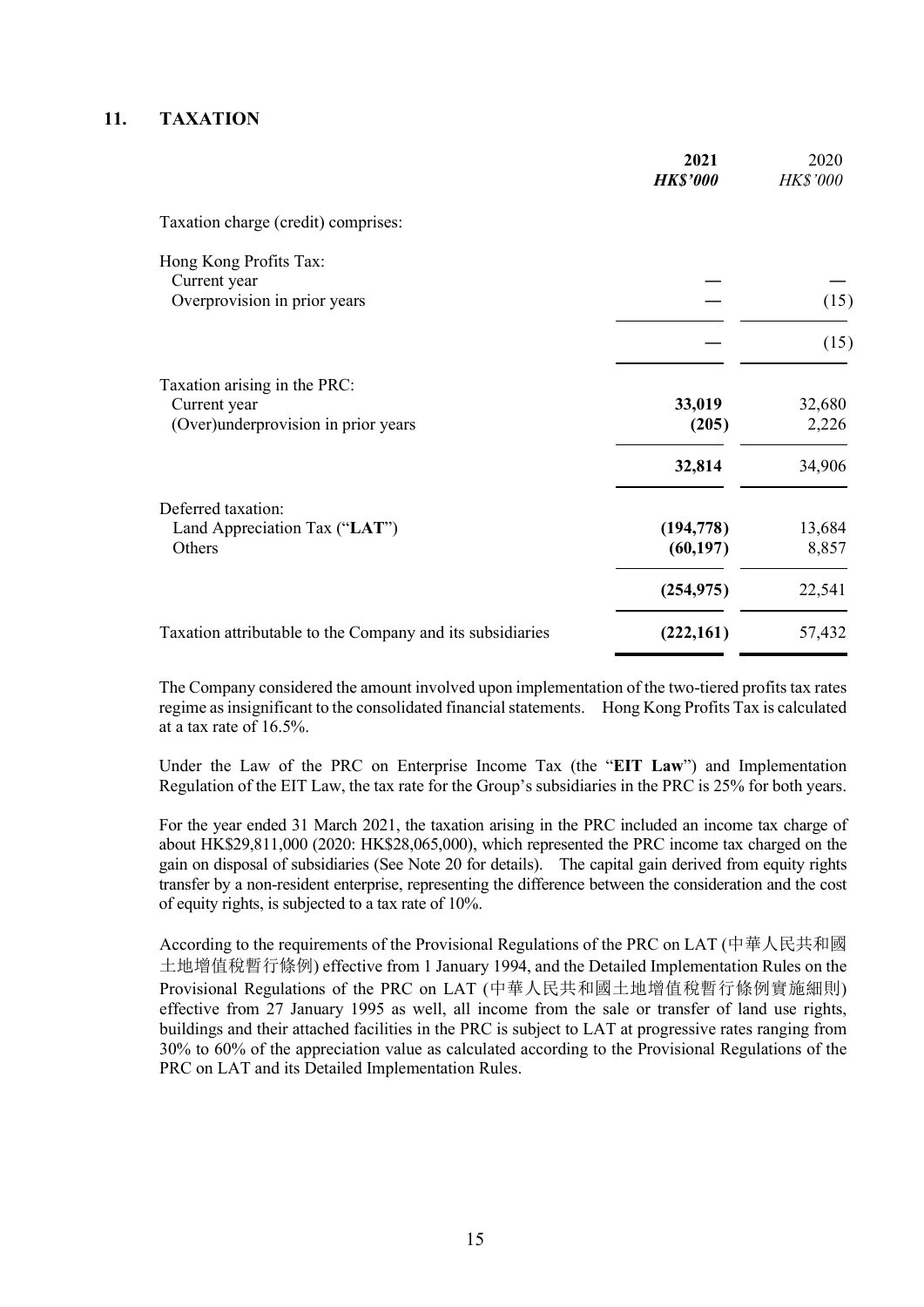## **12. EARNINGS (LOSS) PER SHARE**

The calculation of the basic earnings (loss) per share attributable to owners of the Company for the year is based on the following data:

|                                                                                                                        | 2021<br><b>HK\$'000</b>                   | 2020<br><b>HK\$'000</b>                   |
|------------------------------------------------------------------------------------------------------------------------|-------------------------------------------|-------------------------------------------|
| Profit (loss) for the year attributable to owners of the Company<br>for the purpose of basic earnings (loss) per share | 151,290                                   | (572, 268)                                |
|                                                                                                                        | 2021<br><b>Number of</b><br><i>shares</i> | 2020<br>Number of<br>shares<br>(restated) |
| Number of ordinary shares for the purpose of basic earnings<br>(loss) per share                                        | 1,103,916,114                             | 1,103,916,114                             |

The basic loss per share and number of ordinary shares for the year ended 31 March 2020 have been adjusted to reflect the impact of the share consolidated which was effective on 30 October 2020.

Diluted earnings (loss) per share is equal to the basic earnings (loss) per share as the Company does not have any dilutive potential ordinary shares outstanding for both years.

#### **13. DISTRIBUTION**

No dividend was recognised as distribution during both years.

The Board of the Company has resolved not to recommend for shareholders' approval the payment of any final dividend for the year ended 31 March 2021 (2020: Nil).

#### **14. INVESTMENT PROPERTIES**

|                                          | Leasehold<br>properties<br>in the<br><b>PRC</b><br><b>HK\$'000</b> | <b>Developed</b><br>land<br><b>HK\$'000</b><br>(note a) | Land under<br>development<br><b>HK\$'000</b><br>(note b) | <b>Total</b><br><b>HK\$'000</b> |
|------------------------------------------|--------------------------------------------------------------------|---------------------------------------------------------|----------------------------------------------------------|---------------------------------|
| <b>FAIR VALUE</b>                        |                                                                    |                                                         |                                                          |                                 |
| At 31 March 2020                         | 69,139                                                             | 449,836                                                 | 590,731                                                  | 1,109,706                       |
| Exchange realignment                     | 5,234                                                              | 34,439                                                  | 41,425                                                   | 81,098                          |
| Additions                                |                                                                    |                                                         | 2,214                                                    | 2,214                           |
| Net decrease in fair value recognised in |                                                                    |                                                         |                                                          |                                 |
| the consolidated income statement        | (19, 817)                                                          | (117, 411)                                              | (271, 057)                                               | (408, 285)                      |
| At 31 March 2021                         | 54,556                                                             | 366,864                                                 | 363,313                                                  | 784,733                         |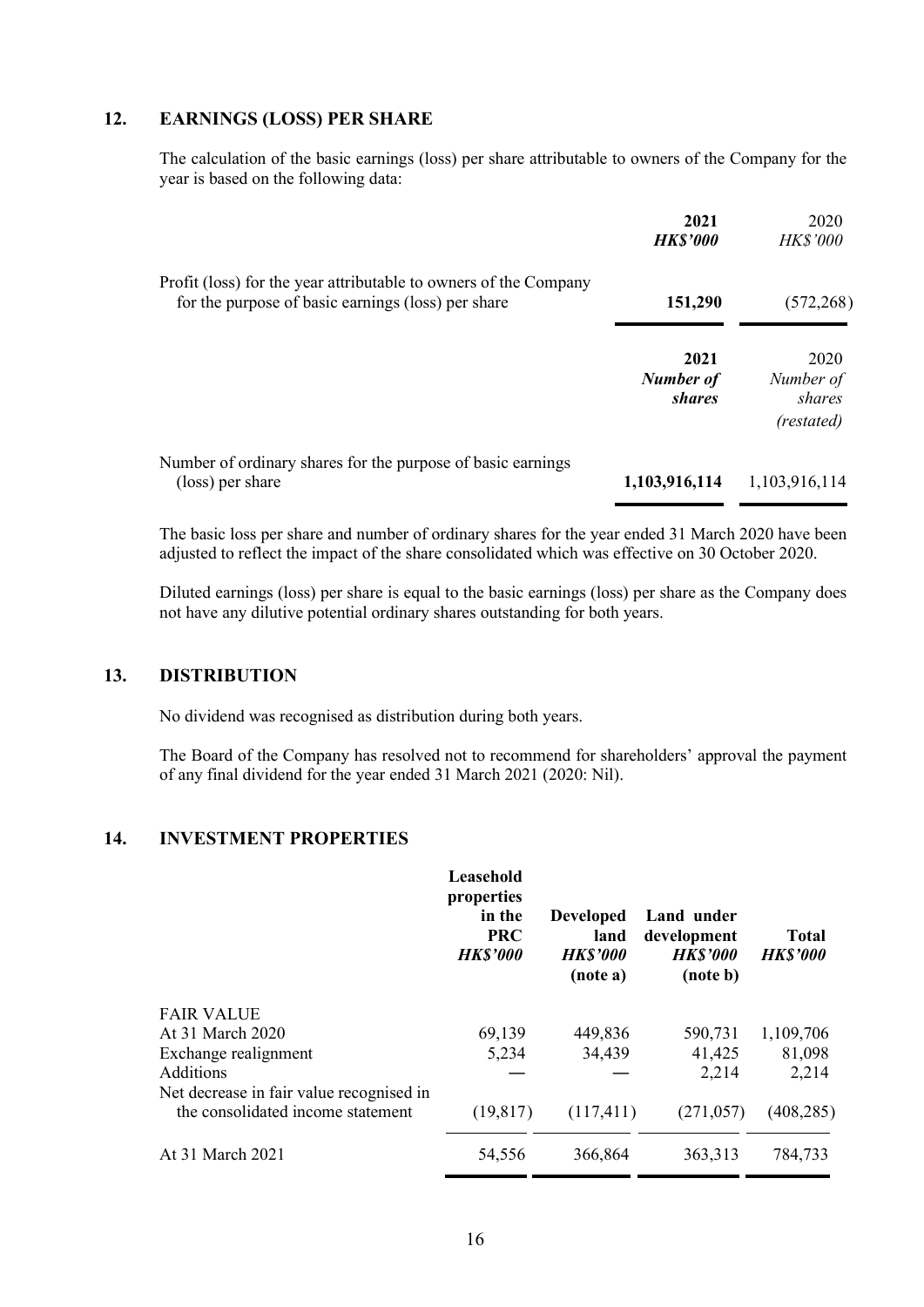#### **14. INVESTMENT PROPERTIES – CONTINUED**

notes:

- (a) In prior years, the Group completed the reclamation of certain land area and obtained the certificate of completion of land reclamation (the "**Certificate**") issued by qualified project engineering and construction manager in respect of certain land area (the "**Formed Land**") in Jiangsu Province, the PRC. Upon obtaining the certificate, such Formed Land held for capital appreciation had been recognised as land held under operating lease and classified and accounted for as investment properties.
- (b) In connection with the reclamation of certain land area in Jiangsu Province, the PRC, the Group commenced, but not yet completed, the land leveling process (mainly representing the sand filling work to achieve leveling of the area) (the "**Land Being Formed**"). Upon the commencement of land leveling process, the Land Being Formed that held for rentals and/or capital appreciation as investment properties had been recognised as land under development and classified and accounted for as investment properties.

The fair values of the Group's investment properties at 31 March 2021 and 31 March 2020 have been arrived at on the basis of valuations carried out as at those dates by Asset Appraisal Limited, an independent qualified professional valuer not connected with the Group. The management works closely with the external qualified professional valuer to establish the appropriate valuation and inputs for fair value measurement and reports to the board of directors from period to period.

In determining the fair value of leasehold properties in the PRC, the highest and best use of the properties is their current use. The comparison method is adopted under which comparison based on information of recent transacted prices of comparable properties is made. Comparable properties of similar size, characteristic and location are analysed in order to arrive at a fair comparison of capital values.

In determining the fair value of Formed Land, the highest and best use of the Formed Land is for tourist and resort use, which correlates to the zoning of the area for tourist resort by the government. The comparison method is adopted under which comparison based on information of recent transacted prices of comparable lands is made, in which the tourism industry and thus transactions of tourist lands have been negatively impacted due to COVID-19 pandemic public health measures and travel restrictions, and this resulted in the decrease in the fair value of investment properties. Comparable lands of similar size, characteristic and location are analysed in order to arrive at a fair comparison of capital values. Certain costs, including government levies and all necessary fees and expenses associated with the change of the Formed Land for tourist and resort use to be charged by the government, which are the best estimate based on the latest information available to the management of the Company, have been considered in arriving the fair value of the Formed Land. For the Formed Land, the Group may have to obtain certain appropriate certificates for the disposal. Based on past experience, the directors of the Company consider that there is no material impediment to obtain these certificates for the Group.

In determining the fair value of Land Being Formed, the same highest and best use and the same comparison method are adopted and valuation has been considered for further costs to be expended for the development of the Land Being Formed into Formed Land. Further costs for completing the land levelling process and other development works as at 31 March 2021 are estimated to be about HK\$480 million (2020: HK\$432 million).

One of the key inputs used in valuing the investment properties are the market price of comparable lands and properties, with an average comparable land price of RMB509 per square metre (2020: RMB658 per square metre) and average comparable property floor area prices ranged from RMB7,000 to RMB7,500 per square metre (2020: RMB9,700 to RMB10,300 per square metre), using direct comparison approach and taking into account of the difference in the nature, location and condition. The increase in the market price per square meter of comparable lands and properties would result in an increase in the fair value of the investment properties, and vice versa.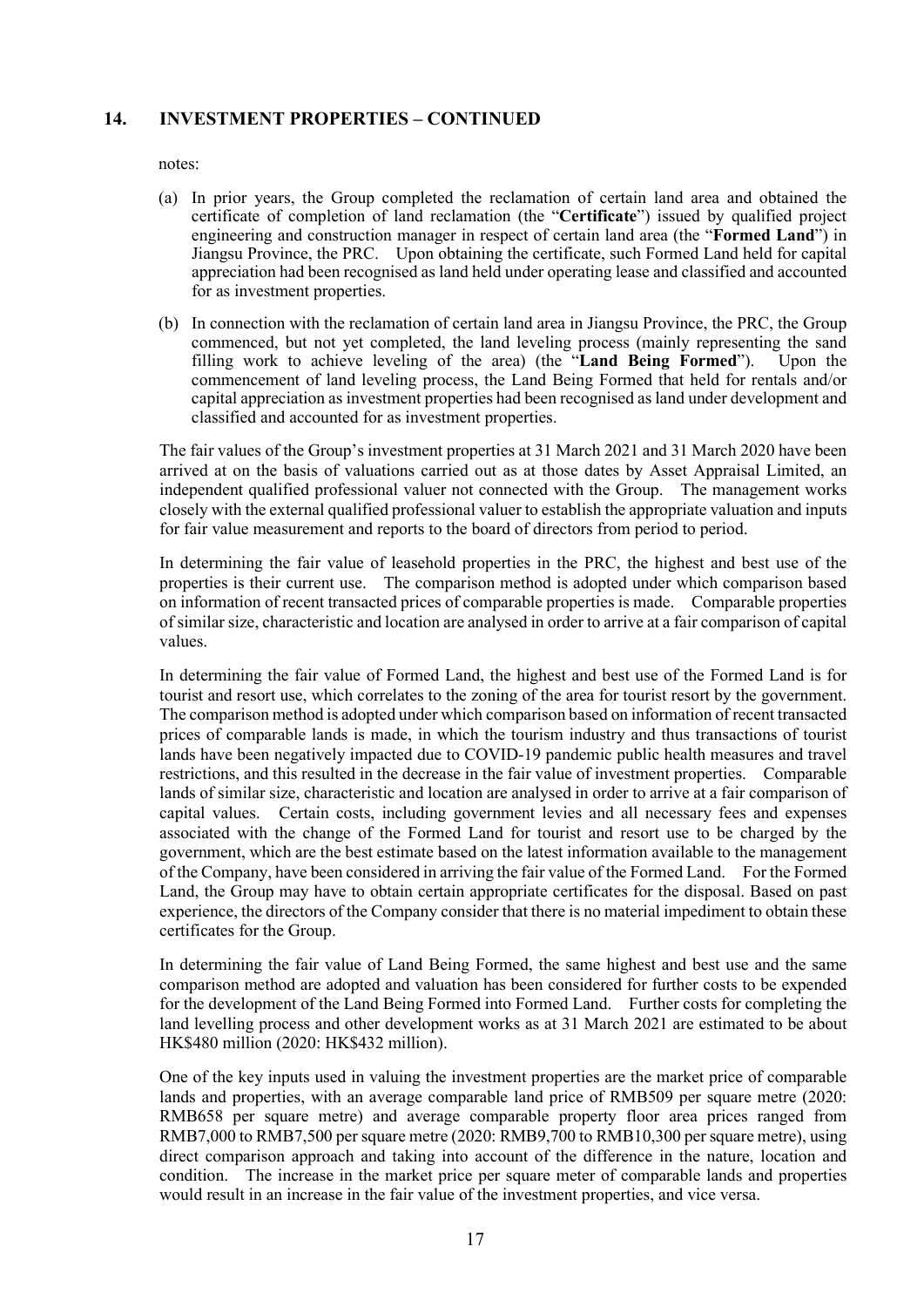#### **15. LOAN RECEIVABLES**

|                                                                                 | 2021<br><b>HK\$'000</b> | 2020<br><b>HK\$'000</b> |
|---------------------------------------------------------------------------------|-------------------------|-------------------------|
| The amounts, net of allowance, include:                                         |                         |                         |
| Fixed-rate loan receivables (note a)<br>Floating-rate loan receivables (note b) | 71,720                  | 132,944<br>17,175       |
| Less: amounts due within one year or on demand shown under<br>current assets    | 71,720<br>(56, 520)     | 150,119<br>(150, 119)   |
| Amount due after one year                                                       | 15,200                  |                         |

notes:

- (a) The gross amount of loan receivables of about HK\$189,800,000 (2020: HK\$213,800,000), before netting off cumulative loss allowances of about HK\$118,080,000 (2020: HK\$80,856,000), are unsecured and bear fixed interest rates from 10% to 12.5% (2020: 10% to 15%) per annum. Except for a carrying amount of about HK\$15,200,000 (2020: Nil) is repayable after one year but within two years, other loan receivables are repayable within one year.
- (b) As at 31 March 2020, the gross amount of loan receivables of about HK\$68,700,000, before netting off cumulative loss allowance of about HK\$51,525,000, were unsecured, bore variable interest rates from 5% to 6% per annum over the Best Lending Rate of Hong Kong Dollar as quoted by The Hongkong and Shanghai Banking Corporation Limited (i.e. 10% to 11% per annum) and were repayable on demand.

During the year, the Group provided about HK\$130,399,000 (2020: HK\$124,003,000) impairment allowance, in particular, specific loss allowances of about HK\$126,674,000 (2020: HK\$122,697,000) for loan receivables which have been in default and considered as credit-impaired.

As at 31 March 2021, gross amount of loan receivables of about HK\$144,700,000 held by former subsidiaries in liquidation has been fully impaired and deconsolidated from the Group. Impairment allowance of about HK\$88,450,000 (2020: HK\$52,072,000) has been recognised for the aforesaid loan receivables during the year.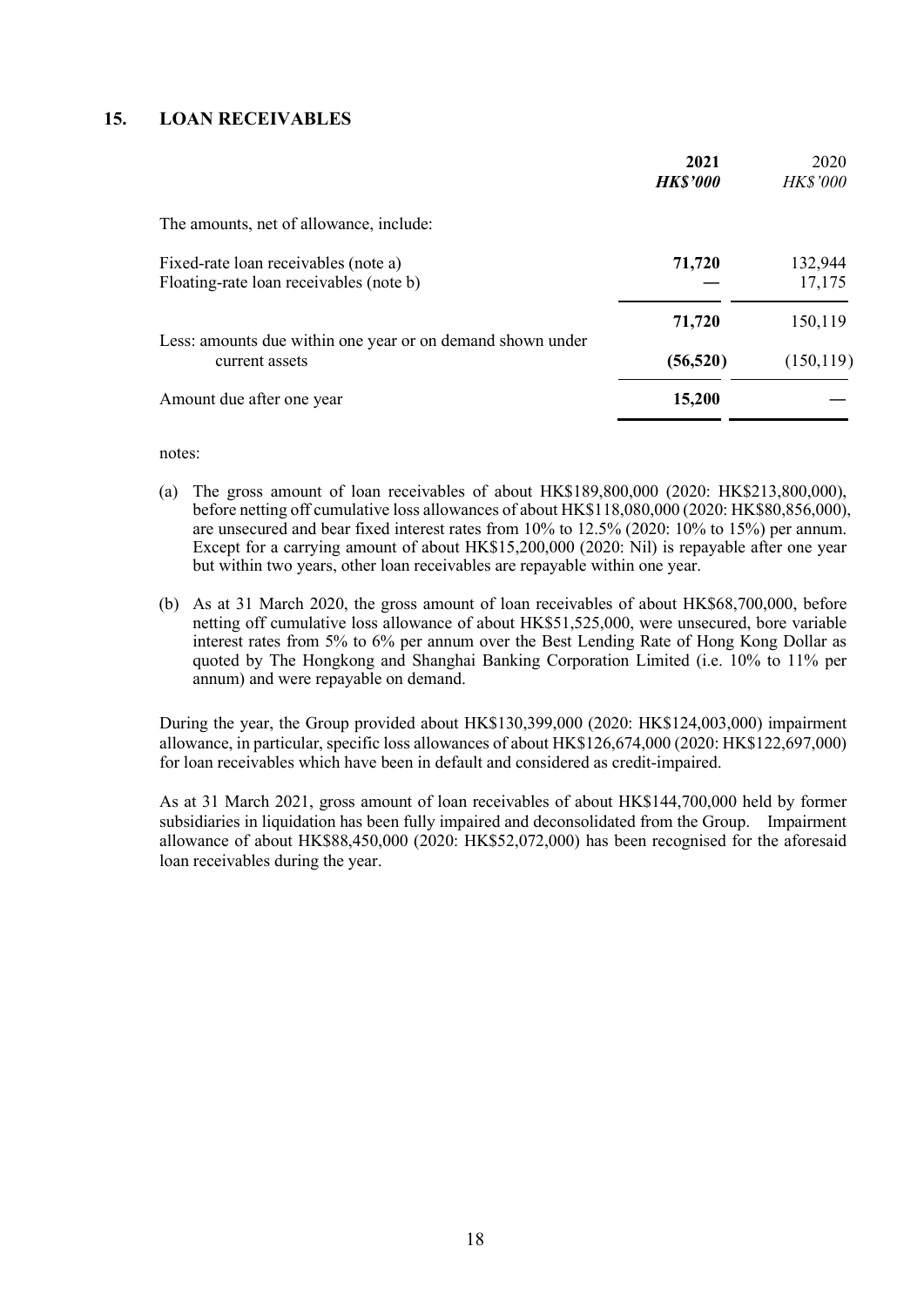#### **16. STOCK OF PROPERTIES**

|                                                                                               | 2021<br><b>HK\$'000</b> | 2020<br><b>HK\$'000</b> |
|-----------------------------------------------------------------------------------------------|-------------------------|-------------------------|
| Properties under development for sale (note a)<br>Completed properties held for sale (note b) | 560,159<br>349,669      | 998,953<br>523,822      |
|                                                                                               | 909,828                 | 1,522,775               |

notes:

(a) Properties under development for sale of about HK\$560,159,000 (2020: HK\$998,953,000) are situated in Hong Kong and Jiangsu province, the PRC. They comprise (1) Land Being Formed which is being developed for future sale and (2) Formed Land which is also developed for future sale in the ordinary course of business.

At 31 March 2021, properties under development for sale amounting to about HK\$315,727,000 (2020: HK\$345,778,000) are carried at net realisable value in which write-down of stock of properties of about HK\$500,748,000 (2020: Nil) has been recognised during the year.

At 31 March 2021, properties under development for sale include Formed Land of about HK\$296,077,000 (2020: HK\$669,673,000) for which the Group may have to obtain certain appropriate certificates for the disposal of the Formed Land. Based on the past experience, the directors of the Company consider that there is no material impediment to obtain these certificates for the Group.

(b) Completed properties held for sale are situated in Jiangsu Province, the PRC. At 31 March 2021, completed properties held for sale amounting to about HK\$349,012,000 (2020: HK\$367,180,000) are carried at net realisable value which write-down of stock of properties of about HK\$140,033,000 (2020: HK\$18,233,000) has been recognised during the year.

The write-down of stock of properties in aggregate of about HK\$640,781,000 (2020: HK\$18,233,000) recognised during the year are mainly attributable to the decline in net realisable values of the Formed Land for resort property development and completed resort properties at Xiao Yangkou, Jiangsu province, the PRC, in which the tourist resort property market is negatively impacted by the tough economic condition and the government's property tightening measures.

The net realisable values of the properties under development for sale have been arrived on the basis of valuation carried out by Asset Appraisal Limited, an independent qualified professional valuer not connected with the Group. In determining the net realisable values, the expected proceeds from the sales of properties are deducted by the anticipated costs, including government levies, construction cost and all necessary expenses associated with the completion of property development and applicable selling expenses, which have also taken into account the discount factor of the lengthened sales and development cycle under current regulatory and economic circumstances.

The net realisable value for the completed properties held for sale represents the sales proceeds estimated based on the comparable properties of similar size, characteristic and location under prevailing market condition, less applicable selling expenses.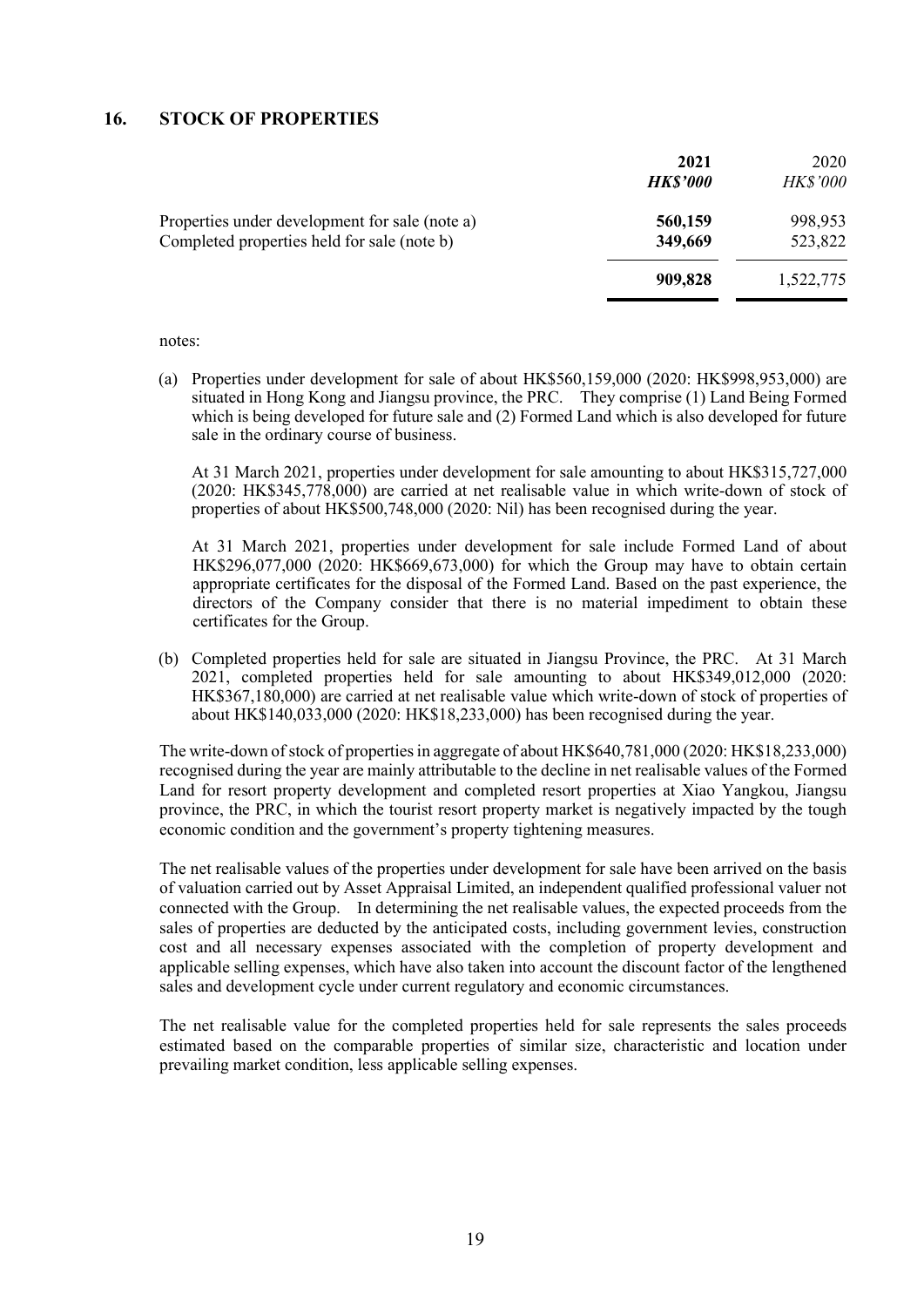#### **17. TRADE AND OTHER DEBTORS, DEPOSITS AND PREPAYMENTS**

Included in trade and other debtors, deposits and prepayments are trade debtors of about HK\$66,924,000 (2020: HK\$25,295,000). The Group's credit terms for trade debtors normally range from 30 days to 90 days. The Group does not hold any collateral over the balances (2020: Nil). Their ageing analysis, net of allowance for doubtful debts, presented based on the invoice date at the end of the reporting period is as follows:

|                                       | 2021<br><b>HK\$'000</b> | 2020<br><b>HK\$'000</b> |
|---------------------------------------|-------------------------|-------------------------|
| Within 90 days                        | 10,855                  | 5,943                   |
| More than 90 days and within 180 days | 7,205                   | 13,526                  |
| More than 180 days                    | 48,864                  | 5,826                   |
|                                       | 66,924                  | 25,295                  |

#### **18. FINANCIAL ASSETS MEASURED AT FVPL - INVESTMENTS IN EQUITY INSTRUMENTS HELD FOR TRADING**

The balances represent listed equity securities at quoted market price in Hong Kong.

### **19. TRADE AND OTHER CREDITORS AND ACCRUED EXPENSES**

Included in trade and other creditors and accrued expenses are trade creditors of about HK\$20,313,000 (2020: HK\$23,502,000) and their ageing analysis presented based on the invoice date at the end of the reporting period is as follows:

|                                                                               | 2021<br><b>HK\$'000</b> | 2020<br><b>HK\$'000</b> |
|-------------------------------------------------------------------------------|-------------------------|-------------------------|
| Within 90 days<br>More than 90 days and within 180 days<br>More than 180 days | 18,139                  | 21,707                  |
|                                                                               | 2,174                   | 1,795                   |
|                                                                               | 20,313                  | 23,502                  |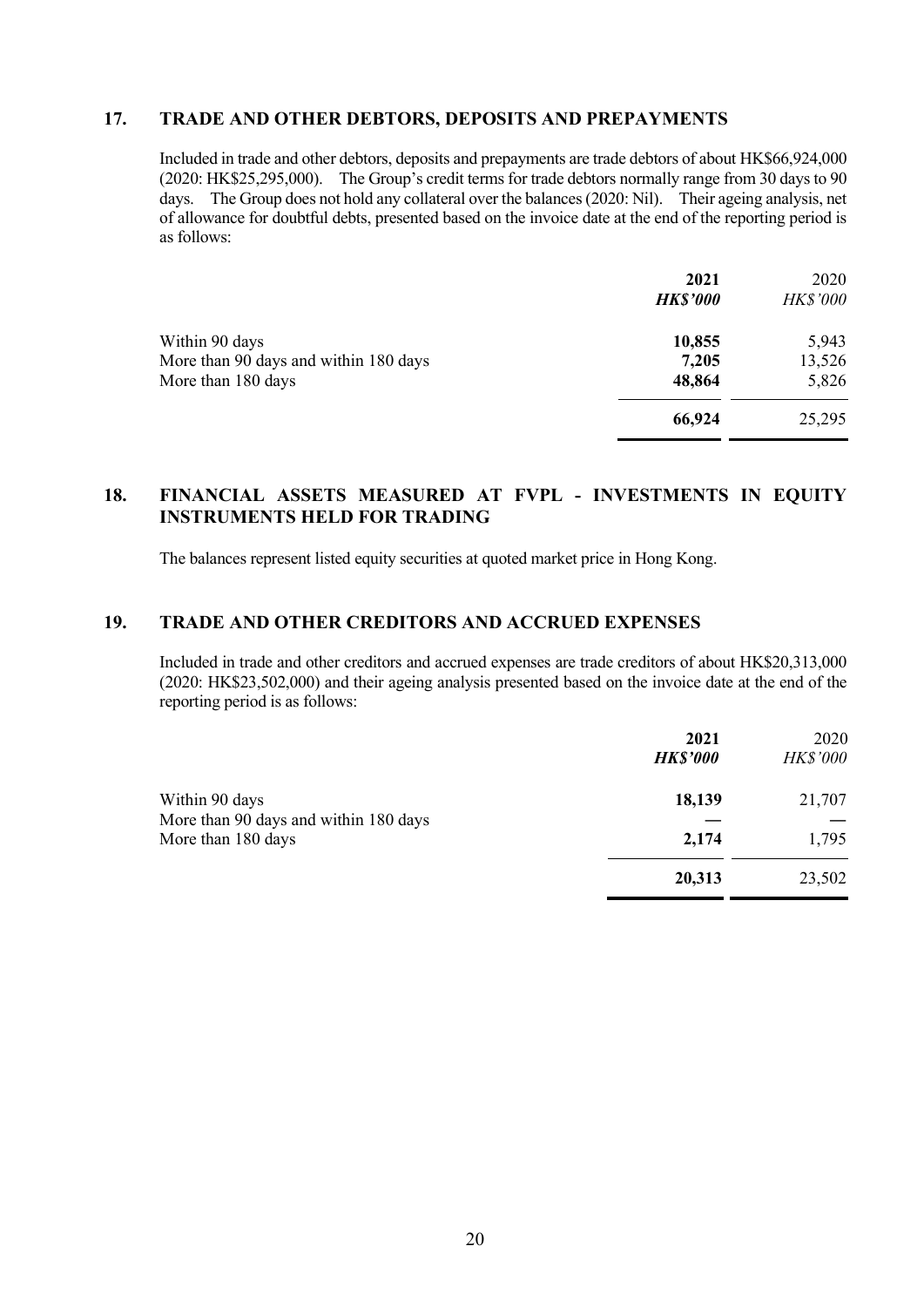#### **20. DISPOSAL OF SUBSIDIARIES**

In July 2020, the Group completed the disposals of its entire investment of (i) 90% equity interest in Jiaxing International Container Feeder Port Limited ("**Jiaxing Port**", a sino-foreign joint venture enterprise registered in the PRC and mainly engaged in the business of port operation in Jiaxing, Zhejiang Province, the PRC) at a consideration of about RMB374,334,000 (equivalent to about HK\$410,005,000) and (ii) 100% equity interest in Paul Y. Corporation Limited ("**Paul Y. Corp**"), an investment holding company incorporated in Hong Kong which held 40% equity interest in Jiangyin Sunan International Container Terminal Co., Ltd. ("**Jiangyin Sunan**", a sino-foreign joint venture enterprise registered in the PRC and operates the container terminal in Jiangyin Port, Jiangsu Province, the PRC) at a consideration of about RMB294,181,000 (equivalent to about HK\$325,349,000). The disposals of Jiaxing Port and Paul Y. Corp resulted a gain on disposal before taxation of about HK\$83,344,000 and HK\$57,143,000 respectively. Upon and after the disposals, Jiaxing Port together with its subsidiaries and Paul Y. Corp ceased to be subsidiaries of the Group, while Jiangyin Sunan ceased to be an associate of the Group.

At the end of June 2019, the Group completed the disposal of its entire investment of 51% equity interest in Yichang Port Group Limited ("**Yichang Port Group**"), which was a sino-foreign joint venture enterprise registered in the PRC and mainly engaged in operation of ports, at a consideration of about RMB381,220,000 (equivalent to about HK\$433,697,000). Yichang Port Group and its subsidiaries ceased to be subsidiaries of the Group upon and after the disposal.

|                                                   | 2021            | 2020                    |
|---------------------------------------------------|-----------------|-------------------------|
|                                                   | <b>HK\$'000</b> | <b>HK\$'000</b>         |
| Net assets disposed of:                           |                 |                         |
| Property, plant and equipment                     | 339,603         | 791,144                 |
| Right-of-use assets                               | 108,265         | 134,556                 |
| Investment properties                             |                 | 187,217                 |
| Intangible assets                                 |                 | 3,431                   |
| Interest in an associate                          | 247,375         |                         |
| Financial assets measured at FVOCI                |                 |                         |
| - Investments in equity instruments               |                 | 321                     |
| Other non-current assets                          |                 | 81,946                  |
| Trade and other debtors, deposits and prepayments | 19,150          | 116,141                 |
| Bank balances and cash                            | 39,356          | 177,502                 |
| Trade and other creditors and accrued expenses    | (17,362)        | (111, 141)              |
| Contract liabilities                              |                 | (7, 494)                |
| Amounts due to non-controlling interests          |                 | (2,275)                 |
| Taxation payable                                  |                 | (7,241)                 |
| Bank and other borrowings                         |                 | $(164,294)$ $(428,852)$ |
| Deferred tax liabilities                          |                 | $(2,408)$ $(41,676)$    |
| Deferred income                                   |                 | (73,882)                |
| Other payables                                    |                 | (18, 137)               |
| Total net assets                                  | 569,685         | 801,560                 |
| Less: non-controlling interests                   | (32, 471)       | (484,995)               |
|                                                   | 537,214         | 316,565                 |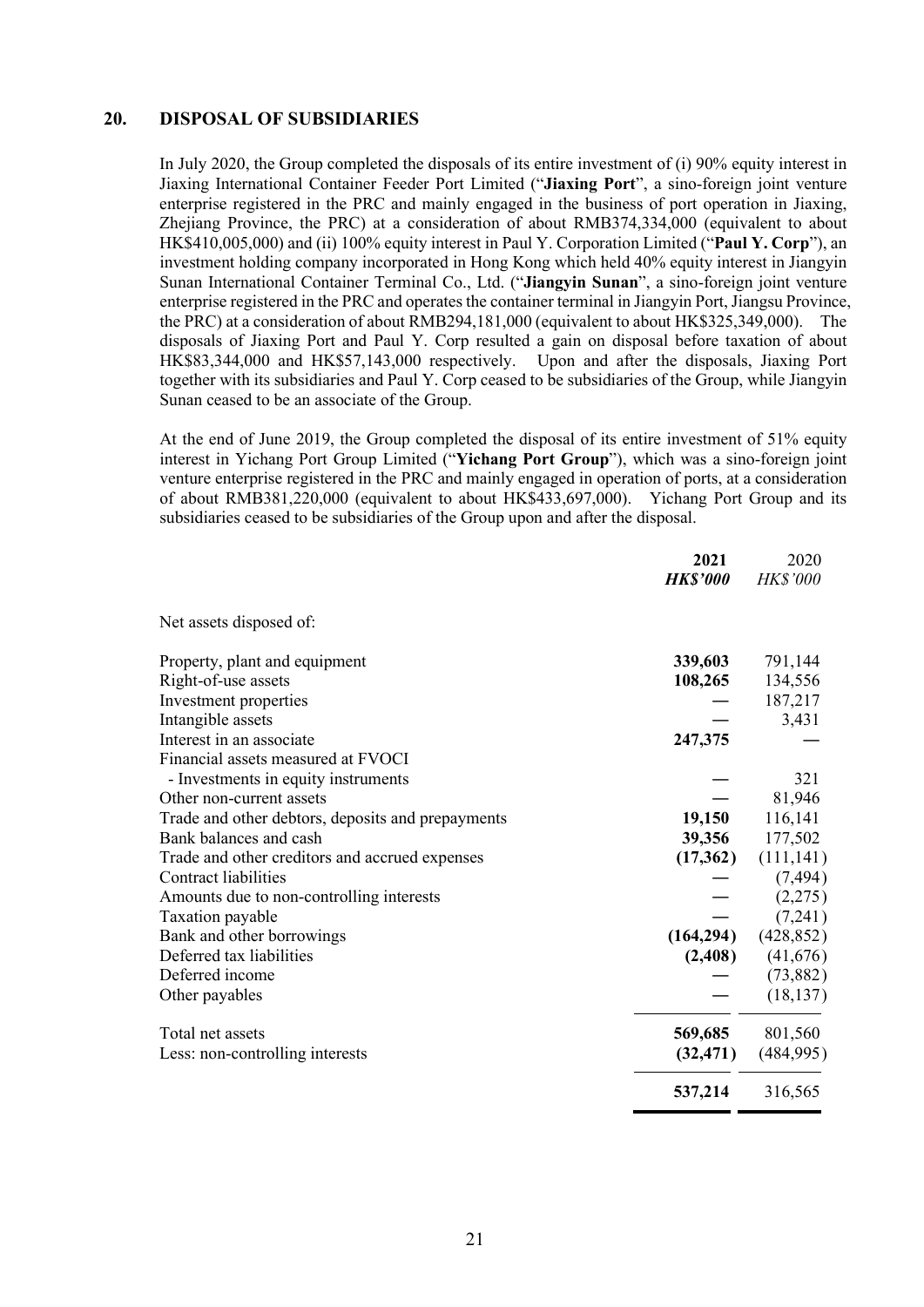#### **20. DISPOSAL OF SUBSIDIARIES – CONTINUED**

|                                                                                                                                                                                                               | 2021<br><b>HK\$'000</b>           | 2020<br><b>HK\$'000</b>            |
|---------------------------------------------------------------------------------------------------------------------------------------------------------------------------------------------------------------|-----------------------------------|------------------------------------|
| Gain on disposal of subsidiaries:                                                                                                                                                                             |                                   |                                    |
| Cash consideration<br>Directly attributable costs and levies<br>Net assets disposed of                                                                                                                        | 735,354<br>(20,799)<br>(569, 685) | 433,697<br>(19, 975)<br>(801, 560) |
| Non-controlling interests                                                                                                                                                                                     | 32,471                            | 484,995                            |
| Gain on disposal before taxation and release of attributable reserve<br>Cumulative exchange differences in respect of the net assets of<br>subsidiaries reclassified from equity to profit or loss on loss of | 177,341                           | 97,157                             |
| control of subsidiaries                                                                                                                                                                                       | (36, 854)                         | (8,584)                            |
| Gain on disposal before taxation<br>Less: taxation (Note 11)                                                                                                                                                  | 140,487<br>(29, 811)              | 88,573<br>(28,065)                 |
| Gain on disposal after taxation                                                                                                                                                                               | 110,676                           | 60,508                             |
| Net cash inflow arising on disposal:                                                                                                                                                                          |                                   |                                    |
| Cash consideration<br>Less: unreceived cash consideration classified as other receivable<br>Less: income tax, directly attributable costs and levies                                                          | 735,354<br>(63,207)<br>(50,610)   | 433,697<br>(48,040)                |
| Net cash consideration received<br>Less: bank balances and cash disposed of                                                                                                                                   | 621,537<br>(39, 356)              | 385,657<br>(177,502)               |
|                                                                                                                                                                                                               | 582,181                           | 208,155                            |

Jiaxing Port contributed approximately HK\$20 million to the revenue of the Group and about HK\$6 million to the net profit attributable to owners of the Company for the year ended 31 March 2021. The revenue of the Group and net profit attributable to owners of the Company contributed by Paul Y. Corp for the year ended 31 March 2021 were not significant.

Yichang Port Group contributed about HK\$88.6 million to the revenue of the Group and about HK\$4.3 million to the net profit attributable to owners of the Company for the year ended 31 March 2020.

Other reserves in relation to the above subsidiaries amounting to approximately HK\$32,323,000 (2020: HK\$11,546,000) has been credited to the retained profits upon the disposal.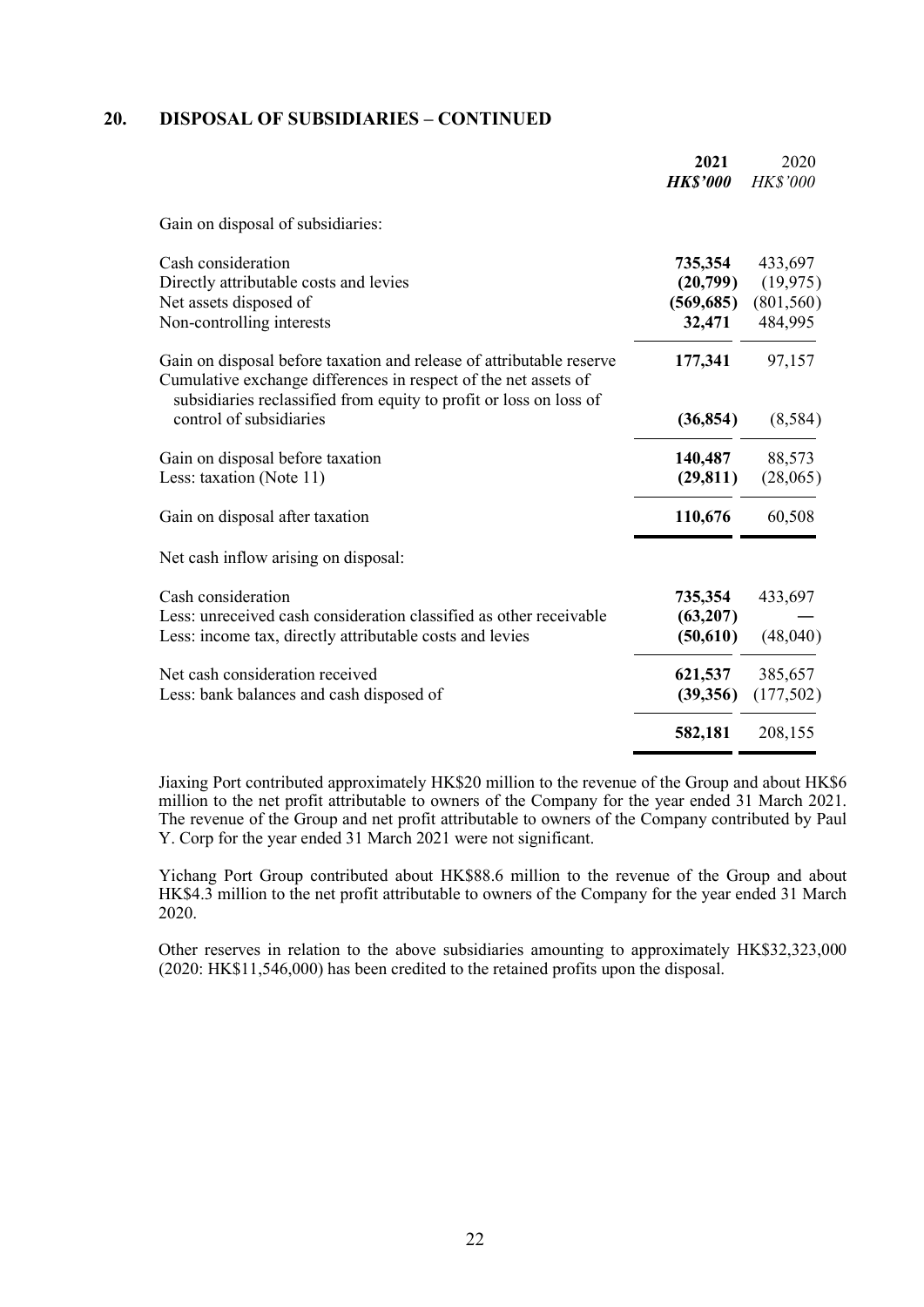#### **21. LOSS ON WINDING UP OF SUBSIDIARIES**

During the year, the Group resolved to voluntarily wind up three wholly-owned subsidiaries namely PYI Management Limited, Excellent Prospect Holdings Limited and Merchant Treasure Limited (collectively "**former subsidiaries**"), in the course of restructuring its loss making business. As a result of the liquidation and appointment of liquidators, the Group lost control over these companies and they were ceased to be subsidiaries of the Company with effect from 31 March 2021.

A loss on winding up of subsidiaries of about HK\$8,695,000 was recognised in the consolidated profit or loss for the year ended 31 March 2021. Set out below are the net carrying amounts of the assets and liabilities of the former subsidiaries at the date of derecognition:

|                                                     | 2021            |
|-----------------------------------------------------|-----------------|
|                                                     | <b>HK\$'000</b> |
| Net assets at the date of derecognition:            |                 |
| Interest in an associate                            | 9,795           |
| Bank balances and cash                              | 8,597           |
| Trade and other creditors and accrued expenses      | (1,797)         |
| Lease liabilities                                   | (7,900)         |
| Total net assets                                    | 8,695           |
| Loss on winding up of subsidiaries:                 |                 |
| Amounts due from former subsidiaries in liquidation | 1,130,151       |
| Amounts due to former subsidiaries in liquidation   | (1,130,151)     |
|                                                     |                 |
| Net assets at the date of derecognition             | (8,695)         |
| Loss on winding up of subsidiaries                  | (8,695)         |

As at 31 March 2021, the amounts due from/to former subsidiaries in liquidation were classified as current assets and current liabilities respectively as the Group does not have a legally enforceable right to set off these amounts. The amounts due to former subsidiaries in liquidation are expected to be assigned to the Company upon the completion of the liquidation process to set off with the amounts due from former subsidiaries in liquidation. Accordingly, loss allowances were made to reduce the carrying amounts of the amounts due from former subsidiaries in liquidation equals to the amounts due to the former subsidiaries in liquidation, being the gross amount of amounts due from former subsidiaries in liquidation of about HK\$2,733,832,000 less cumulative loss allowances of about HK\$1,603,681,000. No future cash outflow is expected from the set off of the amounts due from former subsidiaries in liquidation against the amounts due to the former subsidiaries in liquidation upon completion of the liquidation process. Any distribution from liquidators in future will be recognised as other income of the Group.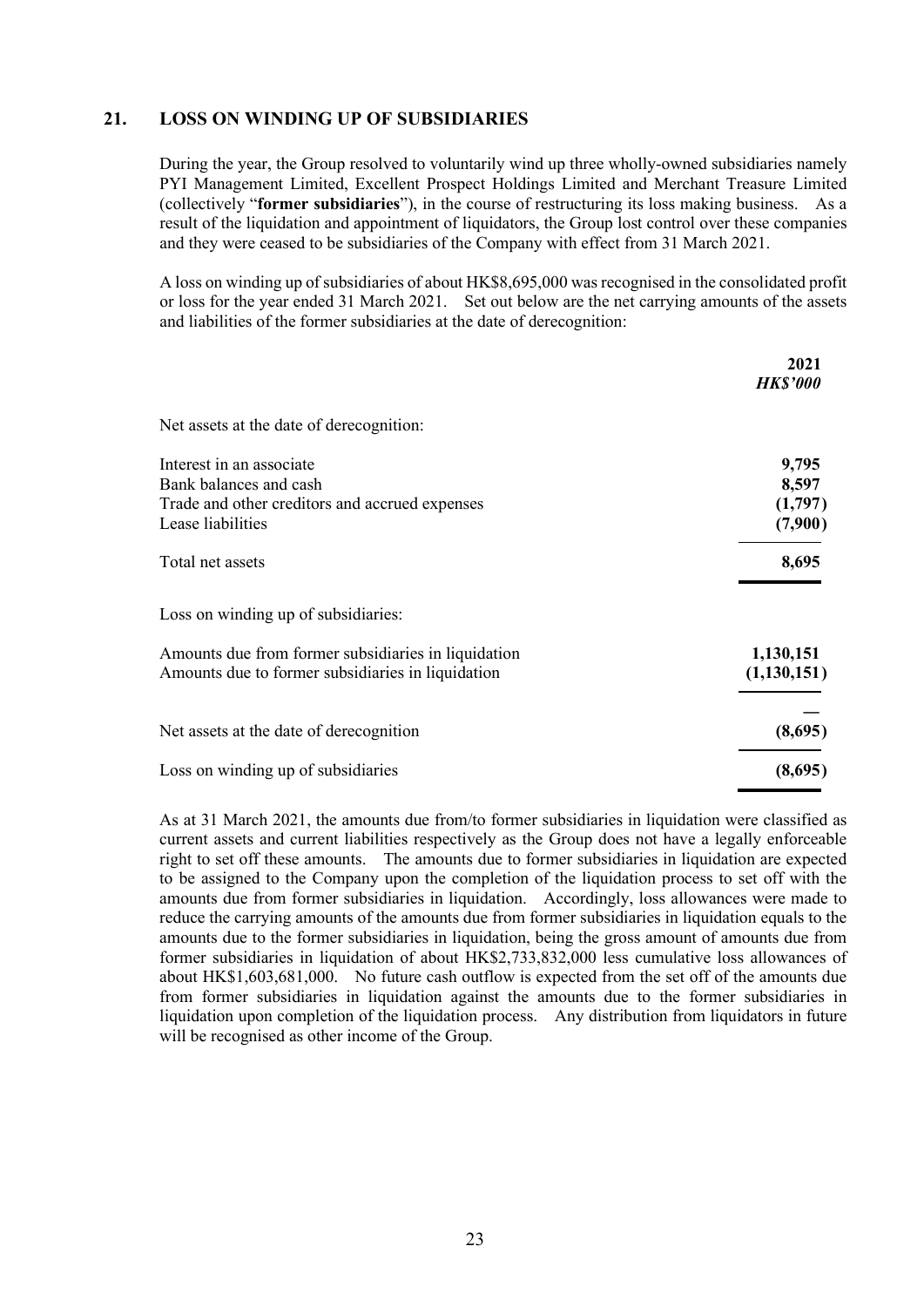#### **22. EVENTS AFTER THE REPORTING PERIOD**

On 13 April 2021, the Group subscribed convertible bonds issued by Imagi Brokerage Limited in the principal amount of HK\$100,000,000 which bears interest at the rate of 5.5% per annum. Further details of the subscription were disclosed in the Company's announcement dated 13 April 2021.

On 21 April 2021, the Group subscribed convertible bonds issued by Co-Lead Holdings Limited in the principal amount of HK\$100,000,000 which bears interest at the rate of 6% per annum. Further details of the subscription were disclosed in the Company's announcements dated 21 April 2021 and 4 June 2021.

On 1 June 2021, the Group has received an irrevocable and unconditional assignment of the voting rights of a block of about 10% shareholding (the "**Voting Rights**") in Paul Y. Engineering from an independent third party at nil consideration. As at 31 March 2021, the Group held about 48.23% of the entire issued shares of Paul Y. Engineering and Paul Y. Engineering was accounted for as interest in associates of the Group. Upon accepting the assignment of the Voting Rights, the Group is entitled to exercise a total of about 58.23% voting rights at any general meetings of Paul Y. Engineering's shareholders and thus obtained control of Paul Y. Engineering without transferring consideration. Accordingly, Paul Y. Engineering becomes a non-wholly-owned subsidiary of the Group. The acquisition method of accounting would be adopted and the financial statements of Paul Y. Engineering would be consolidated into the consolidated financial statements of the Group starting from 1 June 2021. Because the acquisition of Paul Y. Engineering was effected shortly before the date of approval of financial statements, it is not practicable to disclose further financial impact on the acquisition. Further details of the voting right assignment were disclosed in the Company's announcement dated 1 June 2021.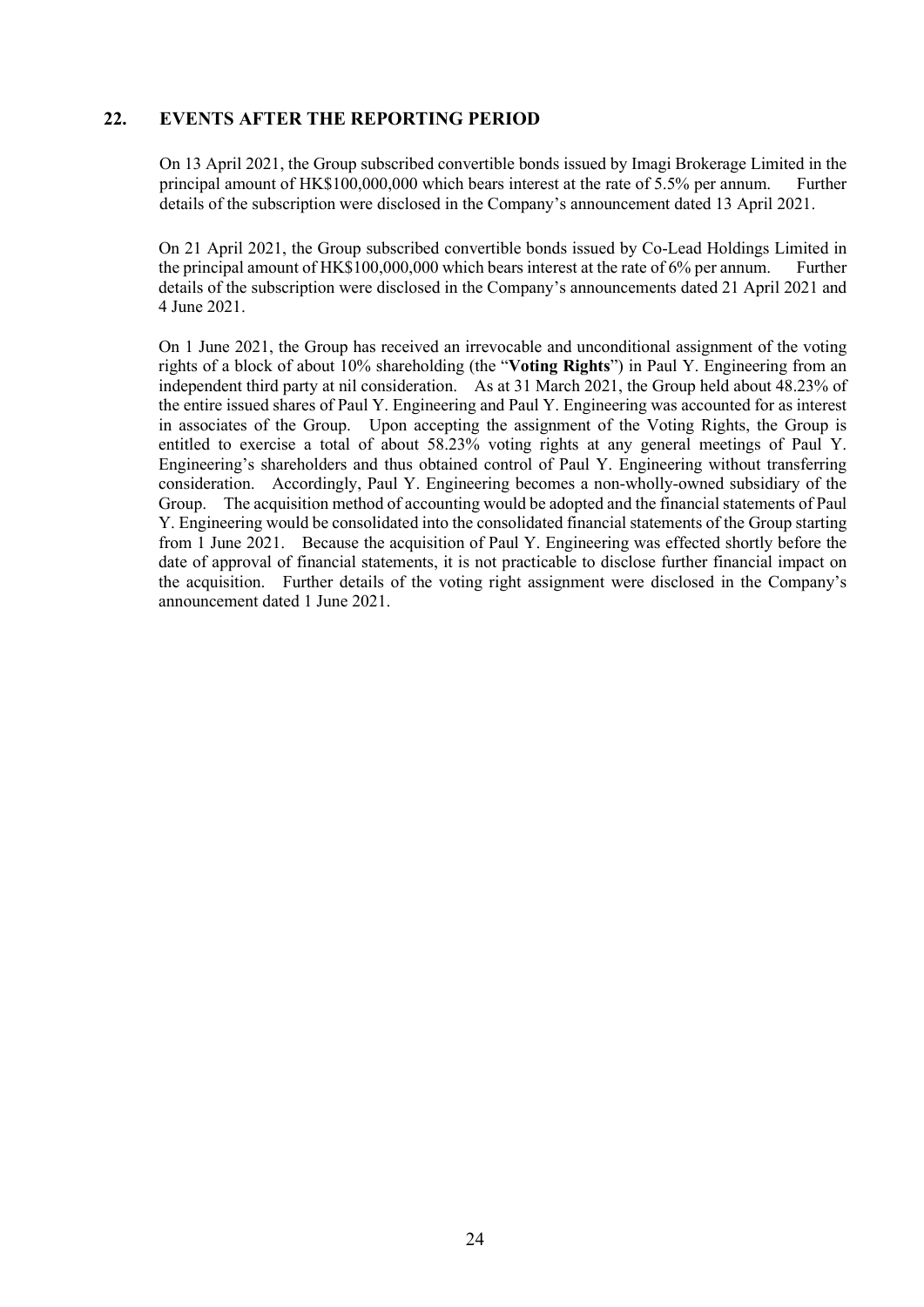## **FINAL DIVIDEND**

The Board of the Company has resolved not to recommend payment of a final dividend for the year ended 31 March 2021 (2020: Nil).

## **CLOSURE OF THE REGISTER OF MEMBERS**

The register of members of the Company will be closed during the period from Tuesday, 31 August 2021 to Friday, 3 September 2021, both dates inclusive, during which period no transfer of share(s) of the Company will be registered for the purpose of ascertaining shareholders' entitlement to attend and vote at the 2021 Annual General Meeting (the "**2021 AGM**") to be held on Friday, 3 September 2021. In order to be eligible to attend and vote at the 2021 AGM, all transfer document(s), accompanied by the relevant share certificate(s), must be lodged with the Company's branch share registrar in Hong Kong, Tricor Secretaries Limited, at Level 54, Hopewell Centre, 183 Queen's Road East, Hong Kong, for registration not later than 4:30 p.m. on Monday, 30 August 2021.

# **MANAGEMENT DISCUSSION AND ANALYSIS**

## **REVIEW OF FINANCIAL PERFORMANCE AND POSITION**

For the year ended 31 March 2021, the Group recorded a consolidated revenue of about HK\$277 million (2020: HK\$364 million), representing a decrease of about 24% from last year, mainly due to decrease in income from the port related services after the disposals of Jiaxing Port and Yichang Port Group in the current year and last year respectively, despite the increase in revenue from the sale of properties during the year. The Group's gross profit decreased by 15% from last year to about HK\$122 million (2020: HK\$143 million), which represented a gross margin of 44% (2020: 39%) of the consolidated revenue.

During the year, the Group recorded a loss before taxation of about HK\$173 million (2020: HK\$507 million), which was composed of:

- (i) net gain of about HK\$141 million (2020: HK\$114 million) in ports and logistics business;
- (ii) net loss of about HK\$1,045 million (2020: gain of about HK\$15 million) in property business;
- (iii) net gain of about HK\$981 million (2020: loss of about HK\$197 million) in securities business;
- (iv) net loss of about HK\$233 million (2020: HK\$138 million) in financial services business;
- (v) share of profit of Paul Y. Engineering Group Limited ("**Paul Y. Engineering**") of about HK\$67 million (2020: loss of about HK\$107 million);
- (vi) net corporate and other expenses of about HK\$114 million (2020: HK\$144 million);
- (vii) net exchange gain of about HK\$48 million (2020: loss of about HK\$26 million); and
- (viii) finance costs of about HK\$18 million (2020: HK\$24 million).

After taking into account the tax credit of about HK\$222 million (2020: tax charge of about HK\$58 million), the Group recorded profit for the year of about HK\$49 million (2020: loss of about HK\$565 million).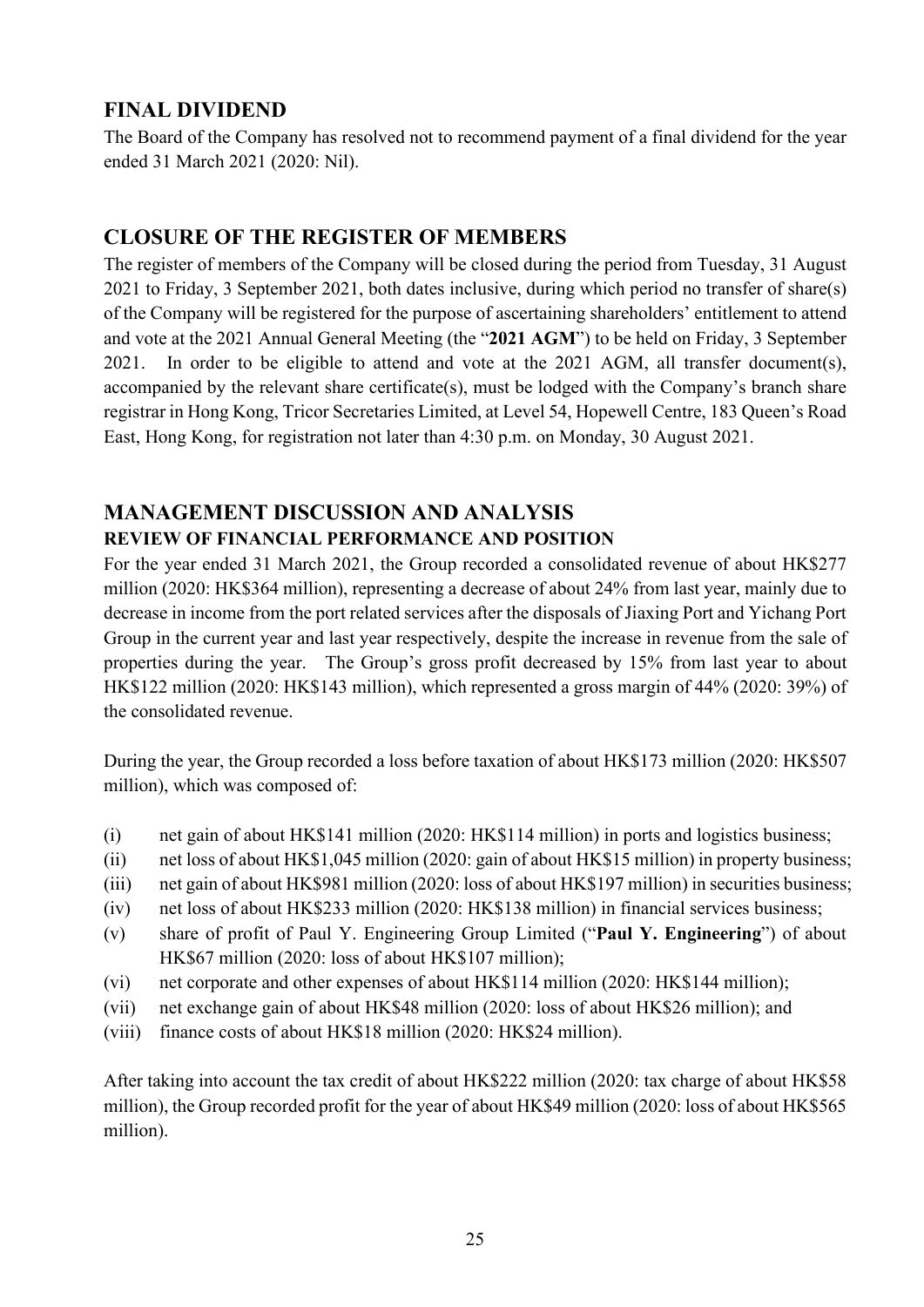Net profit for the year attributable to the owners of the Company was about HK\$151 million (2020: net loss of about HK\$572 million) and basic earnings per share was HK13.7 cents (2020: basic loss per share of HK51.8 cents). The net profit was mainly attributable to (a) gain on changes in fair value of investments in debt and equity instruments held for trading of about HK\$856 million (2020: loss of about HK\$224 million), after netting off relevant deferred tax charge of HK\$103 million (2020: Nil); (b) write-down of stock of properties of about HK\$421 million (2020: HK\$18 million) after netting off relevant deferred tax credit of about HK\$168 million (2020: Nil) and share of loss by non-controlling interest of about HK\$52 million (2020: Nil); (c) loss on fair value changes of investment properties of about HK\$173 million (2020: gain of HK\$18 million), after netting off relevant deferred tax credit of about HK\$184 million (2020: charge of HK\$22 million) and share of loss by non-controlling interest of about HK\$51 million (2020: share of profit of HK\$7 million); (d) impairment loss on financial assets of about HK\$252 million (2020: HK\$166 million); (e) a net gain after taxation on disposals of subsidiaries of about HK\$111 million (2020: HK\$61 million); and (f) net profit of associates shared by the Company of about HK\$65 million (2020: loss of HK\$94 million).

When compared with the Group's financial position as at 31 March 2020, total assets increased by 16% to about HK\$6,580 million (2020: HK\$5,667 million). As at 31 March 2021, net current assets amounted to about HK\$2,677 million (2020: HK\$2,787 million), whereas current ratio deriving from the ratio of current assets to current liabilities decreased to 2.65 times (2020: 5.19 times). After taking into account (a) the net profit of about HK\$151 million; (b) the post-tax impact for the decrease in carrying amount of financial assets measured at fair value through other comprehensive income of about HK\$81 million recognised in the investment revaluation reserve; (c) the Renminbi exchange surplus of about HK\$114 million arising from translation of foreign operations; and (d) the reclassification of exchange deficits to profit or loss upon disposal of Jiaxing Port and Jiangyin Sunan of about HK\$37 million, equity attributable to owners of the Company increased by 6% to about HK\$3,899 million (2020: HK\$3,678 million), representing HK\$3.53 (2020: HK\$3.33) per share as at 31 March 2021.

Net cash outflow from operating activities was about HK\$469 million (2020: HK\$120 million) mainly attributable to the enlargement of the trading securities portfolio. Net cash inflow from investing activities was about HK\$237 million (2020: HK\$76 million) and net cash inflow from financing activities was about HK\$4 million (2020: outflow of about HK\$77 million). Consequently, there was a net decrease in available cash and cash equivalents of about HK\$228 million (2020: HK\$121 million) during the year.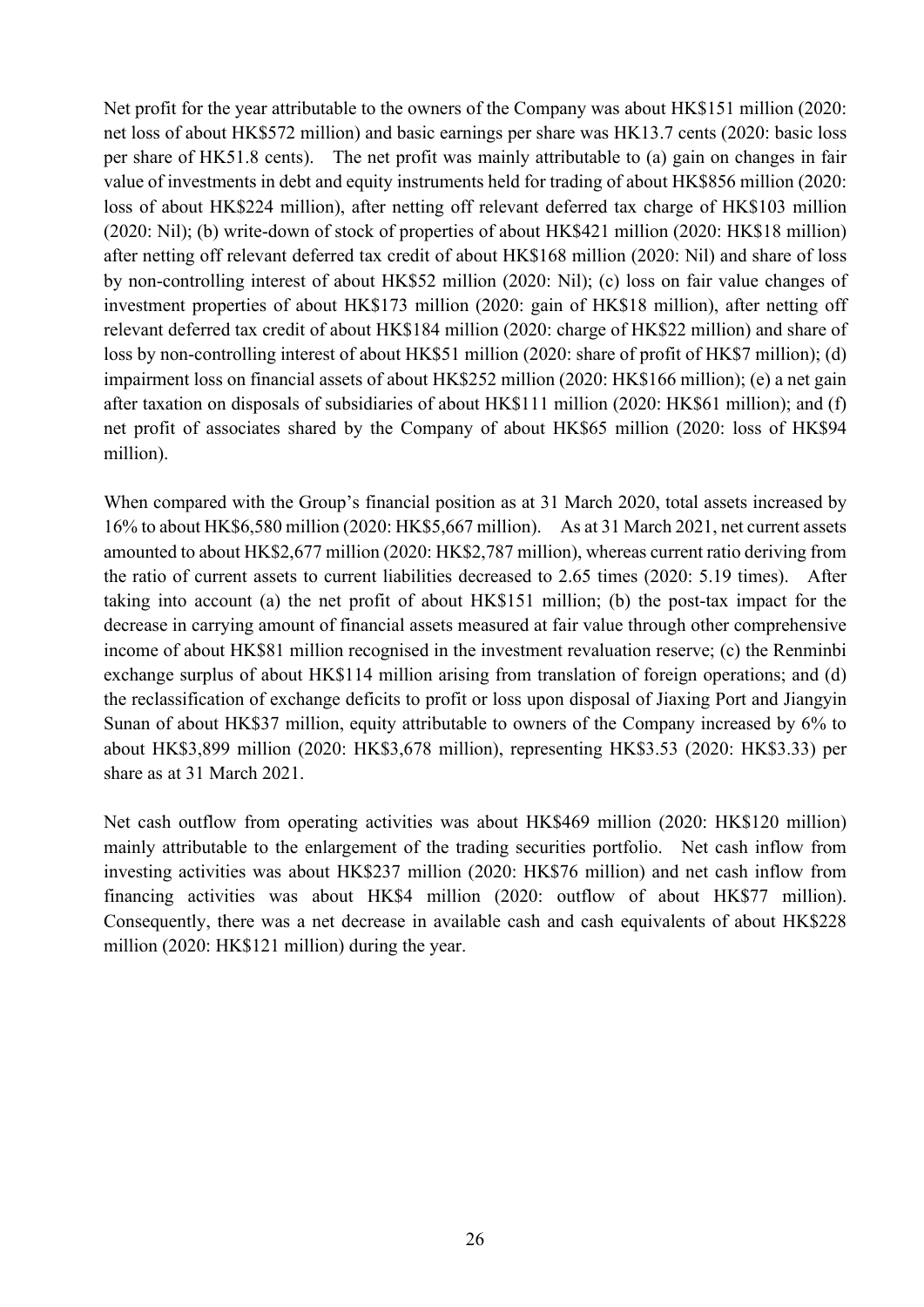## **REVIEW OF OPERATIONS AND BUSINESS DEVELOPMENT**

## *Ports and Logistics*

In light of current government policies directives which assert particular emphasis on more efficient utilisation of port assets and elimination of ill-fated competition in the Yangtze River region by way of consolidation of ownership and operations, the Company successfully captured the divestment opportunities on the traditional container and dry bulk terminals in recent years. Following completion of disposals of Jiangyin Sunan and Jiaxing Port in July 2020, the Company will focus its port and logistic business on other bulk commodities terminals and infrastructures with higher growth potential, in particular liquefied natural gas ("**LNG**").

## **Jiangyin Sunan Container Terminal (40% owned before the disposal in July 2020)**

On 16 December 2019, a conditional agreement was entered into for the disposal of the Group's entire 40% equity interest in Jiangyin Sunan (through disposal of its investment holding company Paul Y. Corporation Limited). The disposal of Jiangyin Sunan was completed in July 2020. Consideration of about RMB294 million (equivalent to about HK\$325 million) has been fully received in cash in Hong Kong.

Jiangyin Sunan contributed about HK\$57 million to the segment profit for the year, which represented the gain on disposal of Jiangyin Sunan (2020: HK\$12 million, represented share of operating result of Jiangyin Sunan). A tax charge of about HK\$15 million (2020: Nil) in relation to the disposal was recognised in the consolidated income statement for the year.

Jiangyin Sunan Container Terminal is situated at New Harbour District of New Harbour City in Jiangyin City and occupies a land area of 0.49 sq km, shorelines of 589 m long at outer port and 1,090 m long at inner port with 11 berths. It is principally engaged in containers loading and discharging as well as the storage, maintenance, washing and leasing of containers.

### **Jiaxing International Feeder Port (90% owned before the disposal in July 2020)**

On 16 December 2019, a conditional agreement was entered into for the disposal of the Group's entire 90% equity interest in Jiaxing Port. The disposal of Jiaxing Port was completed in July 2020. Consideration, net of tax, of about RMB360 million (equivalent to about HK\$395 million) has been fully received in cash in Hong Kong up to the date of this announcement.

Jiaxing Port contributed about HK\$93 million (2020: HK\$9 million) to the segment profit for the year, which comprised the gain on disposal of Jiaxing Port of about HK\$84 million (2020: Nil) and Jiaxing Port's operating profit of HK\$9 million (2020: HK\$9 million). A tax charge of about HK\$15 million (2020: Nil) in relation to the disposal was recognised in the consolidated income statement for the year.

Jiaxing International Feeder Port is situated at Nanhu District of Jiaxing City and occupies a shoreline of 570 m and a land mass of 326,000 sq m. The port has 10 berths which are principally engaged in loading, discharging and storage of containers. The port also features a range of integrated logistics supporting services such as examination, quarantine, storage and information services etc.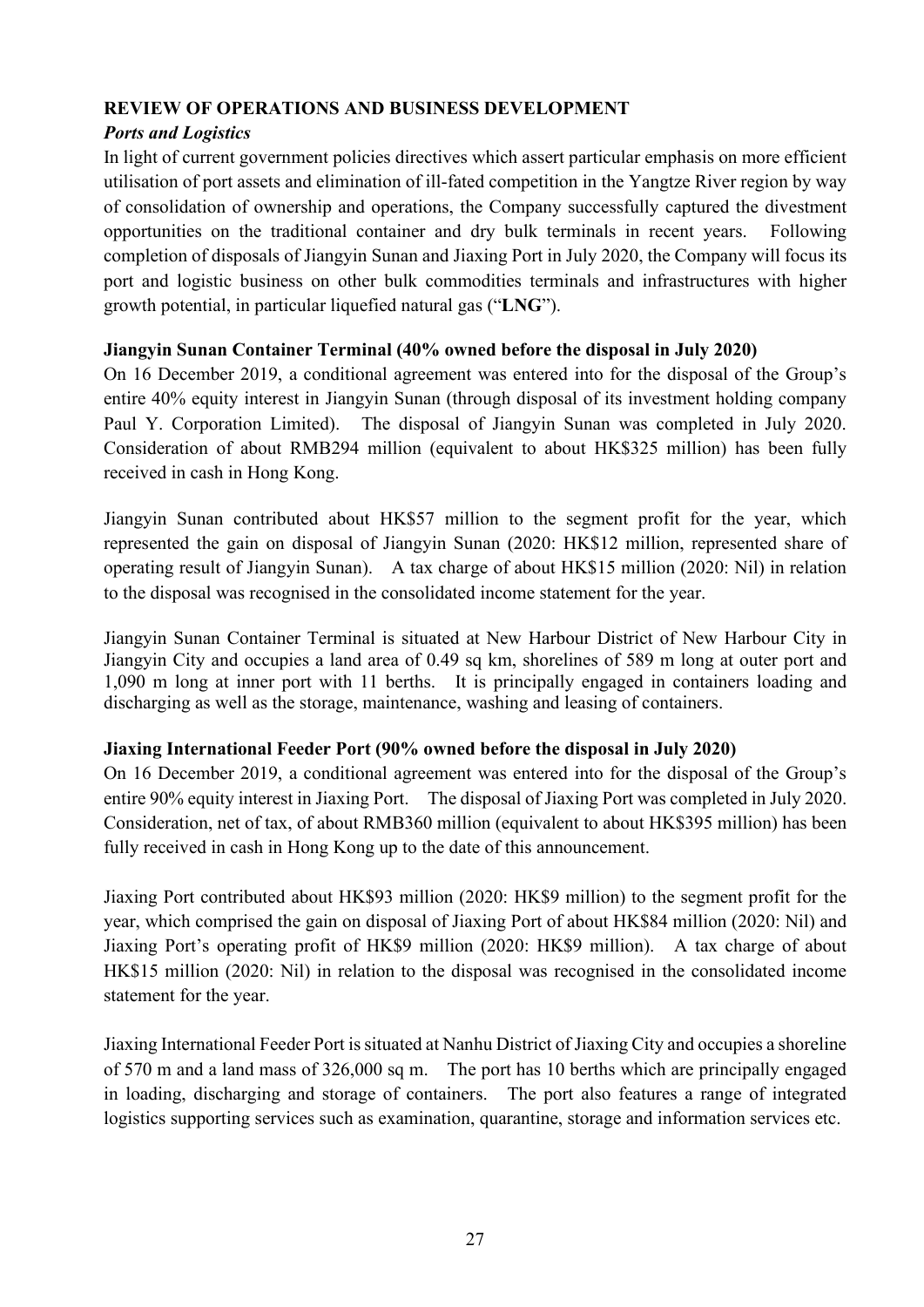## **LPG, CNG and LNG Distribution and Logistics (100% owned)**

Affected by the COVID-19 pandemic, the liquefied petroleum gas ("**LPG**") and compressed natural gas ("**CNG**") distribution and logistics businesses of Minsheng Gas in Wuhan recorded an operating loss of about HK\$10 million (2020: HK\$12 million) during the year. During the year, the public health measures in Wuhan City were relieved in stages upon the alleviation of the COVID-19 pandemic, while the public transportation system and people's daily activities gradually returned to normal. The sales volume of Minsheng Gas has substantially returned to the level before the outbreak of the COVID-19 pandemic.

Sales of LPG decreased by 20% to about 3,700 tonnes (2020: 4,600 tonnes) and the sales of CNG decreased by 21% to about 15.5 million  $m^3$  (2020: 19.5 million  $m^3$ ) for the year ended 31 March 2021.

Currently, Minsheng Gas owns and operates the largest LPG storage-tank farm and a river terminal in Hubei Province, and has four LPG and four CNG automotive fueling stations in Wuhan City.

Since 2013 and in line with the policy of Wuhan municipal government to promote more CNGpowered vehicles in Wuhan City, Minsheng Gas has established a diversification strategy to transform its LPG fueling stations into CNG stations to improve sale and profitability. Several LPG automotive fueling stations had been transformed into CNG stations. In view of the keen competition of CNG fueling stations in Wuhan City, Minsheng Gas will continue to look for transformation opportunities.

Meanwhile, the PRC Government has made a strong commitment to reduce the carbon emission at the 2015 United Nations Climate Change Conference in Paris and has issued policies to speed up the development of clean energy such as LNG. Given that LNG is more efficient in terms of storage and long-distance transportation as compared to piped natural gas, there is tremendous growth potential for LNG storage and infrastructure development. In consideration of the LNG growth potential, Minsheng Gas intends to seize the opportunity to further expand its business by initiating a two-phase development plan to construct new LNG storage tanks and LNG berths catering to domestic transportation and industrial demands. Under the development plan, the LNG storage facilities of Minsheng Gas will be designated as a regional storage and trans-shipment hub for LNG in Hubei Province.

As of 31 March 2021, the pre-construction works for the LNG project had substantially been completed. Given the impact of COVID-19 on the general trading conditions, Minsheng Gas is considering its options on the commencement of the first phase of LNG project, with a budgeted cost of about RMB500 million. Under the first phase of the development plan, a new LNG storage tank with a storage capacity of 30,000 cubic metres will be built, with connecting pipelines to the municipal natural gas distribution network. In addition, a new LNG berth will be built next to the existing LPG berth.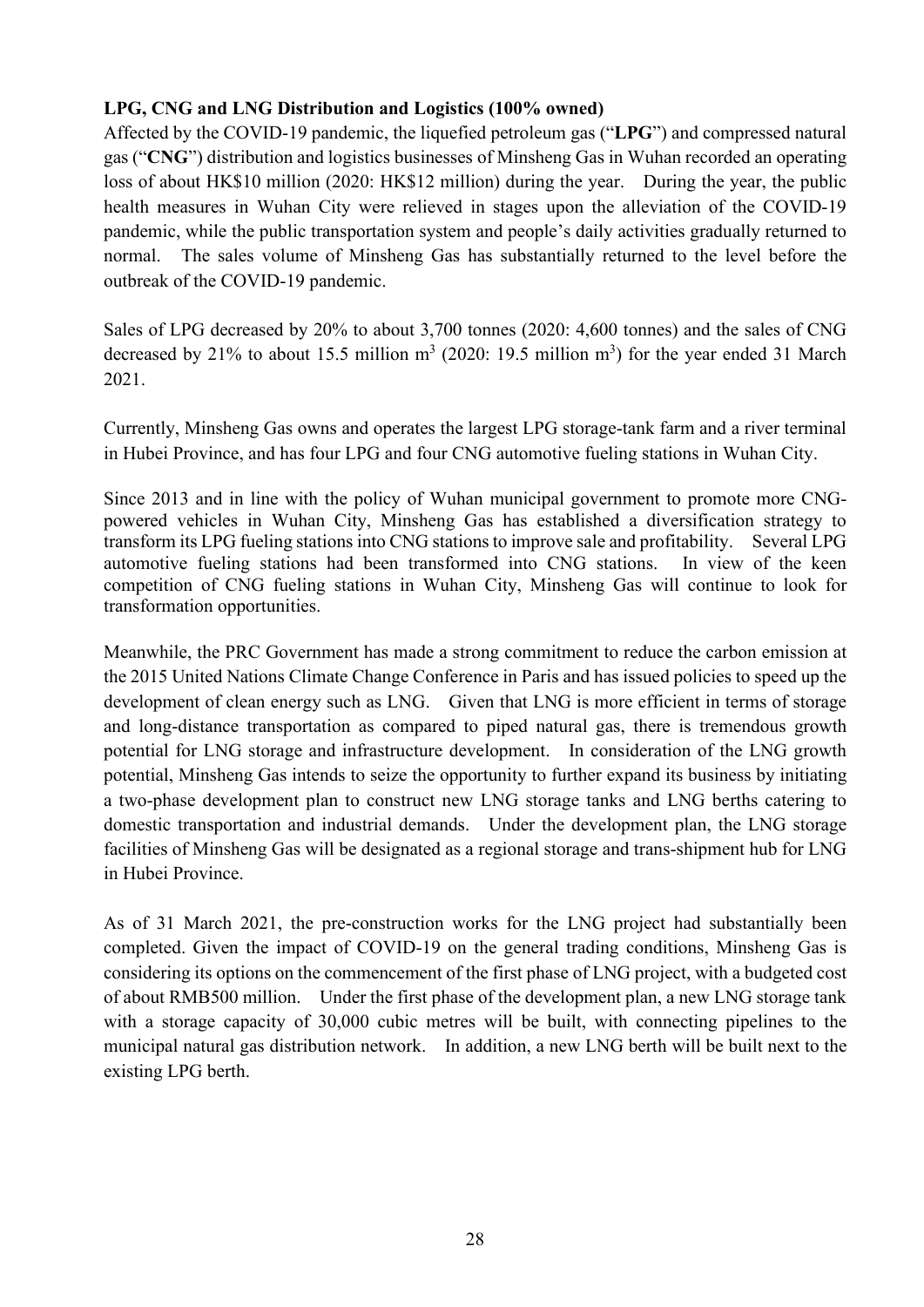## **Yangkou Port (9.9% owned)**

The Group's 9.9% equity interest in Jiangsu Yangkou Port Development and Investment Co. Ltd. ("**Yangkou Port Co**") contributed dividend income of about HK\$1 million to the segment's profit for the year (2020: Nil).

Yangkou Port Co is principally engaged in the business of development of port and related infrastructures at Yangkou Port, an offshore type deep-sea harbour along the South East Coast of Jiangsu Province, the PRC. Strategically located near the mouth of the Yangtze River, Yangkou Port is ideally situated to become one of China's largest trans-shipment hubs for dry and liquid bulk cargoes.

Following our several staged divestments over the years from 75% to the current 9.9% interest, the residue investment is intended to be held for long-term purpose and is classified as financial assets measured at fair value through other comprehensive income. As at 31 March 2021, the investment in Yangkou Port Co was stated at fair value of about HK\$237 million (2020: HK\$310 million), equivalent to about 3.6% (2020: 5.5%) of the Group's total assets. The unrealised decrease in fair value of about HK\$73 million (2020: HK\$51 million) for the year was recognised in other comprehensive expense.

Given the lack of a stable and attractive dividend policy established in Yangkou Port Co, the Group is assessing its options on this investment based on its value accretion potential.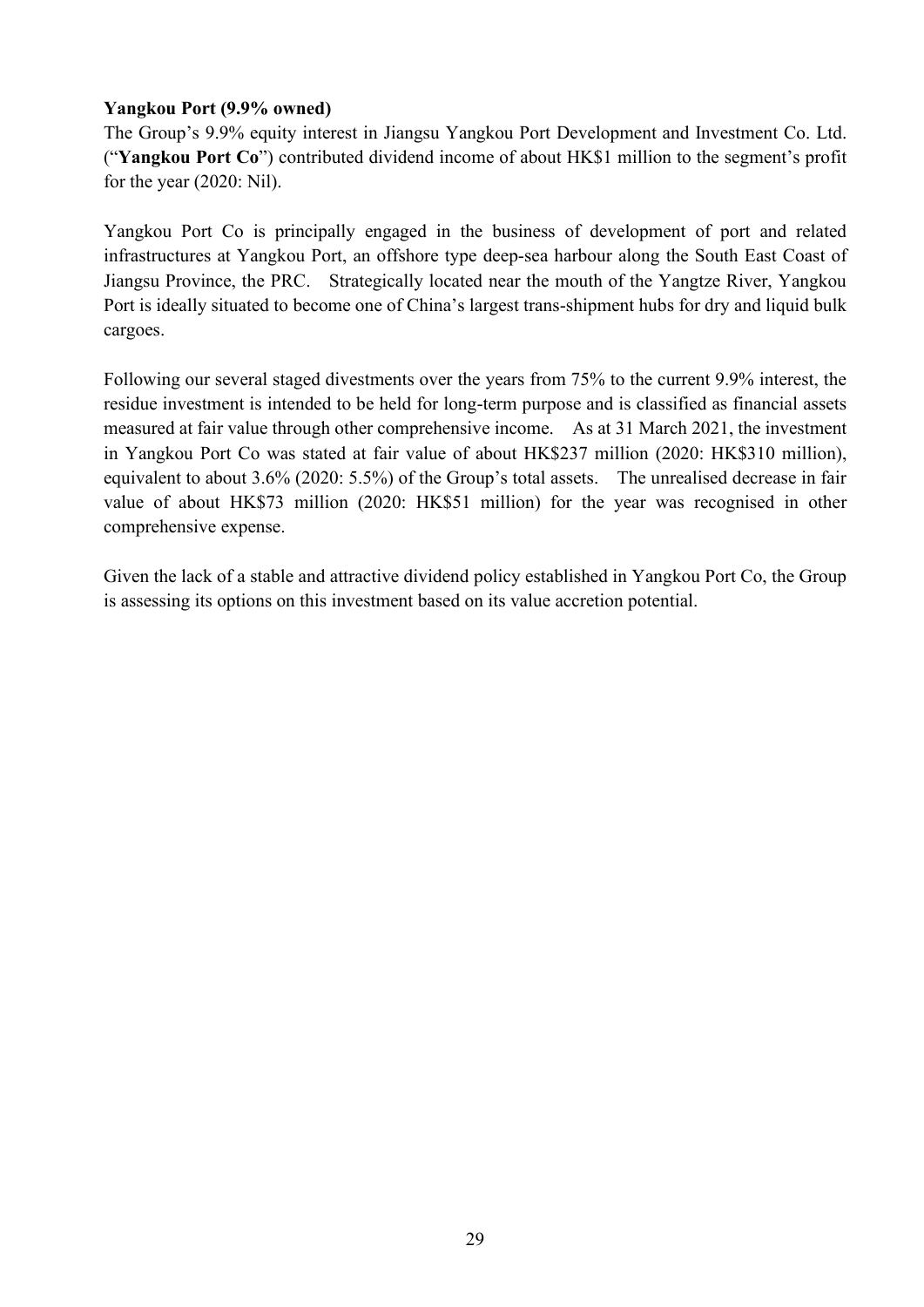## *Property*

The property business recorded an operating loss of about HK\$1,045 million (2020: profit of HK\$15 million) for the year which was mainly attributable to (a) loss on fair value changes of investment properties of about HK\$408 million (2020: gain of HK\$47 million), before the relevant deferred tax credit of about HK\$184 million (2020: deferred tax charge of HK\$22 million) and (b) write-down of the stock of properties of about HK\$641 million (2020: HK\$18 million), before the relevant deferred tax credit of about HK\$168 million (2020: Nil), which were mostly attributable to the Group's properties at Xiao Yangkou.

The Group has 11.42 sq km (2020: 11.5 sq km) land bank situated at Xiao Yangkou, which is under development as a regional tourism site of national standard with hotspring and recreational facilities. As at 31 March 2021, about 6.81 sq km (2020: 6.89 sq km) out of the 11.42 sq km (2020: 11.5 sq km) land bank had reached the developing stage or the developed and serviced stage. The development status of the 11.42 sq km land bank was summarised as follows:

| Area    | Stage of development   | Intended purpose            | Classification            |
|---------|------------------------|-----------------------------|---------------------------|
| (sq km) |                        |                             |                           |
| 0.88    | Developed land         | Rental/Capital appreciation | Investment properties     |
| 2.00    | Land under development | Rental/Capital appreciation | Investment properties     |
| 2.01    | Developed land         | Sale                        | Stock of properties       |
| 1.89    | Land under development | Sale                        | Stock of properties       |
| 0.03    | Developed land         | Self-use                    | Right-of-use assets       |
| 4.61    | Pending development    | Undetermined                | Project under development |
| 11.42   |                        |                             |                           |

The COVID-19 pandemic has affected the tourism industry with stringent public health measures and travel restrictions. Such negative impact has been reflected with higher impact on tourist land than urban residential and commercial land in terms of selling prices and transaction volume. In determining the fair values of the developed land and land under development situated at Xiao Yangkou which are zoned for tourist and resort use, the valuer has consistently adopted market approach with reference to the actual land transaction prices of the emerging tourist and resort use land within the vicinity. Details of the valuation technique and inputs of Xiao Yangkou's investment properties are disclosed in Note 14 to the consolidated financial statements. As at 31 March 2021, the investment properties of about 2.88 sq km were measured at fair value of about HK\$730 million (2020: HK\$1,041 million) and recorded a loss on revaluation (before tax and noncontrolling interest) of about HK\$388 million (2020: gain of HK\$50 million) for the year.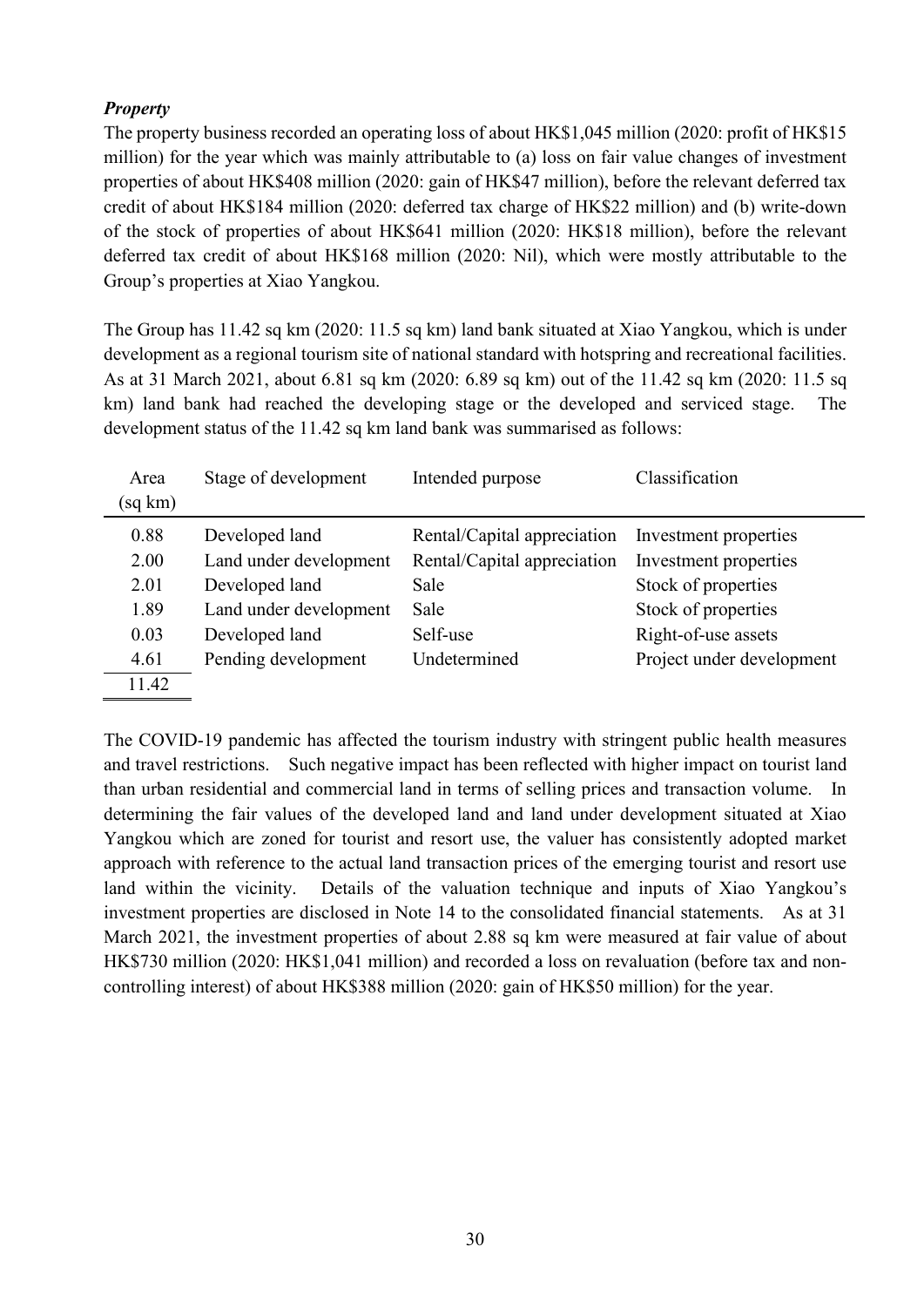Similarly, land and properties at Xiao Yangkou classified as stock of properties also suffered from the decline in market value of high-end resort properties during the year. In addition, the central government has rolled out new measures to clamp down on the over-concentration of capital in the property market and has rigorously tightened the financing criteria in the property sector in August 2020. Further tightening measures are expected to be introduced by the provincial and local governments to make sure the property control measures of the central government are being closely followed, which posed further negative impact on the property market. In evaluating the net realisable value of the property project, the valuer has taken into account the changes on selling prices, the estimated development costs and the extended sales and development cycle of high-end resort property project caused by the pandemic and the market uncertainty. As at 31 March 2021, the Group's certain stock of properties at Xiao Yangkou were written down to their net realisable value of about HK\$563 million (corresponding carrying amount in 2020: HK\$1,015 million) and recorded a write-down (before tax and non-controlling interest) of about HK\$542 million (2020: Nil) for the year. Details of the stock of properties and its net realisable value assessment are disclosed in Note 16 to the consolidated financial statements. During the year, the Group has realised developed land and properties with an aggregate land area of about 0.08 sq km in about HK\$80 million (2020: Nil).

As at 31 March 2021, a gross floor area of about 6,000 sq m of "Nantong International Trade Center", a commercial and office building in the central business district of Nantong City, was rented out for hotel operation and classified as investment properties. The investment properties recorded a loss on fair value change of about HK\$20 million (2020: HK\$3 million) for the year. The Group also holds a gross floor area of about 7,400 sq m (2020: 11,000 sq m) of "Nantong International Trade Center" for sale while a write-down of about HK\$38 million (2020: HK\$18 million) was made during the year mainly attributable to the price drop in commercial properties and underground car parking spaces. During the year, the building contributed revenue from sales of properties of about HK\$27 million to the Group (2020: HK\$26 million).

In the Hangzhou Hi-Tech Industry Development Zone of Bingjiang, Hangzhou City, the Group holds, as joint venture with Paul Y. Engineering, an office building known as "Pioneer Technology Building", which has a gross floor area of about 20,000 sq m. The building recorded a loss on fair value change of about HK\$16 million (2020: HK\$9 million) and generated rental income of about HK\$12 million (2020: HK\$11 million) during the year. Its occupancy reached about 96% as at 31 March 2021.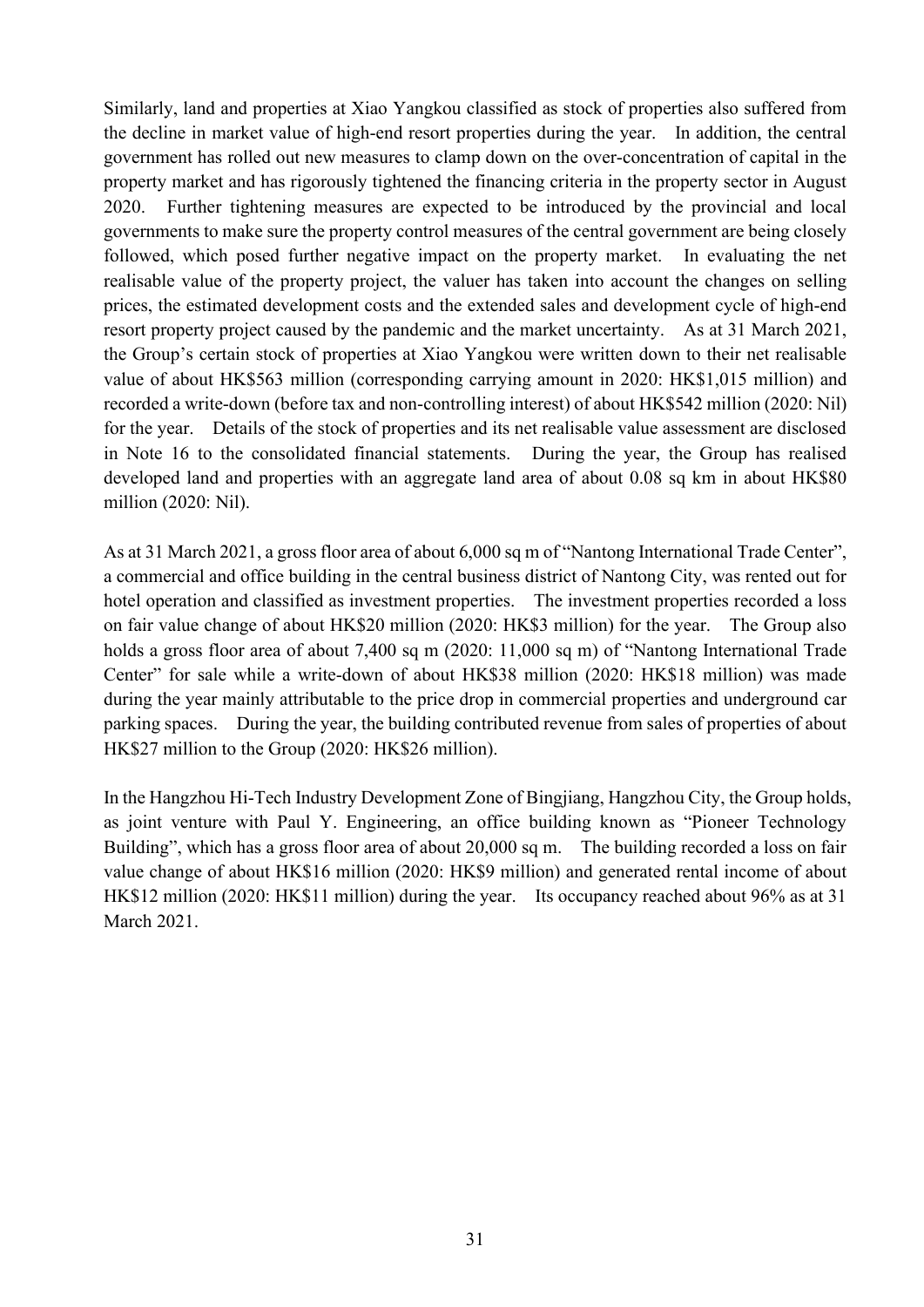## *Securities*

Despite the unsettled China-US tension and COVID-19 pandemic continued to pose negative impacts on the global economy and financial markets including Hong Kong, the panic on the securities market has gradually stabilised during the year. The Group adopted a cautious and disciplined approach in managing the Group's securities portfolio and recorded an operating gain of about HK\$981 million (2020: loss of HK\$197 million), before the relevant deferred tax charge of about HK\$103 million (2020: Nil), for the year which was mainly attributable to the net fair value gain of investments in debt and equity instruments held for trading of about HK\$959 million (2020: loss of HK\$224 million).

As at 31 March 2021, the Group's portfolio in securities business mainly consisted of (a) investments in equity instruments held for trading amounted to about HK\$1,338 million (2020: HK\$192 million), equivalent to about 20% (2020: 3%) of the Group's total assets and (b) investments in debt instruments held for trading amounted to about HK\$224 million (2020: HK\$248 million), equivalent to about 3% (2020: 4%) of the Group's total assets.

As at 31 March 2021, the Group's investments in equity instruments held for trading included an investment in 18,290,000 ordinary listed shares of China Evergrande New Energy Vehicle Group Limited ("**Evergrande Vehicle**", stock code: 0708.HK), which represented about 0.19% of its issued share capital with a fair value of about HK\$1,057 million). The investment in Evergrande Vehicle equivalent to about 16% of the Group's total assets and about 79% of the Group's investments in equity instruments held for trading portfolio. The Group invested in Evergrande Vehicle in 2019 with an acquisition cost of about HK\$207 million. The Group's investment in Evergrande Vehicle recorded an unrealised fair value gain of about HK\$954 million during the year, while the cumulative unrealised gain of this investment amounted to about HK\$850 million as at 31 March 2021. No acquisition or disposal of the investment in Evergrande Vehicle was made nor any dividend was received from Evergrande Vehicle during the year.

Evergrande Vehicle is principally engaged in technology research and development, manufacturing and sales services in respect of new energy vehicles, as well as health management businesses including "Internet+" community health management, international hospitals, elderly care and rehabilitation. Evergrande Vehicle strives to become the world's largest and most powerful new energy vehicle enterprise, with a goal of achieving annual production and sales volume of over 1 million vehicles by 2025 and 5 million vehicles by 2035, respectively. The Group is optimistic about the prospect of Evergrande Vehicle, with the believes that the development of the new energy automobile industry will continue to improve in the future. The Group's investment in Evergrande Vehicle is for trading purpose and aims to realise the gain in the future subject to market conditions.

The Group will continue to monitor its portfolio of investments in diversified securities products to improve performance in the coming year.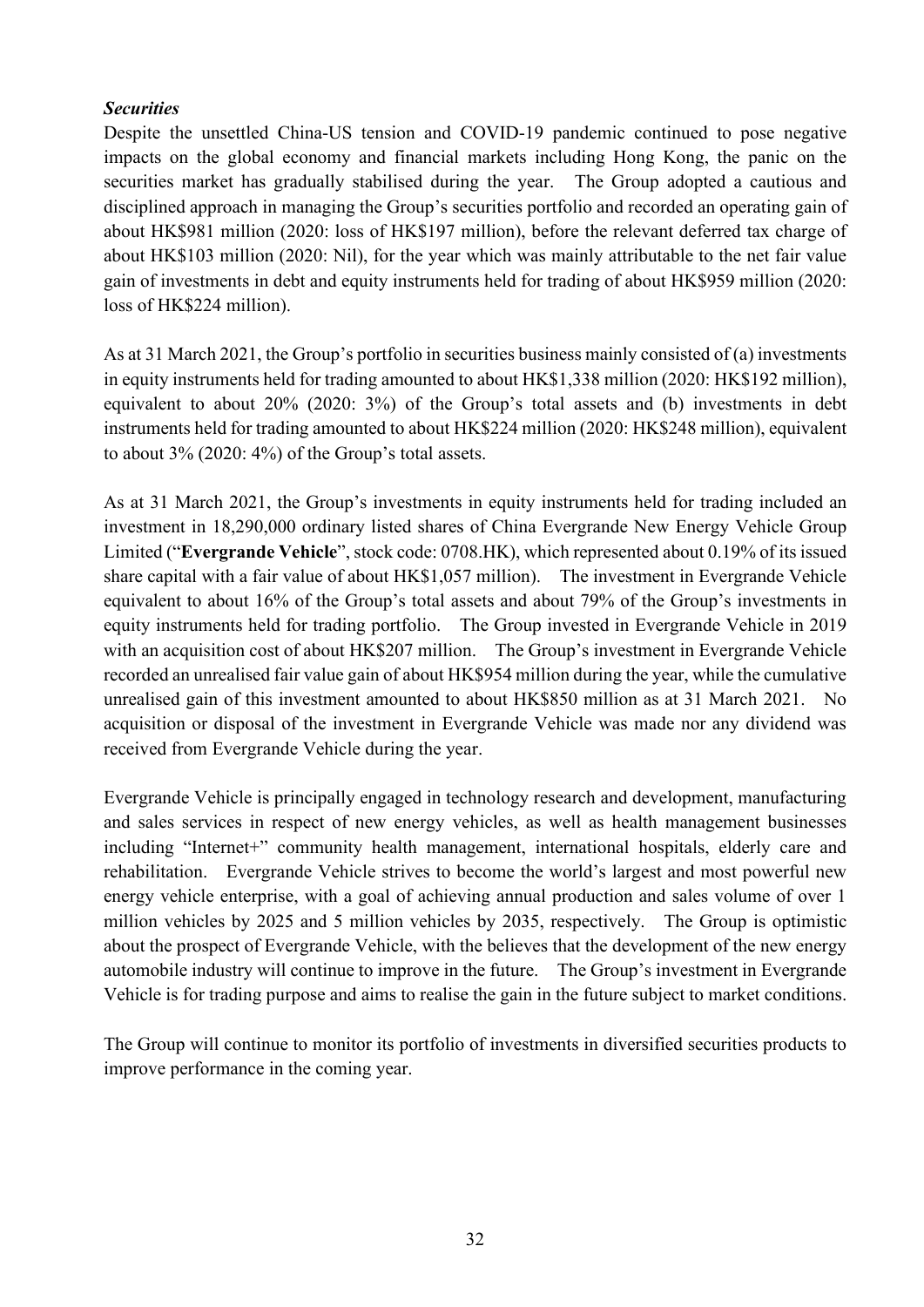### *Financial services*

The financial services business of the Group recorded an operating loss of about HK\$233 million (2020: HK\$138 million) for the year which was mainly attributable to the expected credit loss provision ("**ECL Provision**") of about HK\$250 million (2020: HK\$165 million) mainly on the loans and related interest receivables which have been in default and considered as credit-impaired, offset by interest income of about HK\$21 million (2020: HK\$27 million) derived from loans receivable.

As at 31 March 2021, carrying amounts of the Group's portfolio of high-yield loans receivable amounted to about HK\$72 million (being the loan principal of about HK\$190 million less cumulative ECL Provision of about HK\$118 million) (2020: HK\$150 million, being the loan principal of about HK\$282 million less cumulative ECL Provision of about HK\$132 million), equivalent to about 1% (2020: 3%) of the Group's total assets.

The ECL Provision is determined by reference to the independent professional valuer's assessment in accordance with HKFRS 9 by adopting its independently selected parameters which contain credit rating portfolio similar to the respective borrowers, also taking into account the historical market default records and forward-looking factors.

Included in the ECL Provision of about HK\$250 million (2020: HK\$165 million) recognised during the year, there were about HK\$202 million (2020: HK\$88 million) arisen from the credit-impaired loans and receivable portfolios held by the Group's former subsidiaries in liquidation, in which management encountered huge difficulties in the recovery of debts in default. In the course of restructuring of the Group's loss-making business, these former subsidiaries were put into liquidation with effect from 31 March 2021. Accordingly, the portfolio (included the gross amount of loans receivables of about HK\$145 million, other receivables of about HK\$72 million and amounts due from associates of about HK\$82 million) were fully impaired during the year, resulted in the impairment losses recognised on loan receivables, other receivables and amounts due from associates of about HK\$88 million, HK\$41 million and HK\$73 million respectively. Upon liquidation, the aforesaid portfolios were deconsolidated from the Group. Any receivables eventually recover by the liquidator will be distributed to the Group, as being the major creditor of the former subsidiaries in liquidation, in accordance with the relevant insolvency laws and regulations.

The Group provided loan financing services through the operation of treasury business. However, given the difference in terms of risk level and nature in loan financing services and customary treasury activities, management considered that inclusion of the loan financing business within the treasury business cannot provide a clear delineation of different business units of the Group. The Group's strategy in attaining the objective of treasury management through the provision of loan financing is proved to be undesirable. As such, management has taken steps in restructuring the business segments, of which the liquidation of aforesaid loss-making former subsidiaries also forms part. Management will remain cautious in monitoring the risks and collectability of the existing loan portfolio.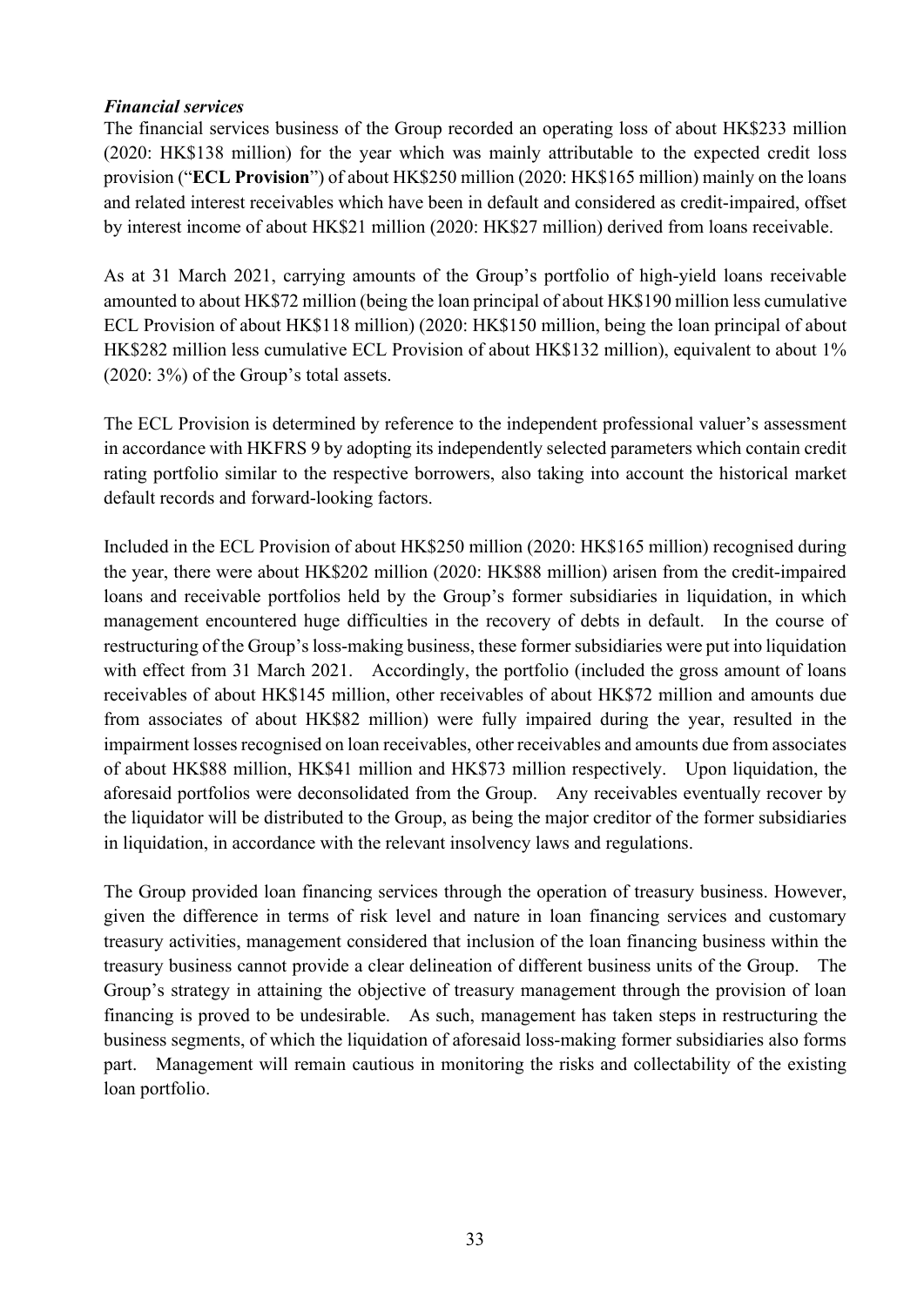The Group is confident that the financial market will be one of the cornerstones of economy in Hong Kong and shall continue to serve as one of the world's leading fund-raising platforms. Despite significant loss has been recorded in the loan financing business, given the prospect of the Hong Kong stock market, the management considers that the financial services, including provision of loan financing services and financial related services, will in future provide consistent and significant returns to the Group.

### **Galaxy Vantage Limited (27.29% owned)**

In February 2021, the Group subscribed 27.29% of the enlarged share capital of Galaxy Vantage Limited ("**Galaxy Vantage**"), at a consideration of HK\$100 million. Galaxy Vantage is an indirect 61% owned subsidiary of Touyun Biotech Group Limited (stock code: 1332.HK) and principally engaged in the provision of one-stop integrated financial services, including securities brokerage, money lending, asset management, financial services and securities trading businesses. Its indirect wholly-owned subsidiary, Hope Securities Limited, is a licensed corporation under the Securities and Futures Ordinance to carry out regulated activities Type 1 "Dealing in Securities", Type 2 "Dealing in Futures Contracts", Type 4 "Advising on Securities", Type 5 "Advising on Futures Contracts" and Type 9 "Asset Management".

The management considers that Galaxy Vantage will be able to take advantage of the growth potential of the Hong Kong stock market and the acquisition will provide an opportunity for the Group to diversify its business portfolio to participate in the integrated financial services sector and related business. In addition, the acquisition represents a milestone of the Group to tap into integrated financial services business in Hong Kong and to gain knowledge, expertise and network in the field.

### **Maxlord Enterprises Limited (33.33% owned)**

In March 2021, the Group subscribed one-third of the enlarged share capital of Maxlord Enterprises Limited ("**Maxlord**"), a licensed money lender carrying out money lending business in Hong Kong, at a consideration of HK\$100 million. Maxlord is an indirect 66.67% owned subsidiary of Planetree International Development Limited (stock code: 0613.HK).

The Group intends to capitalise on the expertise and competitive strength of Maxlord, which demonstrated profit-making financial track record in its money lending operation, so as to improve, develop and expand the Group's loan financing business. The management believes that the investment and partnership with Maxlord may create various benefits to the Group, such as (i) enabling the Group to benefit from the expanding customers network and clientele of Maxlord; (ii) share and exchange of business information and management expertise between the parties; (iii) referring to each other potential business opportunities; and (iv) if considered appropriate, joint participation in loan transaction for risk allocation and profit sharing.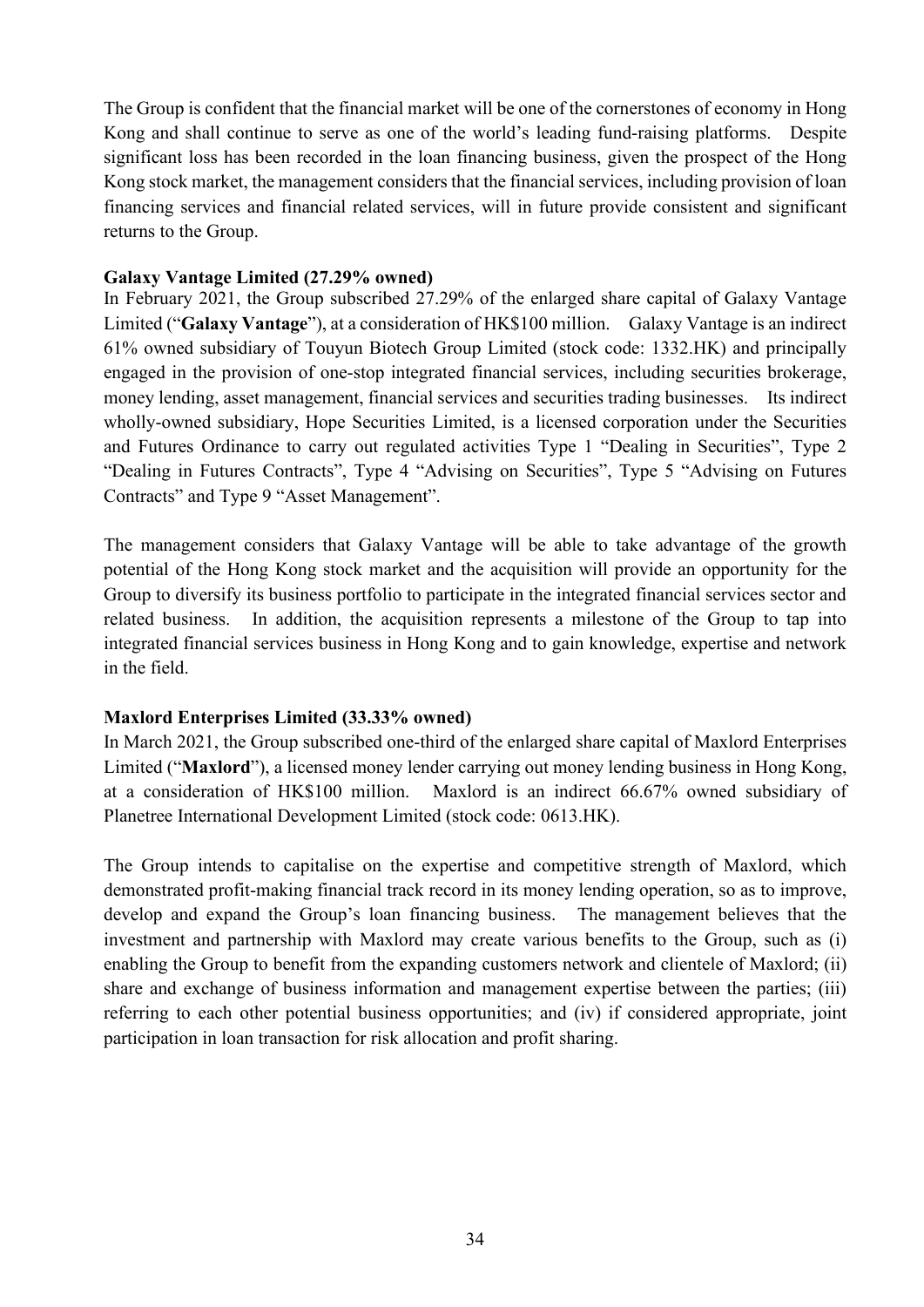## *Investment in Paul Y. Engineering (48.23% owned)*

Paul Y. Engineering contributed profit of about HK\$67 million (2020: loss of HK\$107 million) to the Group for the year ended 31 March 2021, after adjustment for the alignment of accounting policy on ECL Provision of the Group regarding certain non-trade receivables of Paul Y. Engineering. The increase in profit was mainly attributable to government grants received for the year.

Headquartered in Hong Kong, Paul Y. Engineering is dedicated to providing full-fledged engineering and property services, with operations in Hong Kong, the Mainland, Macau, Singapore and Malaysia. For over 70 years, Paul Y. Engineering has been at the heart of some of the most challenging and impactful construction projects that have shaped the iconic skylines of Hong Kong and many other cities. Its projects include commercial and residential buildings, institutional facilities, highways, airport runways, railways, tunnels, port works, water and sewage treatment facilities etc.

Subsequent to the reporting period, Paul Y. Engineering has become a subsidiary of the Group. For further details, please refer to the section headed "Events After the Reporting Period".

### **SIGNIFICANT INVESTMENTS**

Except for the investment in the equity interest of Evergrande Vehicle held for trading set out in the Securities sub-section under the Review of Operations and Business Development section, the Group did not hold any significant investments in any investee company with a value of above 5% of the Group's total assets as at 31 March 2021.

### **MATERIAL ACQUISITION AND DISPOSAL**

In July 2020, the Group completed the disposals of its entire investments of (i) 90% equity interest in Jiaxing International Container Feeder Port Limited and (ii) 100% equity interest in Paul Y. Corporation Limited, which held 40% equity interest in Jiangyin Sunan International Container Terminal Co., Ltd., at an aggregate consideration of about RMB669 million (equivalent to about HK\$735 million). Upon and after the disposals, Jiaxing International Container Feeder Port Limited together with its subsidiaries and Paul Y. Corporation Limited ceased to be subsidiaries of the Group, while Jiangyin Sunan International Container Terminal Co., Ltd ceased to be an associate of the Group.

In February 2021, the Group subscribed 27.29% of the enlarged share capital of Galaxy Vantage Limited, at a consideration of HK\$100 million.

In March 2021, the Group subscribed one-third of the enlarged share capital of Maxlord Enterprises Limited, a licensed money lender carrying out money lending business in Hong Kong, at a consideration of HK\$100 million.

Apart from the above, the Group did not have material acquisition and disposal of subsidiaries, associates and joint ventures during the year.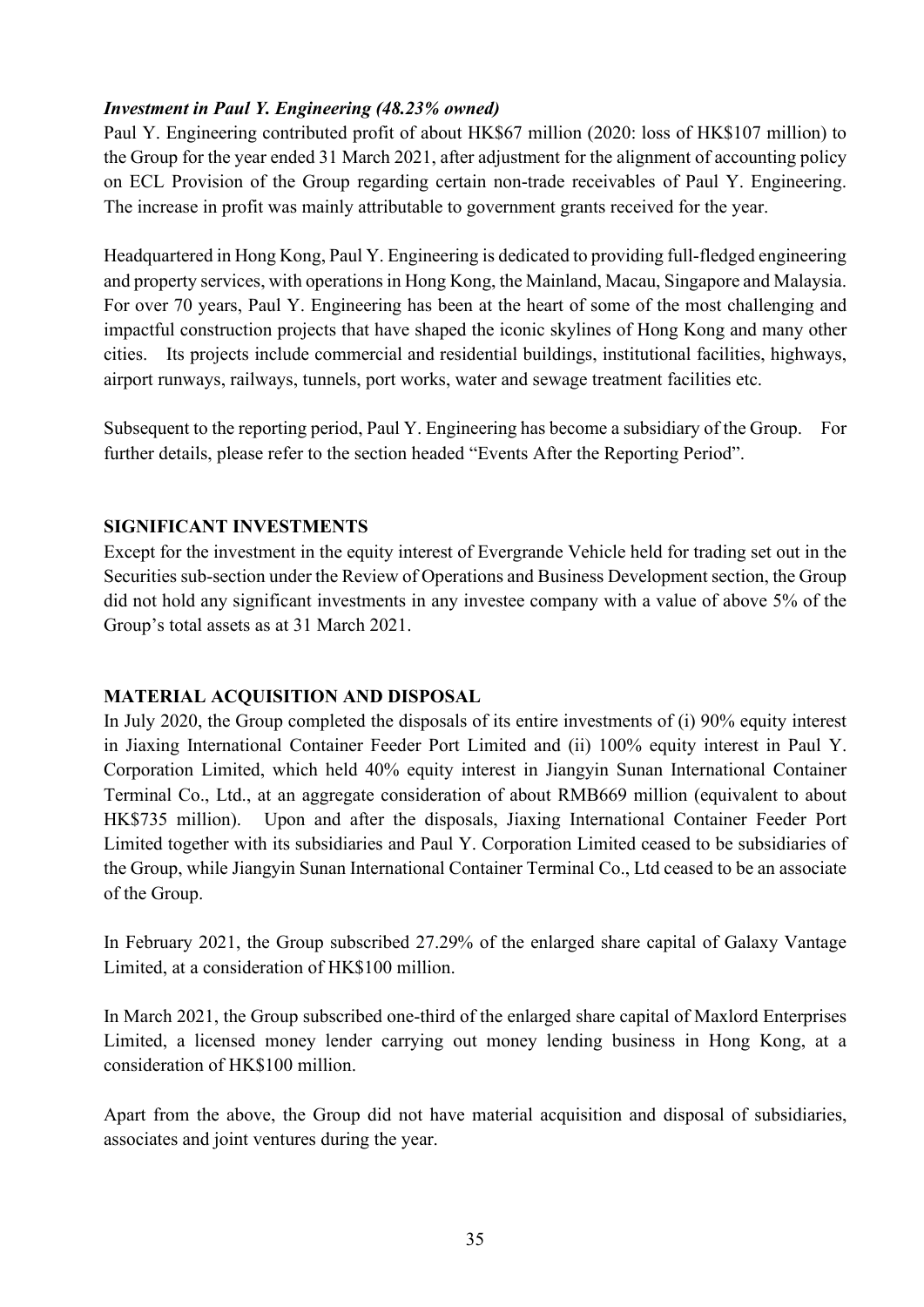## **EVENTS AFTER THE REPORTING PERIOD**

On 13 April 2021, the Group subscribed convertible bonds issued by Imagi Brokerage Limited in the principal amount of HK\$100,000,000 which bears interest at the rate of 5.5% per annum. Further details of the subscription were disclosed in the Company's announcement dated 13 April 2021.

On 21 April 2021, the Group subscribed convertible bonds issued by Co-Lead Holdings Limited in the principal amount of HK\$100,000,000 which bears interest at the rate of 6% per annum. Further details of the subscription were disclosed in the Company's announcements dated 21 April 2021 and 4 June 2021.

On 1 June 2021, the Group has received an irrevocable and unconditional assignment of the voting rights of a block of about 10% shareholding (the "**Voting Rights**") in Paul Y. Engineering Group Limited from an independent third party at nil consideration. As the date of this announcement, the Group holds approximately 48.23% of the entire issued shares of Paul Y. Engineering. Upon accepting the assignment of the Voting Rights, the Group is entitled to exercise a total of about 58.23% voting rights at any general meetings of Paul Y. Engineering's shareholders and thus obtained control of Paul Y. Engineering. Further details of the voting right assignment were disclosed in the Company's announcement dated 1 June 2021.

Apart from the above, there were no major subsequent events occurred since the end of the reporting period and up to the date of this announcement.

### **OUTLOOK**

The world faced unprecedented challenges during the year due to the outbreak of the COVID-19 pandemic, leading to heightened downside pressure on the global economy. Countries around the world including China have adopted lockdown and quarantine policies that have significantly reduced business activities worldwide. It is expected that the global economy will continue to be affected by the COVID-19 pandemic until the launch of vaccines can ease the pandemic. Although uncertainties may persist, the Company will continue to enhance the Group's business through review of its existing business portfolio from time to time and will continue looking for other investment opportunities in a cautious and pragmatic approach with a view to enhancing shareholders' value.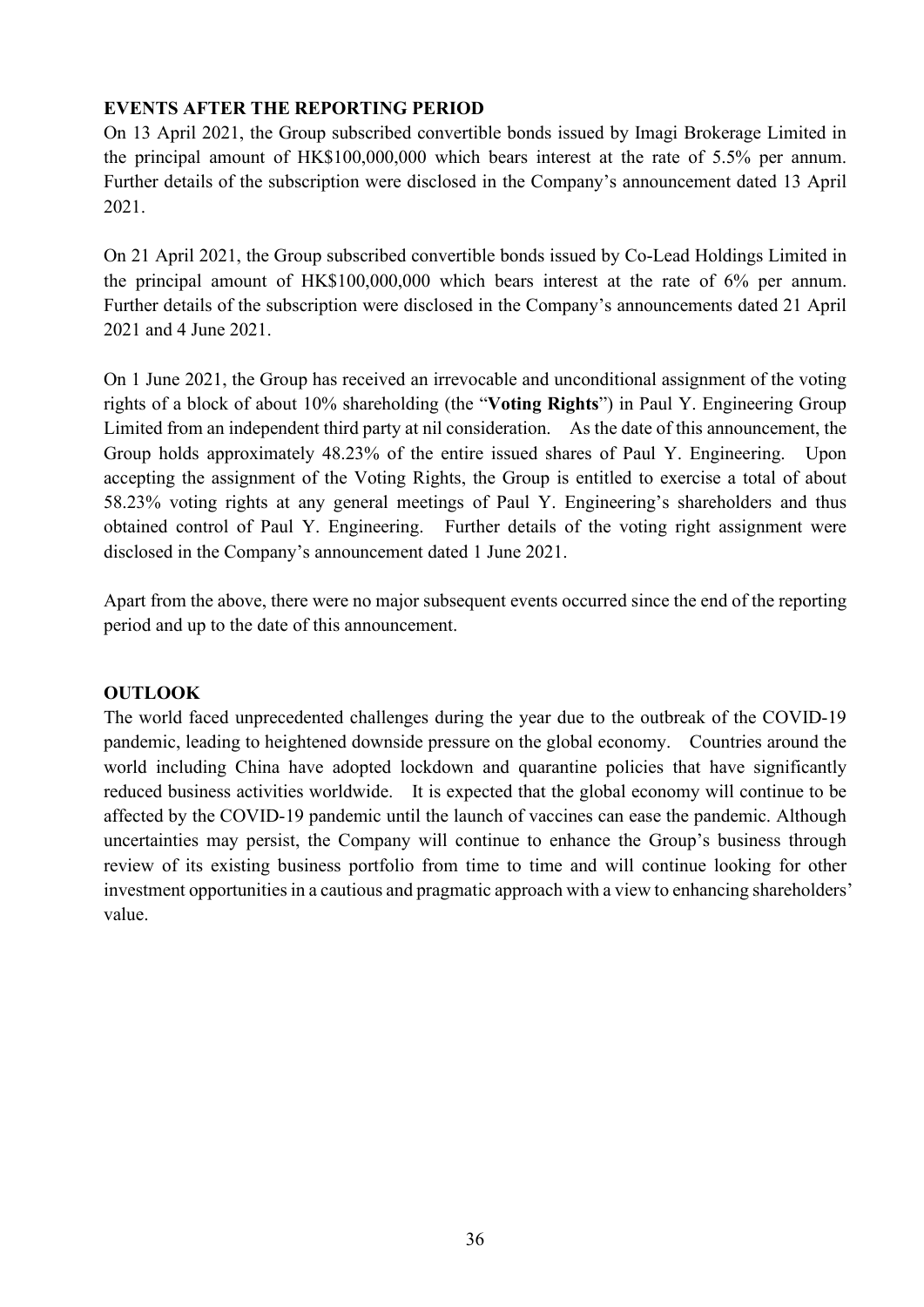## **LIQUIDITY AND CAPITAL RESOURCES**

As at 31 March 2021, the Group had total assets of HK\$6,580 million (2020: HK\$5,667 million) which were financed by shareholders' funds and credit facilities. A variety of credit facilities were maintained to meet its working capital requirements and committed capital expenditure, which bore interest at market rates and had contracted terms of repayment ranging from on demand to nine years. The Group mainly generated revenue and incurred costs in Hong Kong dollar and Renminbi. During the year, no financial instruments had been used for hedging purpose and no foreign currency net investments are hedged by currency borrowings or other hedging instruments. The Group adopts a prudent funding and treasury policy and manages the fluctuation exposures of exchange rate and interest rate on specific transactions.

As at 31 March 2021, the Group's bank and other borrowings amounted to about HK\$401 million (2020: HK\$392 million) with about HK\$229 million (2020: HK\$191 million) repayable on demand or within one year and about HK\$172 million (2020: HK\$201 million) repayable after one year. Borrowings denominated in Hong Kong dollar of about HK\$40 million bore interest at fixed rate (2020: HK\$36 million bore interest at floating rate). Borrowings denominated in Renminbi of about HK\$361 million bore interest at fixed rate (2020: HK\$10 million bore interest at floating rate and HK\$346 million bore interest at fixed rate). The Group's gearing ratio was 0.10 (2020: 0.11), which was calculated based on the total borrowings of about HK\$401 million (2020: HK\$392 million) and the Group's shareholders' funds of about HK\$3,899 million (2020: HK\$3,678 million).

Cash, bank balances and deposits of the Group as at 31 March 2021 amounted to about HK\$189 million (2020: HK\$356 million), of which about HK\$146 million (2020: HK\$222 million) was denominated in Renminbi, about HK\$12 million (2020: HK\$82 million) was denominated in Hong Kong dollar and about HK\$31 million (2020: HK\$52 million) was denominated in other currencies mainly in United States Dollar. The balance of about HK\$7 million (2020: HK\$12 million) had been pledged to bank to secure general credit facilities granted to the Group. As at 31 March 2021, the Group had a net debt position (being bank borrowings net of cash, bank balances and deposits) of about HK\$212 million (2020: HK\$36 million).

### **CAPITAL STRUCTURE**

Pursuant to a special resolution for the capital reorganisation of the Company passed in the special general meeting on 28 October 2020, the Company undertook a capital reorganisation which comprised (a) the consolidation of every five issued and unissued existing shares in the authorised share capital of the Company of HK\$0.10 each into one consolidated share of HK\$0.50; (b) the reduction of the issued share capital of the Company by cancellation of the paid up capital of the Company to the extent of HK\$0.40 on each of the issued consolidated shares such that the par value of each issued consolidated share will be reduced from HK\$0.50 to HK\$0.10; and (c) the subdivision of every unissued consolidated share of HK\$0.50 in the authorised share capital of the Company into five adjusted shares of HK\$0.10 each. As at 31 March 2021, the total number of issued shares of the Company was 1,103,916,114 shares with a par value of HK\$0.1 each.

Upon the effective of the capital reorganisation on 30 October 2020, the reduced share capital of about HK\$441,566,000 has been transferred to the contributed surplus account of the Company.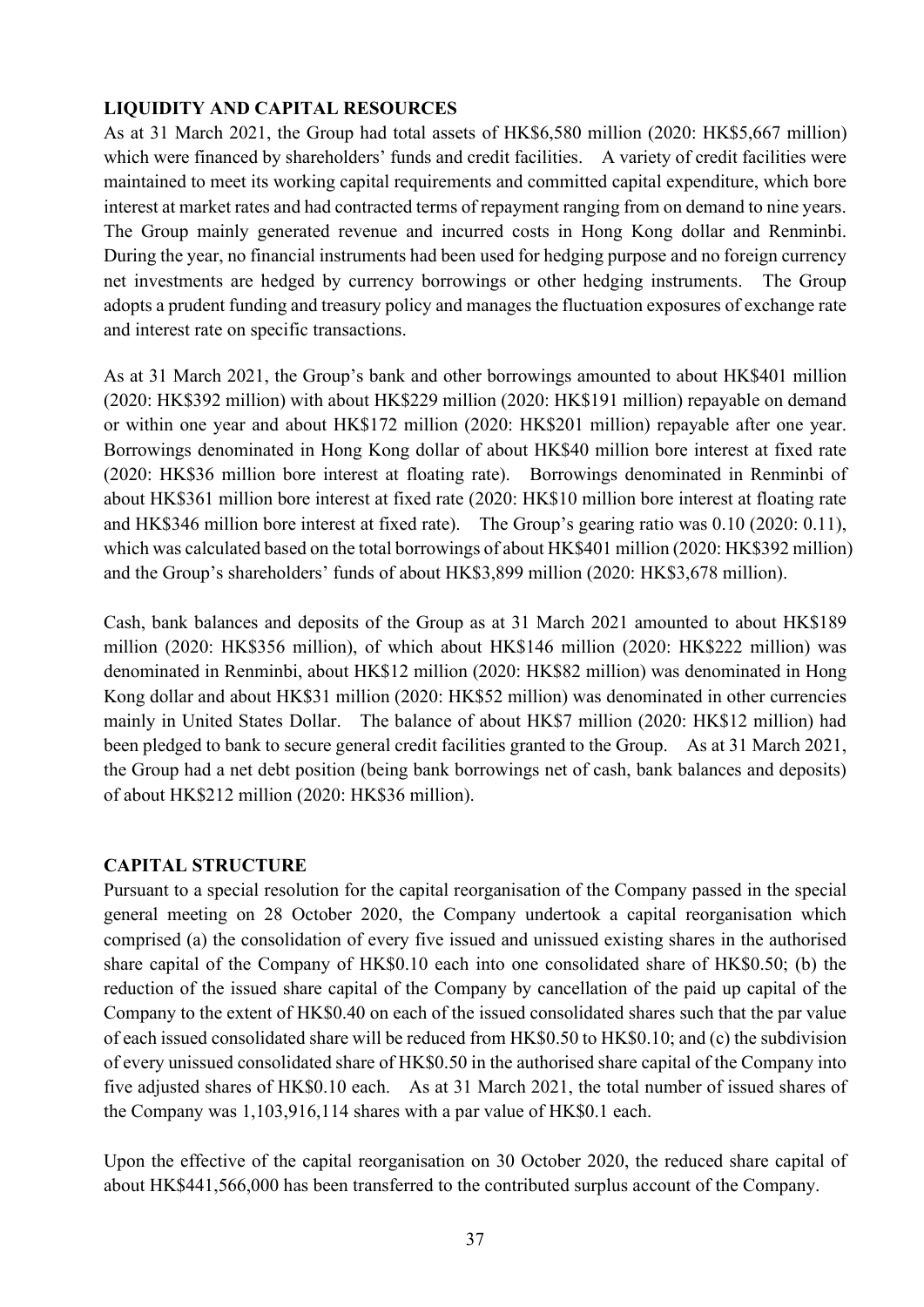## **EXPOSURE TO FLUCTUATION IN EXCHANGE RATE**

The Group's monetary assets, liabilities and transactions are mainly denominated in Renminbi, Hong Kong dollars and US dollars. The Group is mainly exposed to foreign exchange risk with respect to Renminbi which may affect the Group's performance. The Group regularly reviews the balances of assets and liabilities and the currencies in which the transactions are denominated so as to minimise the Group's exposure to foreign currency risk. During the year, no financial instruments had been used for hedging purpose and no foreign currency net investments are hedged by currency borrowings or other hedging instruments.

### **CONTINGENT LIABILITY**

As at 31 March 2021, the Group had no contingent liability (2020: Nil).

### **PLEDGE OF ASSETS**

As at 31 March 2021, certain property interests, property, plant and equipment and bank balances of the Group mainly in the PRC with an aggregate value of about HK\$537 million (2020: HK\$493 million) were pledged to banks and financial institutions to secure general credit facilities granted to the Group.

### **COMMITMENTS**

As at 31 March 2021, the Group had expenditure contracted for but not provided for in the consolidated financial statements in respect of acquisition of certain property, plant and equipment and properties interests in a total amount of about HK\$31 million (2020: HK\$117 million).

## **NUMBER OF EMPLOYEES AND REMUNERATION POLICY**

As at 31 March 2021, the Group employed a total of 557 (2020: 566 which included 104 employees of Jiaxing Port) full time employees. Remuneration packages consisted of salary as well as performance-based bonus. Further, the Company has implemented share-related incentive schemes to provide alternative means to motivate employees and promote their loyalty in line with the Group's strategy. Such schemes benefited both the Group's staff in Hong Kong and the Mainland.

## **PURCHASE, SALE AND REDEMPTION OF LISTED SECURITIES**

During the year, neither the Company nor any of its subsidiaries purchased, sold or redeemed any of the Company's listed securities.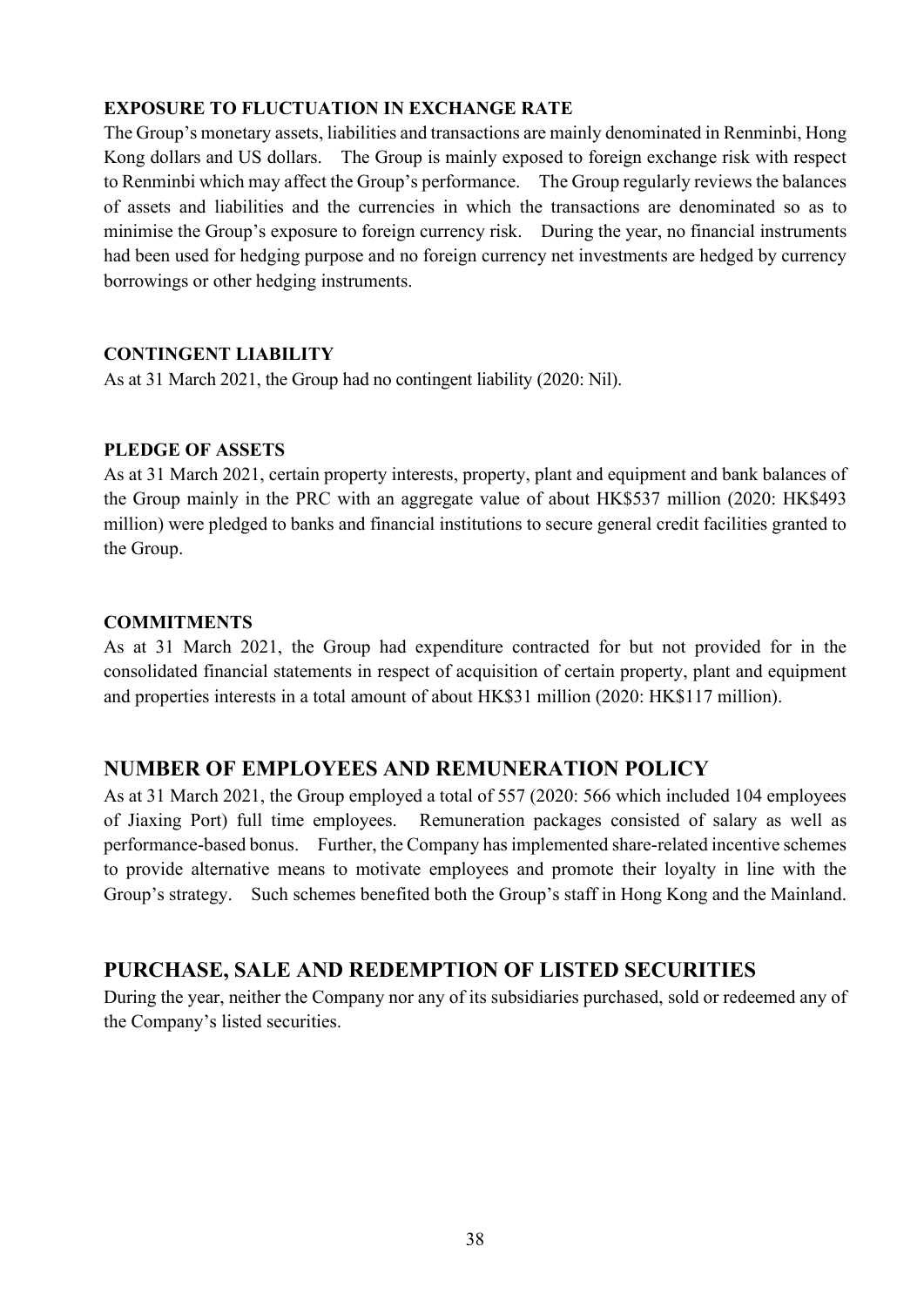## **CORPORATE GOVERNANCE**

Throughout the year ended 31 March 2021, as well as for the year ended 31 March 2020, the Board has reviewed the corporate governance practices of the Company and continued to apply the principles of, and complied with, the applicable code provisions of the Corporate Governance Code set out in Appendix 14 to the Listing Rules (the "**CG Code**") except for certain deviations as specified with considered reasons set below.

Code Provision A.2.1 of the CG Code stipulates that the roles of the chairman and chief executive officer ("**CEO**") should be separated and performed by different individuals. Following the retirement of Dr Chow Ming Kuen, Joseph on 16 September 2011, Mr Lau Tom Ko Yuen ("**Mr Lau**"), the managing director of the Company (the "**Managing Director**") at the material time had been appointed as the chairman of the Company (the "**Chairman**") and performed the roles of Chairman and CEO since 26 September 2011.

With effect from 18 January 2021, Mr Marc Tschirner was appointed as the executive director and Managing Director and Mr Lau stepped down from the role of Managing Director, as a result of which the Company complies with the requirement of separation of the roles of Chairman and CEO pursuant to Code Provision A.2.1 of the CG Code since then.

Code Provision A.4.1 stipulates that non-executive directors should be appointed for a specific term, subject to re-election. Mr Benny Kwong ("**Mr Kwong**") (who is a non-executive director of the Company appointed on 9 February 2021 and subsequently appointed as the non-executive Chairman on 1 April 2021), Mr Ma Ka Ki ("**Mr Ma**") and Mr William Giles ("**Mr Giles**") (both being the independent non-executive directors of the Company appointed on 3 February 2021) had no fixed term of service with the Company, but are subject to retirement by rotation and re-election pursuant to the bye-laws of the Company. Mr Kwong, Mr Ma and Mr Giles, *inter alia*, have then entered into with a letter of appointment with the Company for a fixed term of 3 years effective retrospectively from the first date of their respective appointments.

## **MODEL CODE FOR SECURITIES TRANSACTIONS BY DIRECTORS**

The Company has adopted the "Model Code for Securities Transactions by Directors of Listed Issuers" as set out in Appendix 10 to the Listing Rules (the "**Model Code**") as its own code for dealing in the securities of the Company by the Company's directors and the relevant employees of the Group. According to specific enquiries made by the Company, all the Company's directors and relevant employees of the Group have confirmed their compliance with the required standard set out in the Model Code throughout the year ended 31 March 2021.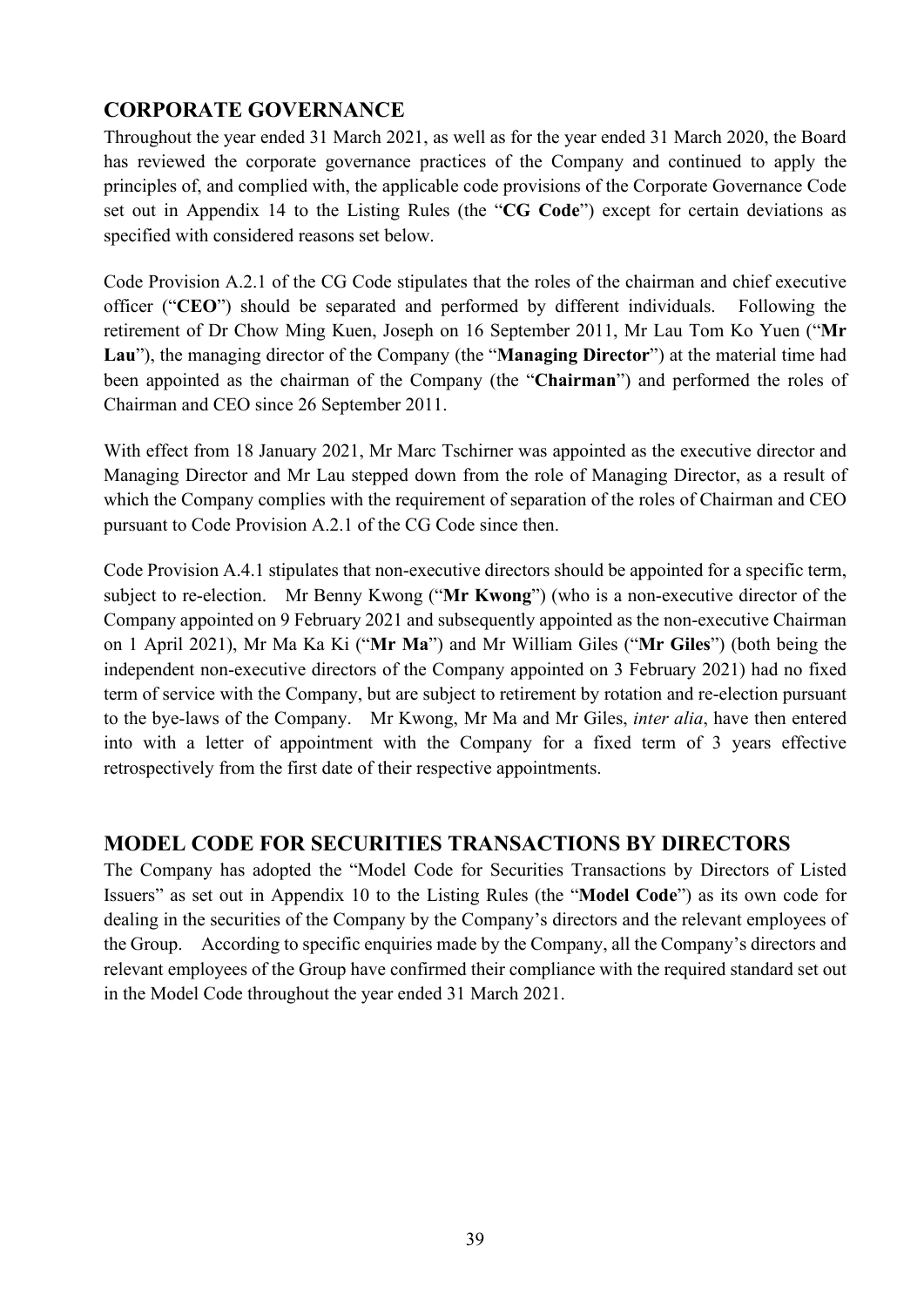## **AUDIT COMMITTEE**

The Company has an audit committee (the "**Audit Committee**") which has established in accordance with the requirement of the Listing Rules for the purpose of reviewing and providing supervision over the Group's financial reporting process and internal controls. The Audit Committee meets regularly with the Company's senior management and the Company's auditor to consider the Company's financial reporting process, the effectiveness of internal control, the audit process and risk management. As at the date this announcement, the Audit Committee comprises three independent non-executive directors of the Company, namely Mr Ma, Mr Giles and Mr Leung Chung Ki.

The annual results of the Group for the year ended 31 March 2021 have been reviewed by the Audit Committee.

## **SCOPE OF WORK OF CROWE (HK) CPA LIMITED**

The figures in respect of the Group's consolidated statement of financial position, consolidated income statement, consolidated statement of comprehensive income, condensed consolidated statement of cash flows and the related notes thereto for the year ended 31 March 2021 as set out in the preliminary announcement have been agreed by the Group's auditor, Crowe (HK) CPA Limited, to the amounts set out in the Group's audited consolidated financial statements for the year. The work performed by Crowe (HK) CPA Limited in this respect did not constitute an assurance engagement in accordance with Hong Kong Standards on Auditing, Hong Kong Standards on Review Engagements or Hong Kong Standards on Assurance Engagements issued by the Hong Kong Institute of Certified Public Accountants, and consequently no assurance has been expressed by Crowe (HK) CPA Limited on this preliminary announcement.

## **APPRECIATION**

We would like to take this opportunity to express our gratitude to our shareholders, clients and partners for their continuous support and confidence to the Group and our appreciation to our executives and staff across the nation for their dedication and contribution during the past year.

## **PUBLICATION OF ANNUAL RESULTS ANNOUNCEMENT AND ANNUAL REPORT**

This results announcement is published on the Company's website at www.blueriverholdings.com.hk under "Investor Relations" and the website of Hong Kong Exchanges and Clearing Limited ("**HKEx**") at www.hkexnews.hk under "Listed Company Information". The 2021 Annual Report will be despatched to shareholders of the Company and posted on the aforesaid websites in July 2021.